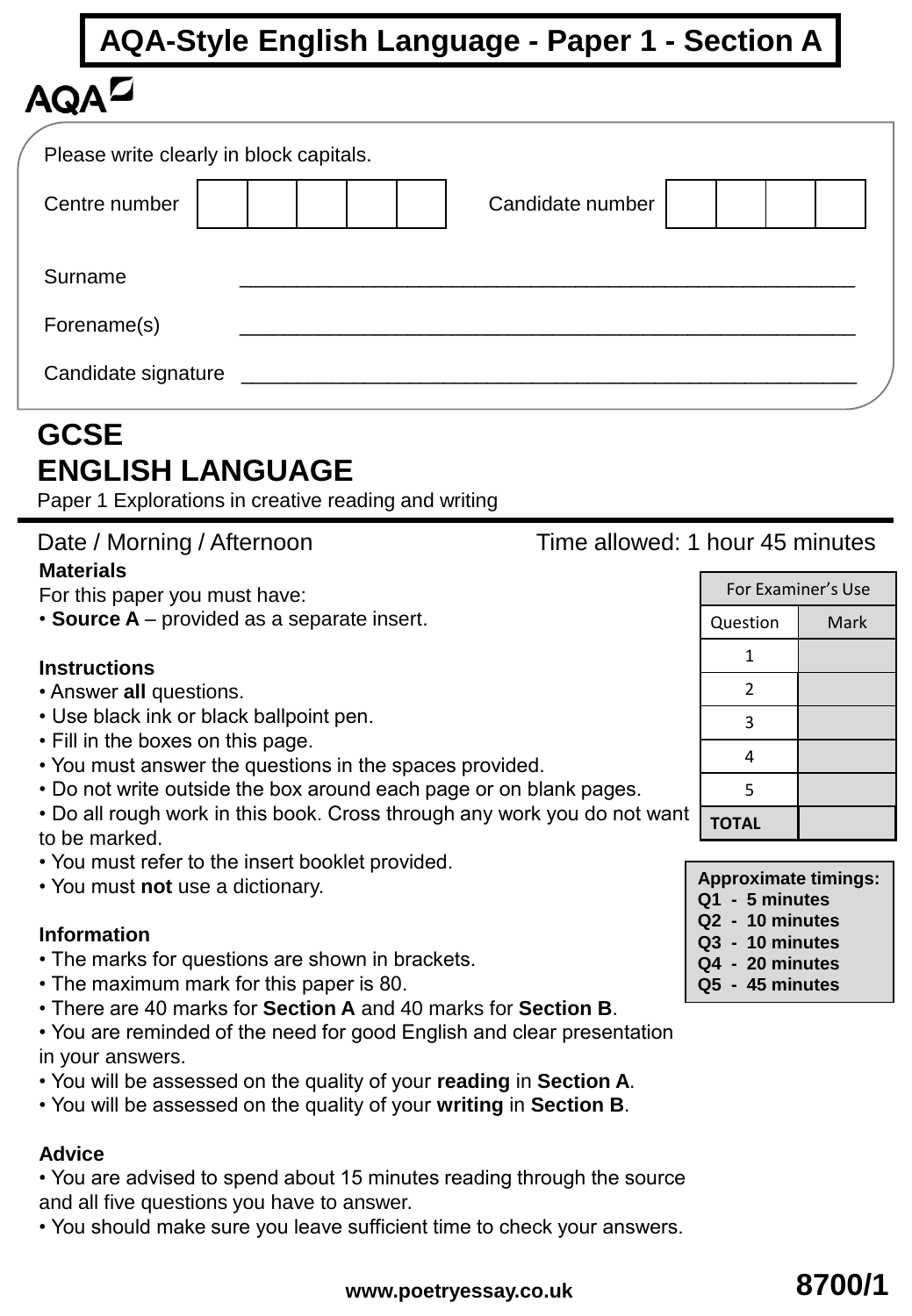- **1) The BFG – Roald Dahl (Pages 1-2)**
- **2) The Wonderful Wizard of Oz – L. Frank Baum (Pages 3-4)**
- **3) Skellig – David Almond (Pages 5-6)**
- **4) Charlotte's Web – E. B. White (Pages 7-8)**
- **5) Goodnight Mister Tom – Michelle Magorian (Pages 9-10)**
- **6) Harry Potter and the Philosopher's Stone – J. K. Rowling (Pages 11-12)**
- **7) The Jungle Book – Rudyard Kipling (Pages 13-14)**
- **8) Jurassic Park – Michael Crichton (Pages 15-16)**
- **9) Of Mice and Men – John Steinbeck (Pages 17-18)**
- **10) The Lion, the Witch and the Wardrobe – C. S. Lewis (Pages 19-20)**
- **11) Prince Caspian – C. S. Lewis (Pages 21-22)**
- **12) The Hunger Games – Suzanne Collins (Pages 23-24)**
- **13) The Hobbit – J. R. R. Tolkien (Pages 25-26)**
- **14) The Fellowship of the Ring – J. R. R. Tolkien (Pages 27-28)**
- **15) Lord of the Flies – William Golding (Pages 29-30)**
- **16) Me Before You – Jojo Moyes (Pages 31-32)**
- **17) The Railway Children – Edith Nesbit (Pages 33-34)**
- **18) Watership Down – Richard Adams (Pages 35-36)**
- **19) The Secret Garden – Frances Hodgson Burnett (Pages 37-38)**
- **20) Treasure Island – Robert Louis Stevenson (Pages 39-40)**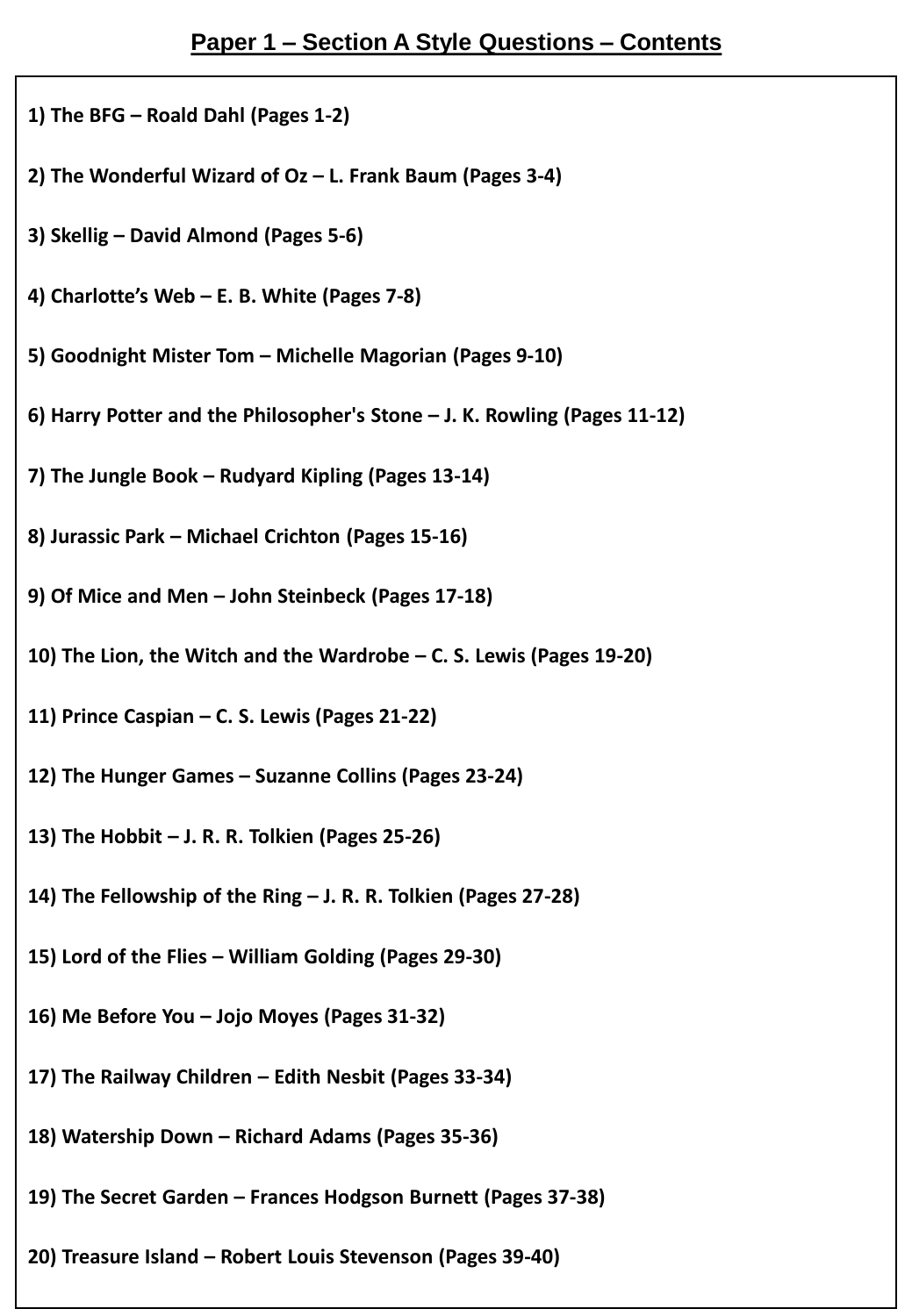## **Source A – The BFG**

| The BFG was published in 1982. The story concentrates on Sophie, an orphan, who is captured by a giant<br>(The Big Friendly Giant). The BFG captures good dreams at night and gives them to children. |                                                                                                          |
|-------------------------------------------------------------------------------------------------------------------------------------------------------------------------------------------------------|----------------------------------------------------------------------------------------------------------|
| 1                                                                                                                                                                                                     | The giant took off his black cloak and hung it against the wall. Sophie saw that under the cloak         |
| 2                                                                                                                                                                                                     | he was wearing a sort of collarless shirt and a dirty old leather waistcoat that didn't seem to have any |
| 3                                                                                                                                                                                                     | buttons. His trousers were faded green and were far too short in the legs. On his bare feet he was       |
| 4                                                                                                                                                                                                     | wearing a pair of ridiculous sandals that for some reason had holes cut along each side, with a large    |
| 5                                                                                                                                                                                                     | hole at the end where his toes stuck out. Sophie, crouching on the floor of the cave in her nightie,     |
| 6                                                                                                                                                                                                     | gazed back at him through thick steel-rimmed glasses. She was trembling like a leaf in the wind, and a   |
| 7                                                                                                                                                                                                     | finger of ice was running up and down the length of her spine.                                           |
| 8                                                                                                                                                                                                     | 'Ha!' shouted the Giant, walking forward and rubbing his hands together. 'What has us got                |
| 9                                                                                                                                                                                                     | here?' His booming voice rolled around the walls of the cave like a burst of thunder.                    |
| 10                                                                                                                                                                                                    | The Giant picked up the trembling Sophie with one hand and carried her across the cave and               |
| 11                                                                                                                                                                                                    | put her on the table.                                                                                    |
| 12                                                                                                                                                                                                    | Now he really is going to eat me, Sophie thought.                                                        |
| 13                                                                                                                                                                                                    | The Giant sat down and stared hard at Sophie. He had truly enormous ears. Each one was as big            |
| 14                                                                                                                                                                                                    | as the wheel of a truck and he seemed to be able to move them inwards and outwards from his head         |
| 15                                                                                                                                                                                                    | as he wished.                                                                                            |
| 16                                                                                                                                                                                                    | 'I is hungry!' the Giant boomed. He grinned, showing massive square teeth. The teeth were very           |
| 17                                                                                                                                                                                                    | white and very square and they sat in his mouth like huge slices of white bread.                         |
| 18                                                                                                                                                                                                    | 'P  please don't eat me,' Sophie stammered.                                                              |
| 19                                                                                                                                                                                                    | The Giant led out a bellow of laughter. 'Just because I is a giant, you think I is a man-gobbling        |
| 20                                                                                                                                                                                                    | cannybull!' he shouted. 'You is about right! Giants is all cannybully and murderful! And they does       |
| 21                                                                                                                                                                                                    | gobble up human beans! We is in Giant Country now! Giants is everywhere around! Out there us has         |
| 22                                                                                                                                                                                                    | the famous Bonecrunching Giant! Bonecrunching Giant crunches up two wopsey whiffling human               |
| 23                                                                                                                                                                                                    | beans for supper every night! Noise is earbursting! Noise of crunching bones goes crackety-crack for     |
| 24                                                                                                                                                                                                    | miles around!'                                                                                           |
| 25                                                                                                                                                                                                    | 'Owch!' Sophie said.                                                                                     |
| 26                                                                                                                                                                                                    | 'Bonecrunching Giant only gobbles human beans from Turkey,' the Giant said. 'Every night                 |
| 27                                                                                                                                                                                                    | Bonecrucher is galloping off to Turkey to gobble Turks.'                                                 |
| 28                                                                                                                                                                                                    | Sophie's sense of patriotism was suddenly so bruised by this remark that she became quite                |
| 29                                                                                                                                                                                                    | angry. 'Why Turks?' she blurted out. 'What's wrong with the English?'                                    |
| 30                                                                                                                                                                                                    | 'Bonecruching Giant says Turks is tasting oh ever so much juicier and more                               |
| 31                                                                                                                                                                                                    | scrumdiddlyumptious! Bonecruncher says Turkish human beans has a glamourly flavour. He says              |
| 32                                                                                                                                                                                                    | Turks from Turkey is tasting of turkey.'                                                                 |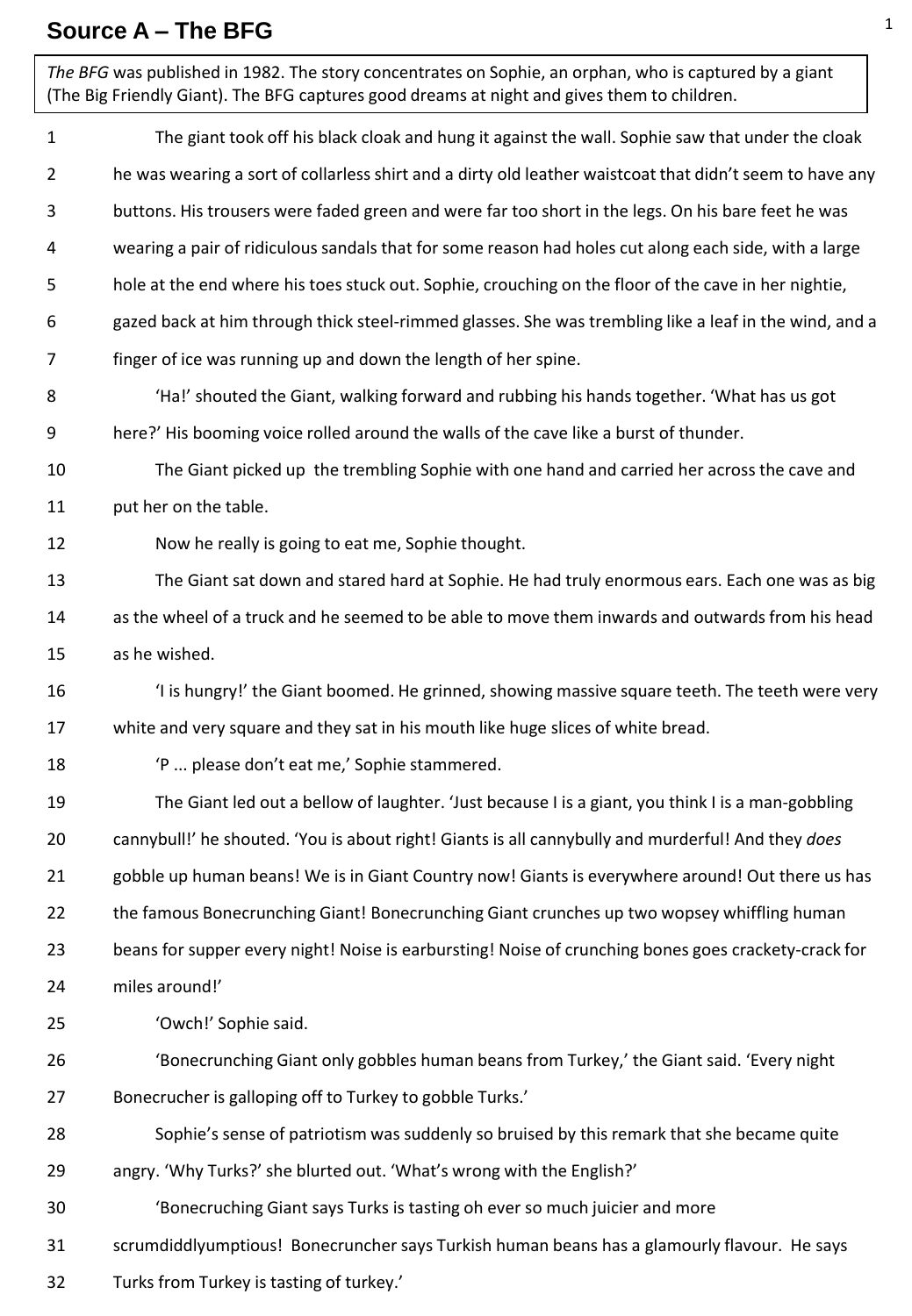#### **Q1**

Read again the first part of the source, **lines 1 to 5**.

List four things about the Giant from this part of the source.

### **Q2**

Look in detail at this extract, from **lines 6 to 12** of the source:

How does the writer use language here to convey Sophie's anxiety (nervousness)? You could include the writer's choice of:

- words and phrases
- language features and techniques
- sentence forms.

## **Q3**

You now need to think about the **whole** of the **source**.

This text is from the beginning of the story.

How has the writer structured the text to interest you as a reader?

You could write about:

- what the writer focuses your attention on at the beginning of the source
- how and why the writer changes this focus as the source develops
- any other structural features that interest you.

#### **[8 marks]**

#### **Q4**

Focus this part of your answer on the second part of the source, from **line 16 to the end**.

A reader said, 'This part of the story, where the Giant is describing what Giants are like, shows that they should be feared.'

To what extent do you agree?

In your response, you could:

- consider your own impressions of what the Giants are like
- evaluate how the writer conveys Sophie's reaction to what she hears
- support your response with references to the text.

### **[20 marks]**

**[4 marks]**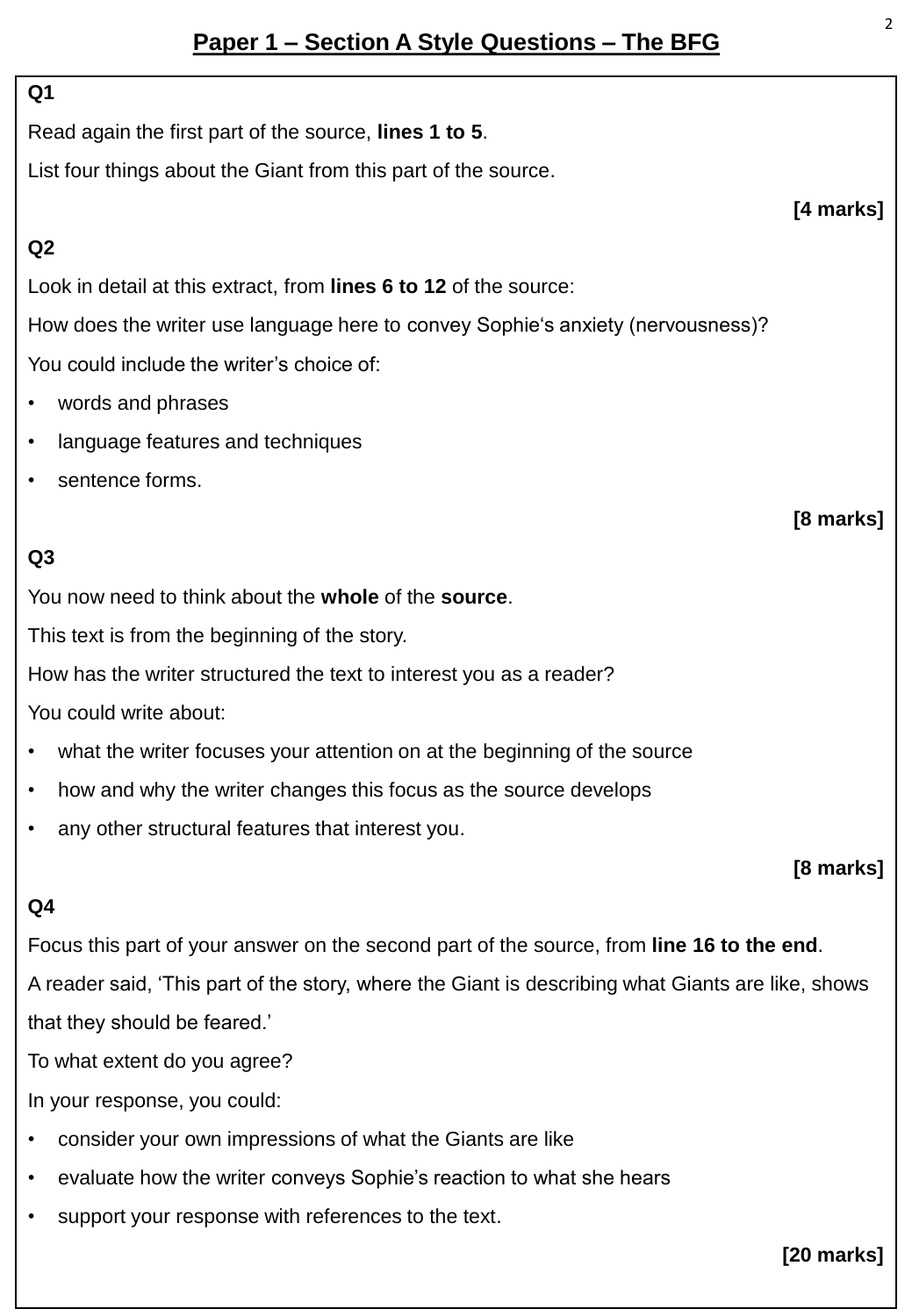#### **Source A – The Wonderful Wizard of Oz**

*The Wonderful Wizard of Oz* was published in 1900. Dorothy (young girl) lives with her Aunt, Uncle and dog Toto on a farm in Kansas. Dorothy and Toto get caught in a cyclone that deposits them in a magical land.

1 2 3 4 5 6 The cyclone had set the house down very gently - for a cyclone - in the midst of a country of marvellous beauty. There were lovely patches of greensward all about, with stately trees bearing rich and luscious fruits. Banks of gorgeous flowers were on every hand, and birds with rare and brilliant plumage sang and fluttered in the trees and bushes. A little way off was a small brook, rushing and sparkling along between green banks, and murmuring in a voice very grateful to a little girl who had lived so long on the dry, grey prairies.

7 8 9 10 While she stood looking eagerly at the strange and beautiful sights, she noticed coming toward her a group of the queerest people she had ever seen. They were not as big as the grown folk she had always been used to; but neither were they very small. In fact, they seemed about as tall as Dorothy, who was a well-grown child for her age, although they were, so far as looks go, many years older.

11 12 13 14 15 16 17 18 Three were men and one a woman, and all were oddly dressed. They wore round hats that rose to a small point a foot above their heads, with little bells around the brims that tinkled sweetly as they moved. The hats of the men were blue; the little woman's hat was white, and she wore a white gown that hung in pleats from her shoulders. Over it were sprinkled little stars that glistened in the sun like diamonds. The men were dressed in blue, of the same shade as their hats, and wore wellpolished boots with a deep roll of blue at the tops. The men, Dorothy thought, were about as old as Uncle Henry, for two of them had beards. But the little woman was doubtless much older. Her face was covered with wrinkles, her hair was nearly white, and she walked rather stiffly.

19 20 21 When these people drew near the house where Dorothy was standing in the doorway, they paused and whispered among themselves, as if afraid to come farther. But the little old woman walked up to Dorothy, made a low bow and said, in a sweet voice:

22 23 "You are welcome, most noble Sorceress, to the land of the Munchkins. We are so grateful to you for having killed the Wicked Witch of the East, and for setting our people free from bondage."

24 25 26 27 Dorothy listened to this speech with wonder. What could the little woman possibly mean by calling her a sorceress, and saying she had killed the Wicked Witch of the East? Dorothy was an innocent, harmless little girl, who had been carried by a cyclone many miles from home; and she had never killed anything in all her life.

28 29 But the little woman evidently expected her to answer; so Dorothy said, with hesitation, "You are very kind, but there must be some mistake. I have not killed anything."

30 31 32 "Your house did, anyway," replied the little old woman, with a laugh, "and that is the same thing. See!" she continued, pointing to the corner of the house. "There are her two feet, still sticking out from under a block of wood."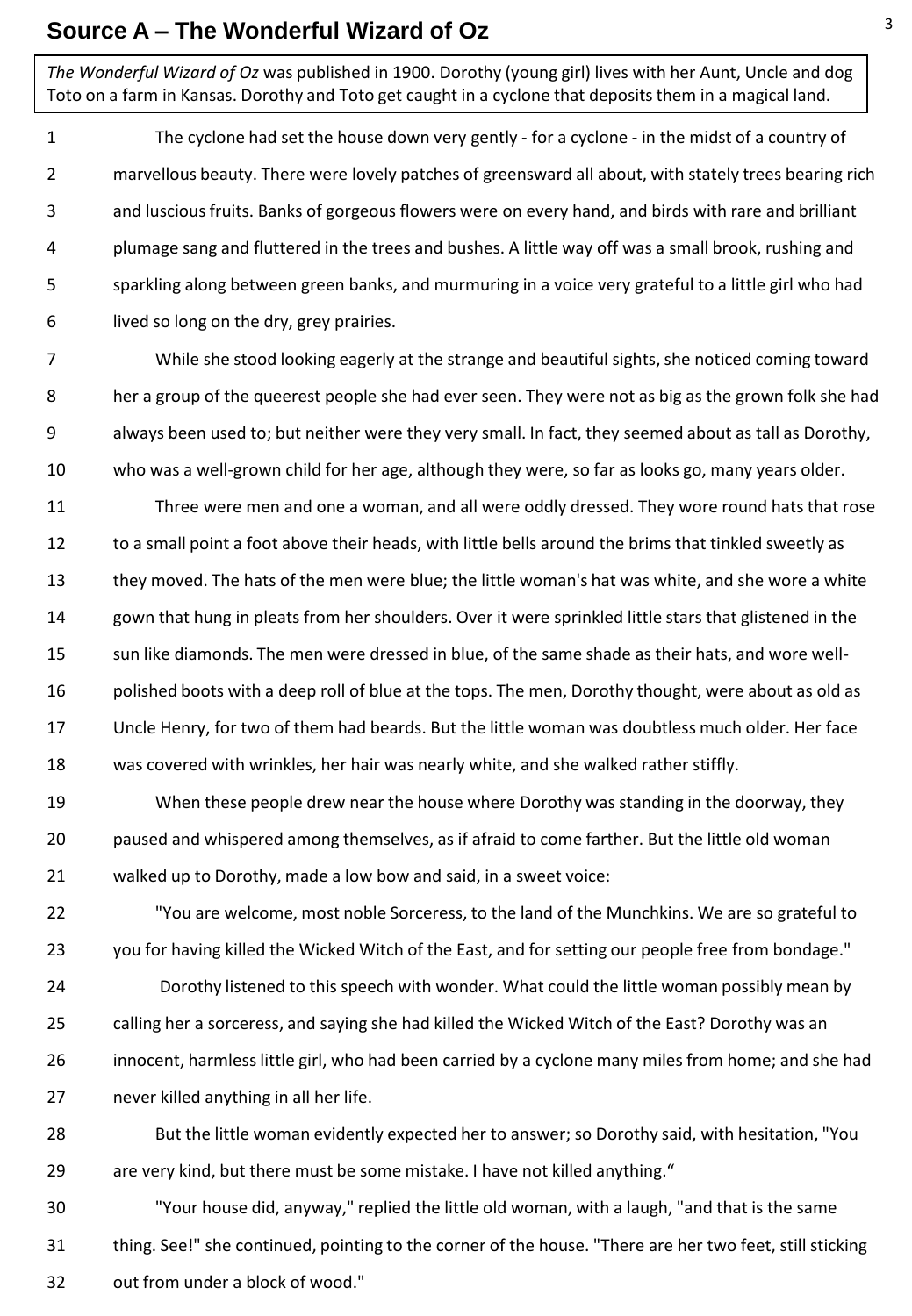## **Paper 1 – Section A Style Questions – The Wonderful Wizard of Oz**

#### **Q1**

Read again the first part of the source, **lines 1 to 6**.

List four things about the country from this part of the source.

#### **Q2**

Look in detail at this extract, from **lines 7 to 18** of the source:

How does the writer use language here to present the group of people?

You could include the writer's choice of:

- words and phrases
- language features and techniques
- sentence forms.

## **Q3**

You now need to think about the **whole** of the **source**.

This text is from the beginning of the story.

How has the writer structured the text to interest you as a reader?

You could write about:

- what the writer focuses your attention on at the beginning of the source
- how and why the writer changes this focus as the source develops
- any other structural features that interest you.

#### **[8 marks]**

#### **Q4**

Focus this part of your answer on the second part of the source, from **line 19 to the end**.

A reviewer said, 'This part of the story, when Dorothy interacts with the people, demonstrates that she is polite and confused.'

To what extent do you agree?

In your response, you could:

- consider your own impressions of Dorothy
- evaluate how the writer shows the people are pleased with what Dorothy has done
- support your response with references to the text.

**[20 marks]**

**[4 marks]**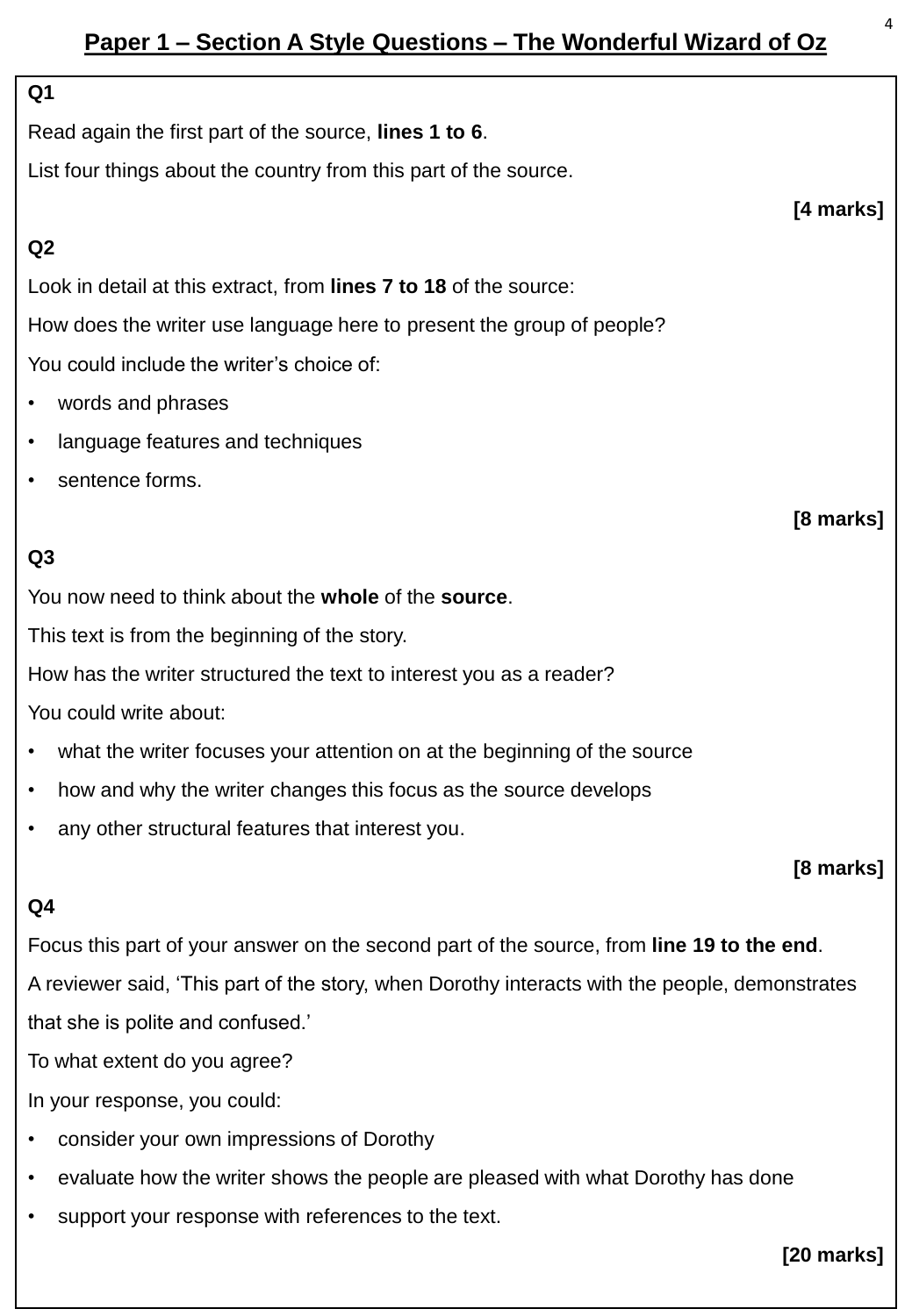### **Source A – Skellig**

1 2 3 4 5 6 7 8 9 10 11 12 13 14 15 16 17 18 19 20 21 22 23 24 25 26 27 I found him in the garage on a Sunday afternoon. It was the day after we moved into Falconer Road. The winter was ending. Mum had said we'd be moving just in time for the spring. Nobody else was there. Just me. The others were inside the house with Doctor Death, worrying about the baby. He was lying there in the darkness behind the tea chests, in the dust and dirt. It was as if he's been there forever. He was filthy and pale and dried out and I thought he was dead. I couldn't have been more wrong. I'd soon begin to see the truth about him, that there'd never been another creature like him in the world. We called it the garage because that's what the estate agent, Mr Stone, called it. It was more like a demolition site or a rubbish dump or like one of those ancient warehouses they keep pulling down at the quay. Stone led us down the garden, tugged the door open and shone his little torch into the gloom. We shoved our heads in at the doorway with him. 'You have to see it with your mind's eye,' he said. 'See it cleaned, with new doors and the roof repaired. See it as a wonderful two-car garage.' He looked at me with a stupid grin on his face. 'Or something for you, lad – a hideaway for you and your mates. What about that, eh?' I looked away. I didn't want anything to do with him. All the way round the house it had been the same. Just see it in your mind's eye. Just imagine what could be done. All the way round I kept thinking of the old man, Ernie Myers, that had lived here on his own for years. He's been dead nearly a week before they found him under the table in the kitchen. That's what I saw when Stone told us about seeing with the mind's eye. He even said it when we got to the dining room and there was an old cracked toilet seat sitting there in the corner behind a plywood screen. I just wanted him to shut up, but he whispered that towards the end Ernie couldn't manage the stairs. His bed was brought in here and a toilet was put in so everything was easy for him. Stone looked at me like he didn't think I should know about such things. I wanted to get out, to get back to our old house again, but Mum and Dad took it all in. They went on like it was going to be some big adventure. They bought the house. They started cleaning and scrubbing it and painting it. Then the baby came too early. And here we were. *Skellig* was published in 1998. 12-year-old Michael and his family have recently moved into a house. He and his parents are nervous, as his new baby sister was born earlier than expected and may not live.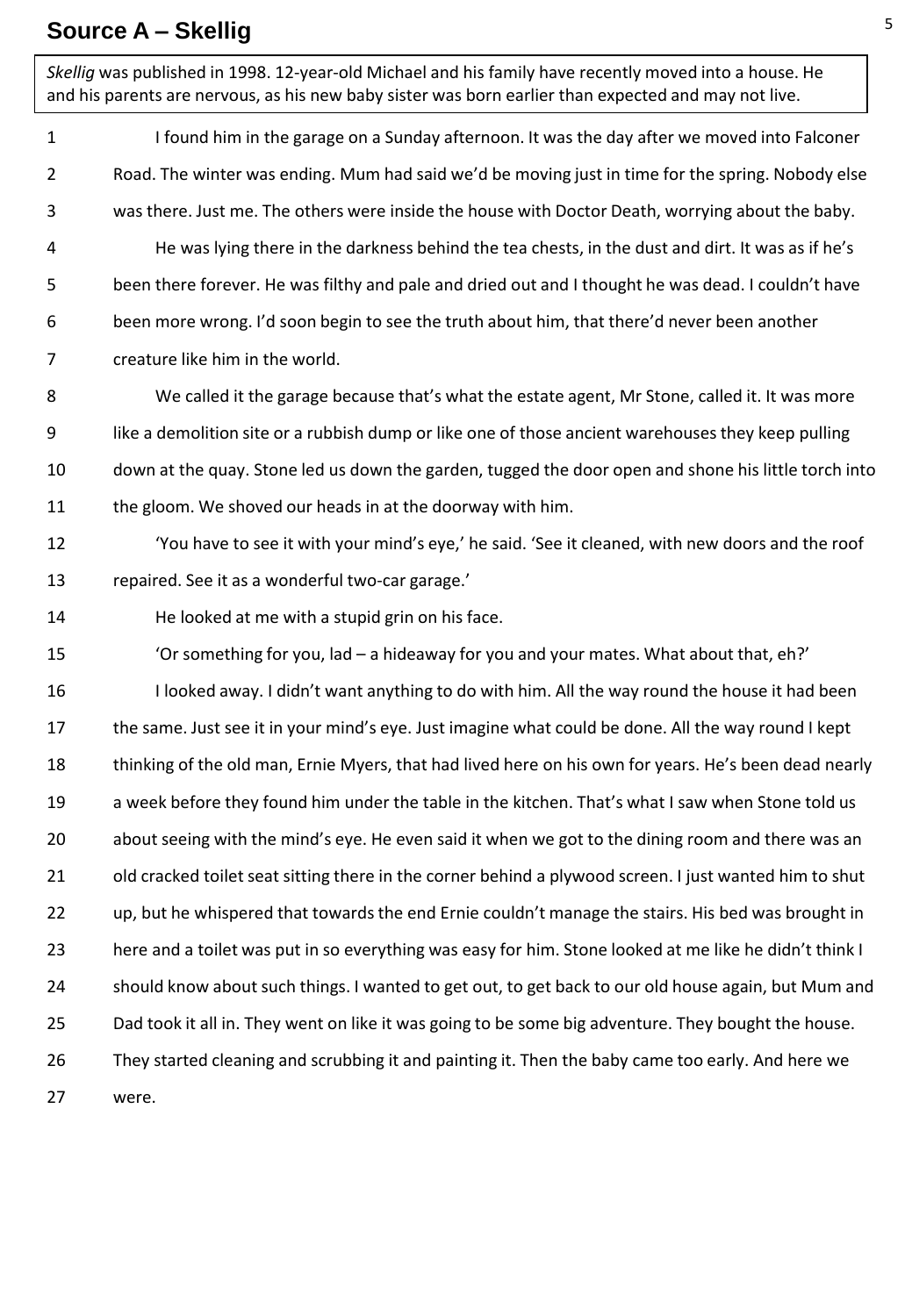#### **Q1**

Read again the first part of the source, **lines 1 to 7**.

List four things about the creature from this part of the source.

### **Q2**

Look in detail at this extract, from **lines 8 to 15** of the source: How does the writer use language here to present the garage? You could include the writer's choice of:

- words and phrases
- language features and techniques
- sentence forms.

## **Q3**

You now need to think about the **whole** of the **source**.

This text is from the beginning of the story.

How has the writer structured the text to interest you as a reader?

You could write about:

- what the writer focuses your attention on at the beginning of the source
- how and why the writer changes this focus as the source develops
- any other structural features that interest you.

**[8 marks]**

#### **Q4**

Focus this part of your answer on the second part of the source, from **line 16 to the end**. A reviewer said, 'This part of the story, when we learn about Ernie Myers, creates a sad and

chilling tone.'

To what extent do you agree?

In your response, you could:

- consider your own impressions of how the character (Michael) feels
- evaluate how the writer creates a sad and chilling tone
- support your response with references to the text.

**[20 marks]**

**[4 marks]**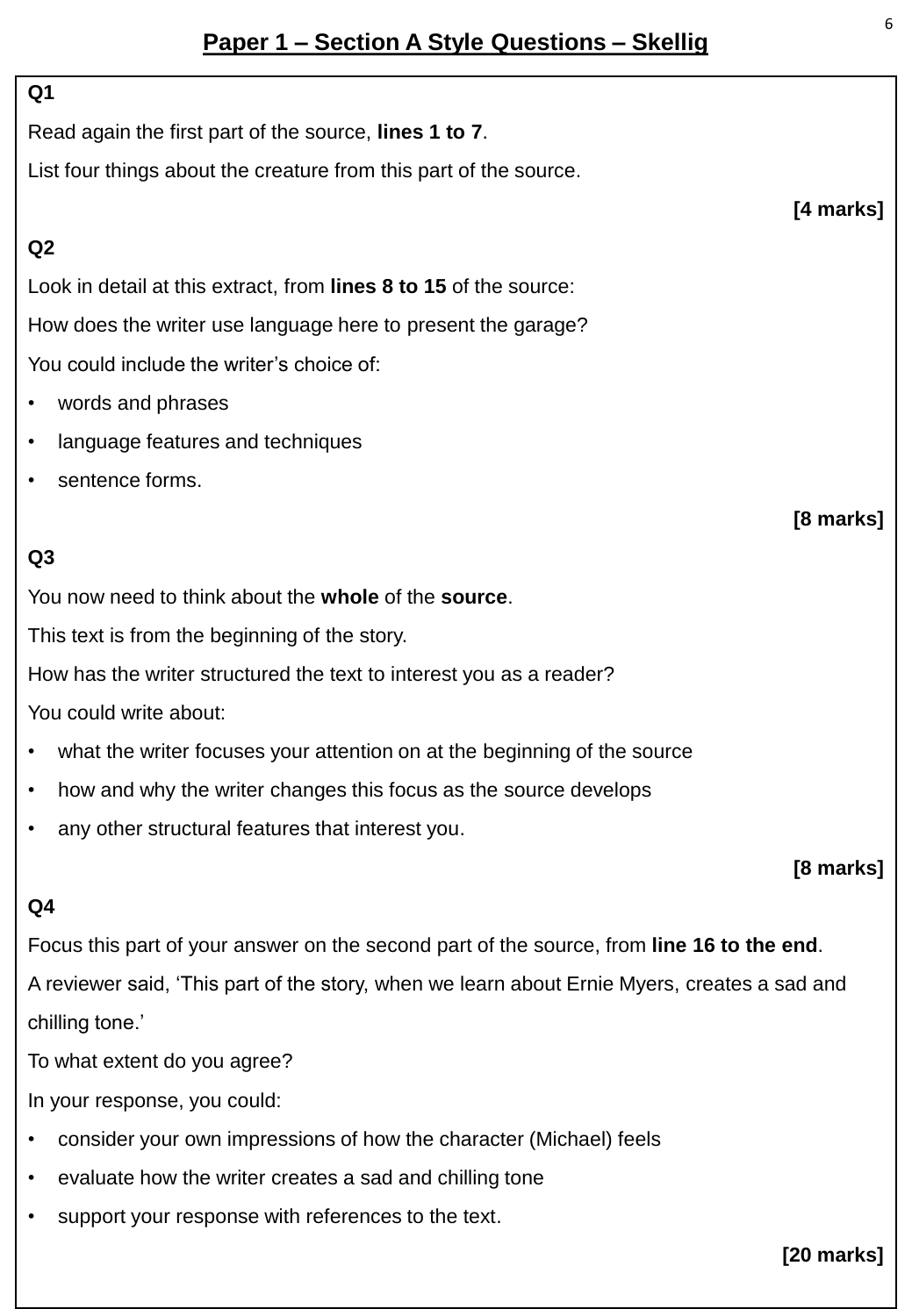#### **Source A – Charlotte's Web**

1 2 3 4 5 6 7 8 9 10 11 12 13 14 15 16 17 18 19 20 21 22 23 24 25 26 27 28 29 30 31 Where's Papa going with that ax?" said Fern to her mother as they were setting the table for breakfast. "Out to the hoghouse," replied Mrs. Arable. "Some pigs were born last night." "I don't see why he needs an ax," continued Fern, who was only eight. "Well," said her mother, "one of the pigs is a runt. It's very small and weak, and it will never amount to anything. So your father has decided to do away with it." "Do away with it?" shrieked Fern. "You mean kill it? Just because it's smaller than the others?" Mrs. Arable put a pitcher of cream on the table. "Don't yell, Fern!" she said. "Your father is right. The pig would probably die anyway." Fern pushed a chair out of the way and ran outdoors. The grass was wet and the earth smelled of springtime. Fern's sneakers were sopping by the time she caught up with her father. "Please don't kill it!" she sobbed. "It's unfair." Mr. Arable stopped walking. "Fern," he said gently, "you will have to learn to control yourself." "Control myself?" yelled Fern. "This is a matter of life and death, and you talk about controlling myself." Tears ran down her cheeks and she took hold of the ax and tried to pull it out of her father's hand. "Fern," said Mr. Arable, "I know more about raising a litter of pigs than you do. A weakling makes trouble. Now run along!" "But it's unfair," cried Fern. "The pig couldn't help being born small, could it? If I had been very small at birth, would you have killed me?" Mr. Arable smiled. "Certainly not," he said, looking down at his daughter with love. "But this is different. A little girl is one thing, a little runty pig is another." "I see no difference," replied Fern, still hanging on to the ax. "This is the most terrible case of injustice I ever heard of." A queer look came over John Arable's face. He seemed almost ready to cry himself. "All right," he said. "You go back to the house and I will bring the runt when I come in. I'll let you start it on a bottle, like a baby. Then you'll see what trouble a pig can be." When Mr. Arable returned to the house half an hour later, he carried a carton under his arm. Fern was upstairs changing her sneakers. The kitchen table was set for breakfast, and the room smelled of coffee, bacon, damp plaster, and wood smoke from the stove. *Charlotte's Web* was published in 1952. After her father spares the life of a piglet (runt of the litter) from culling, a little girl named Fern Arable lovingly nurtures the piglet, naming him Wilbur.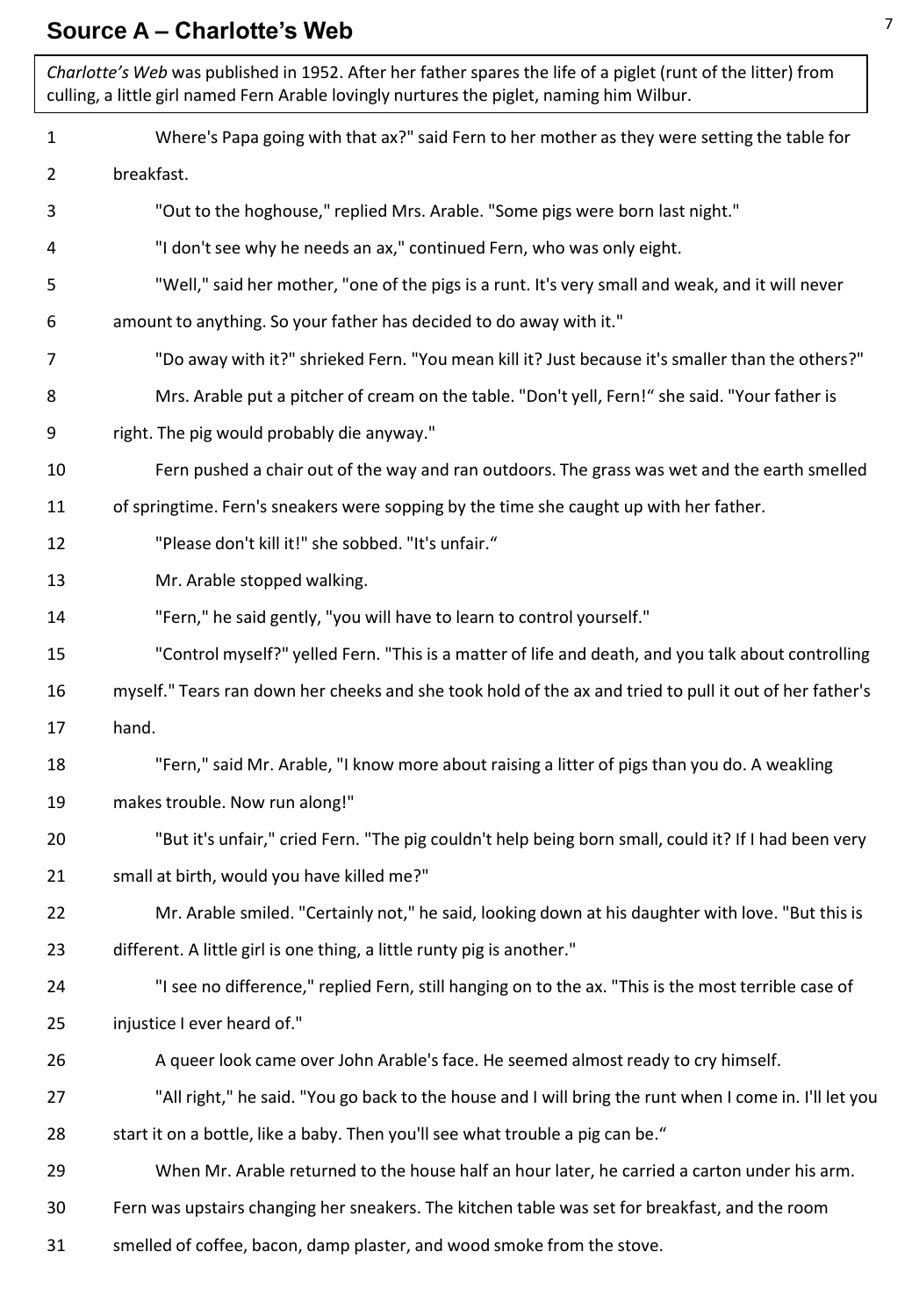## **Paper 1 – Section A Style Questions – Charlotte's Web**

#### **Q1**

Read again the first part of the source, **lines 1 to 6**.

List four things about the runt from this part of the source.

#### **Q2**

Look in detail at this extract, from **lines 7 to 17** of the source:

How does the writer use language here to present Fern's reaction?

You could include the writer's choice of:

- words and phrases
- language features and techniques
- sentence forms.

### **Q3**

You now need to think about the **whole** of the **source**.

This text is from the beginning of the story.

How has the writer structured the text to interest you as a reader?

You could write about:

- what the writer focuses your attention on at the beginning of the source
- how and why the writer changes this focus as the source develops
- any other structural features that interest you.

#### **[8 marks]**

#### **Q4**

Focus this part of your answer on the second part of the source, from **line 18 to the end**.

A student said, 'This part of the story, when Fern persuades her father, creates an emotional response from the reader.'

To what extent do you agree?

In your response, you could:

- consider your own impressions of the father (John Arable)
- evaluate how the writer creates an emotional response
- support your response with references to the text.

**[20 marks]**

**[4 marks]**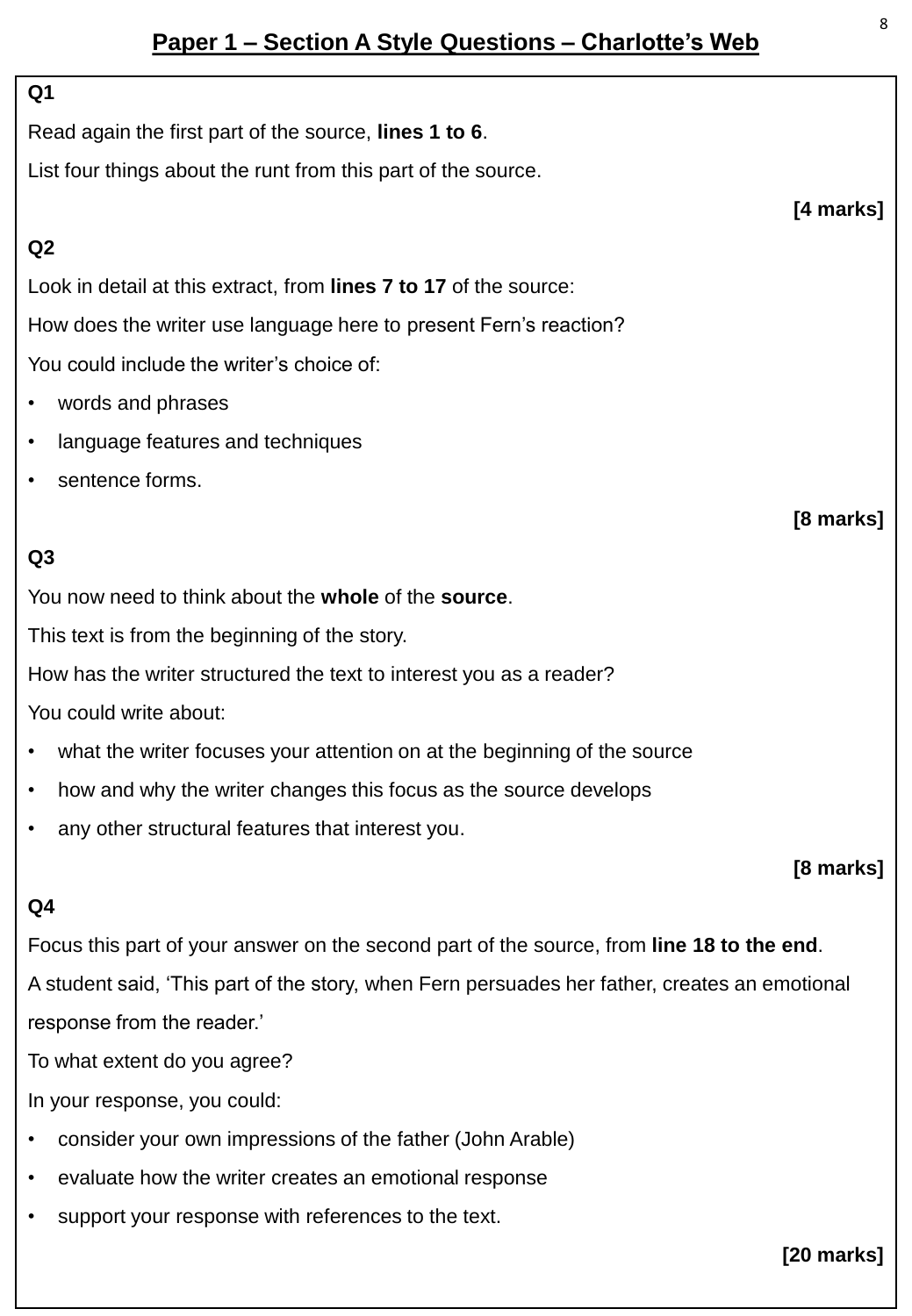#### **Source A – Goodnight Mister Tom**

1 2 3 4 5 6 7 8 9 10 11 12 13 14 15 16 17 18 19 20 21 22 23 24 25 26 27 28 29 30 Tom took a second look at the child. The boy was thin and sickly- looking, pale with limp sandy hair and dull grey eyes. 'His name's Willie,' said the woman. Willie, who had been staring at the ground, looked up. Round his neck, hanging from a piece of string, was a cardboard label. It read 'William Beech'. Tom was well into his sixties, a healthy, robust, stockily-built man with a head of thick white hair. Although he was of average height, in Willie's eyes he was a towering giant with skin like coarse, wrinkled brown paper and a voice like thunder. He glared at Willie. 'You'd best come in,' he said abruptly. The woman gave a relieved smile. 'Thank you so much,' she said, and she backed quickly away and hurried down the tiny path towards the other children. Willie watched her go. 'Come on in,' repeated Tom harshly. 'I ent got all day.' Nervously, Willie followed him into a dark hallway. It took a few seconds for his eyes to adjust from the brilliant sunshine he had left to the comparative darkness of the cottage. He could just make out the shapes of a few coats hanging on some wooden pegs and two pairs of boots standing below. 'S'pose you'd best know where to put yer things,' muttered Tom, looking up at the coat rack and then down at Willie. He scratched his head. 'Bit 'igh fer you. I'd best put in a low peg.' He opened a door on his left and walked into the front room, leaving Willie in the hallway still clutching onto his brown carrier bag. Through the half- open door he could see a large black cooking range with a fire in it and an old threadbare armchair near by. He shivered. Presently Tom came out with a pencil. 'You can put that ole bag down,' he said gruffly. 'You ent goin' no place else.' Willie did so and Tom handed him the pencil. He stared blankly up at him. 'Go on,' said Tom, 'I told you before, I ent got all day. Now make a mark so's I know where to put a peg, see.' Willie made a faint dot on the wall beside the hem of one of the large coats. 'Make a nice big 'un so's I can see it clear, like.' Willie drew a small circle and fi lled it in. Tom leaned down and peered at it. 'Neat little chap, ent you? Gimme yer mackintosh and I'll put it on top o' mine fer now.' With shaking fingers Willie undid his belt and buttons, peeled off the mackintosh and held it in his arms. Tom took it from him and hung it on top of his great-coat. He walked back into the front room. 'Come on,' he said. Willie followed him in. *Goodnight Mister Tom* was published in 1981. Willie Beech, a boy who is physically and emotionally abused by his mother is evacuated during WWII (1939), and goes to live with Tom Oakley, a widower in his sixties.

9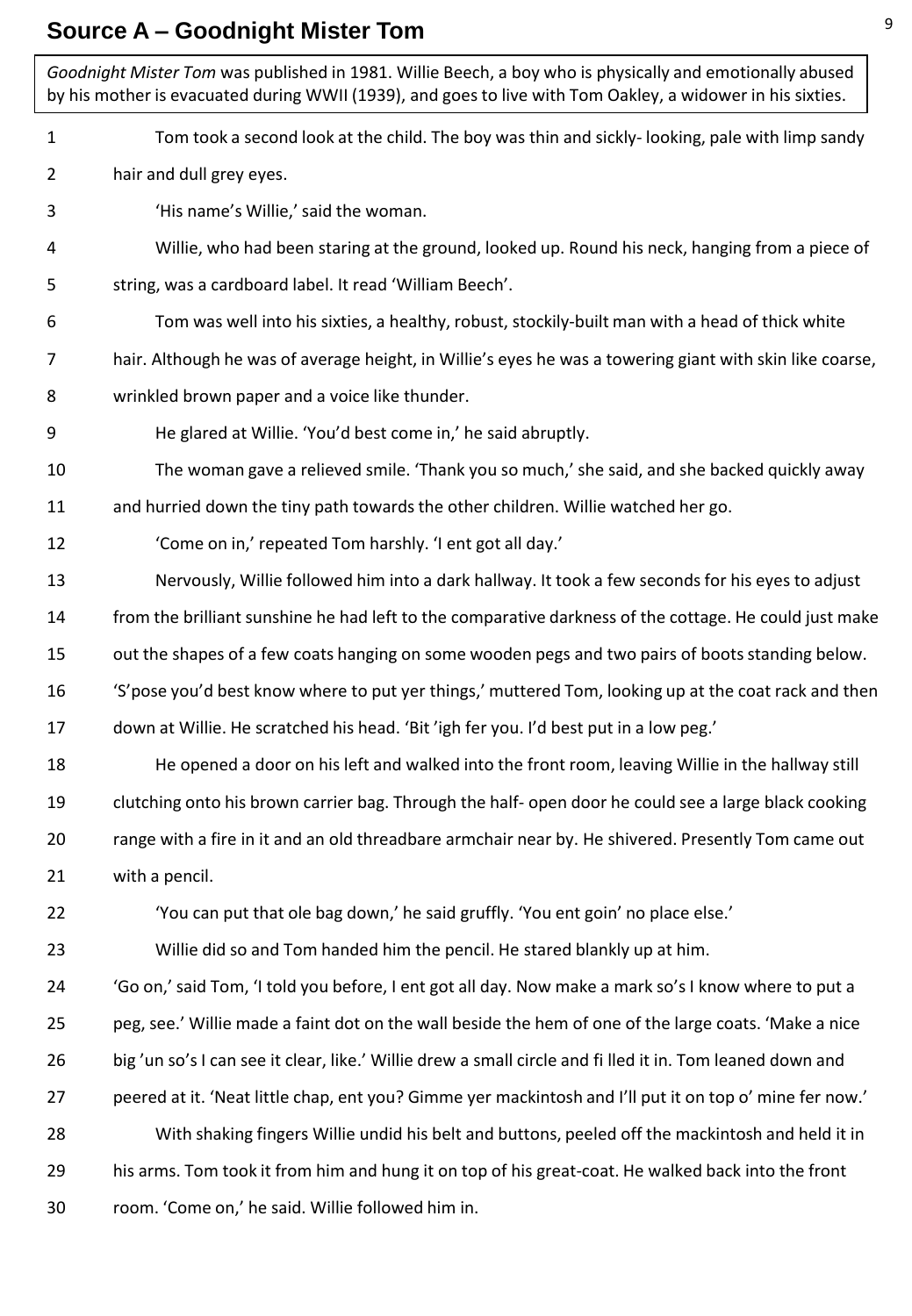## **Paper 1 – Section A Style Questions – Goodnight Mister Tom**

#### **Q1**

Read again the first part of the source, **lines 1 to 5**.

List four things about Willie from this part of the source.

#### **Q2**

Look in detail at this extract, from **lines 6 to 12** of the source: How does the writer use language here to present Tom? You could include the writer's choice of:

- words and phrases
- language features and techniques
- sentence forms.

### **Q3**

You now need to think about the **whole** of the **source**.

This text is from the beginning of the story.

How has the writer structured the text to interest you as a reader?

You could write about:

- what the writer focuses your attention on at the beginning of the source
- how and why the writer changes this focus as the source develops
- any other structural features that interest you.

#### **[8 marks]**

#### **Q4**

Focus this part of your answer on the second part of the source, from **line 13 to the end**.

A student said, 'This part of the story, when they enter the cottage, shows Tom is going to be supportive to Willie.'

To what extent do you agree?

In your response, you could:

- consider your own impressions of Tom
- evaluate how the writer presents Willie
- support your response with references to the text.

**[20 marks]**

**[4 marks]**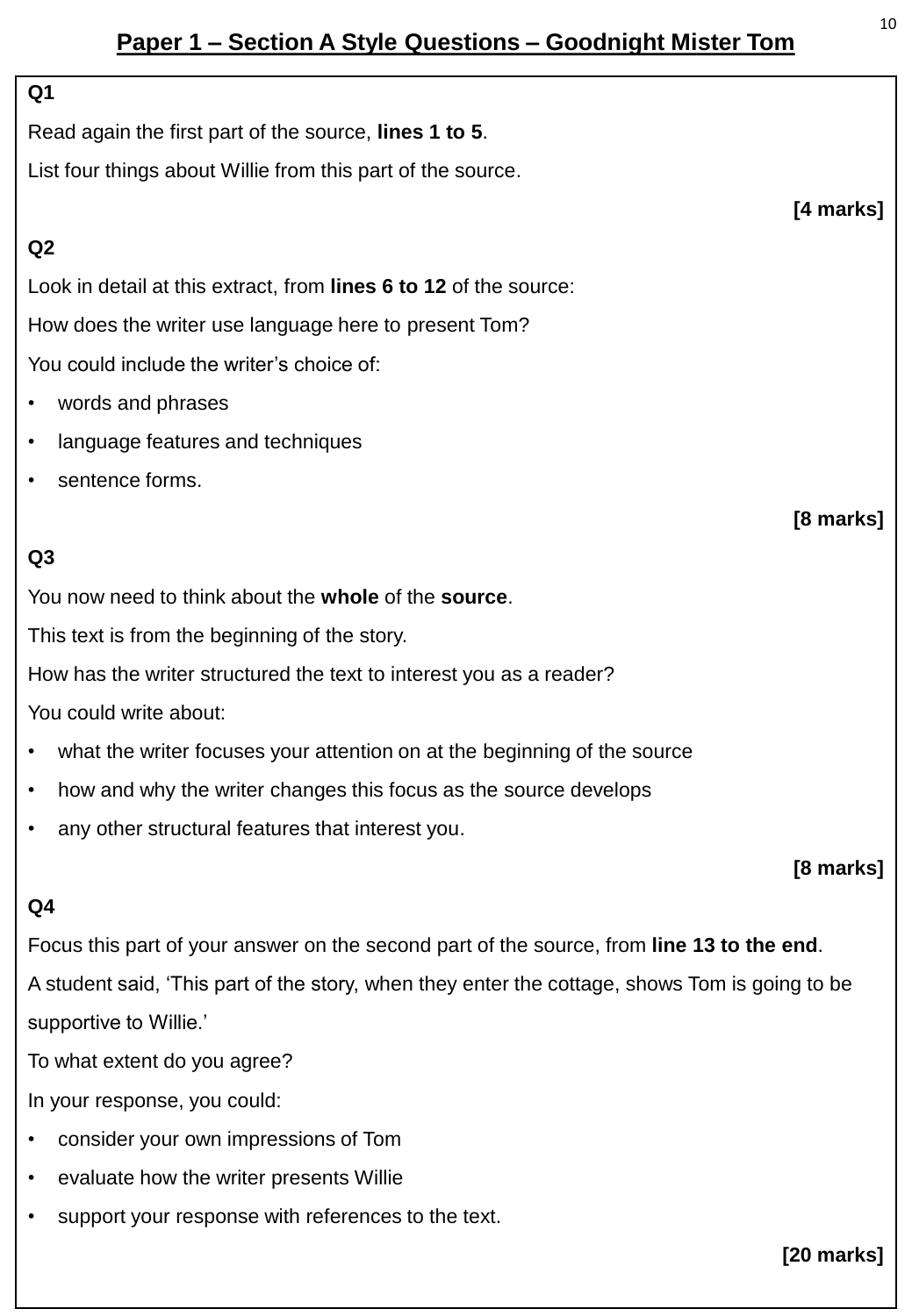## **Source A – Harry Potter and the Philosopher's Stone**

| Harry Potter and the Philosopher's Stone was published in 1997. Harry Potter is summoned from his life as<br>an unwanted child to become a student at Hogwarts - a school for wizards and witches. |                                                                                                         |
|----------------------------------------------------------------------------------------------------------------------------------------------------------------------------------------------------|---------------------------------------------------------------------------------------------------------|
| $\mathbf{1}$                                                                                                                                                                                       | The storm raged more and more ferociously as the night went on. Harry couldn't sleep. He                |
| 2                                                                                                                                                                                                  | shivered and turned over, trying to get comfortable, his stomach rumbling with hunger. Dudley's         |
| 3                                                                                                                                                                                                  | snores were drowned by the low rolls of thunder that started near midnight. The lighted dial of         |
| 4                                                                                                                                                                                                  | Dudley's watch, which was dangling over the edge of the sofa on his fat wrist, told Harry he'd be       |
| 5                                                                                                                                                                                                  | eleven in ten minutes' time. He lay and watched his birthday tick nearer, wondering if the Dursleys     |
| 6                                                                                                                                                                                                  | would remember at all, wondering where the letter writer was now.                                       |
| 7                                                                                                                                                                                                  | Five minutes to go. Harry heard something creak outside. He hoped the roof wasn't going to fall         |
| 8                                                                                                                                                                                                  | in, although he might be warmer if it did. Four minutes to go. Maybe the house in Privet Drive would    |
| 9                                                                                                                                                                                                  | be so full of letters when they got back that he'd be able to steal one somehow.                        |
| 10                                                                                                                                                                                                 | Three minutes to go. Was that the sea, slapping hard on the rock like that? And (two minutes to         |
| 11                                                                                                                                                                                                 | go) what was that funny crunching noise? Was the rock crumbling into the sea?                           |
| 12                                                                                                                                                                                                 | One minute to go and he'd be eleven. Thirty seconds twenty ten nine - maybe he'd wake                   |
| 13                                                                                                                                                                                                 | Dudley up, just to annoy him - three two one                                                            |
| 14                                                                                                                                                                                                 | BOOM.                                                                                                   |
| 15                                                                                                                                                                                                 | The whole shack shivered and Harry sat bolt upright, staring at the door. Someone was outside,          |
| 16                                                                                                                                                                                                 | knocking to come in.                                                                                    |
| 17                                                                                                                                                                                                 | BOOM. They knocked again. Dudley jerked awake.                                                          |
| 18                                                                                                                                                                                                 | "Where's the cannon?" he said stupidly.                                                                 |
| 19                                                                                                                                                                                                 | There was a crash behind them and Uncle Vernon came skidding into the room. He was holding              |
| 20                                                                                                                                                                                                 | a rifle in his hands - now they knew what had been in the long, thin package he had brought with        |
| 21                                                                                                                                                                                                 | them.                                                                                                   |
| 22                                                                                                                                                                                                 | "Who's there?" he shouted. "I warn you - I'm armed!"                                                    |
| 23                                                                                                                                                                                                 | There was a pause. Then $-$                                                                             |
| 24                                                                                                                                                                                                 | SMASH!                                                                                                  |
| 25                                                                                                                                                                                                 | The door was hit with such force that it swung clean off its hinges and with a deafening crash          |
| 26                                                                                                                                                                                                 | landed flat on the floor.                                                                               |
| 27                                                                                                                                                                                                 | A giant of a man was standing in the doorway. His face was almost completely hidden by a long,          |
| 28                                                                                                                                                                                                 | shaggy mane of hair and a wild, tangled beard, but you could make out his eyes, glinting like black     |
| 29                                                                                                                                                                                                 | beetles under all the hair.                                                                             |
| 30                                                                                                                                                                                                 | The giant squeezed his way into the hut, stooping so that his head just brushed the ceiling. He         |
| 31                                                                                                                                                                                                 | bent down, picked up the door, and fitted it easily back into its frame. The noise of the storm outside |
| 32                                                                                                                                                                                                 | dropped a little. He turned to look at them all.                                                        |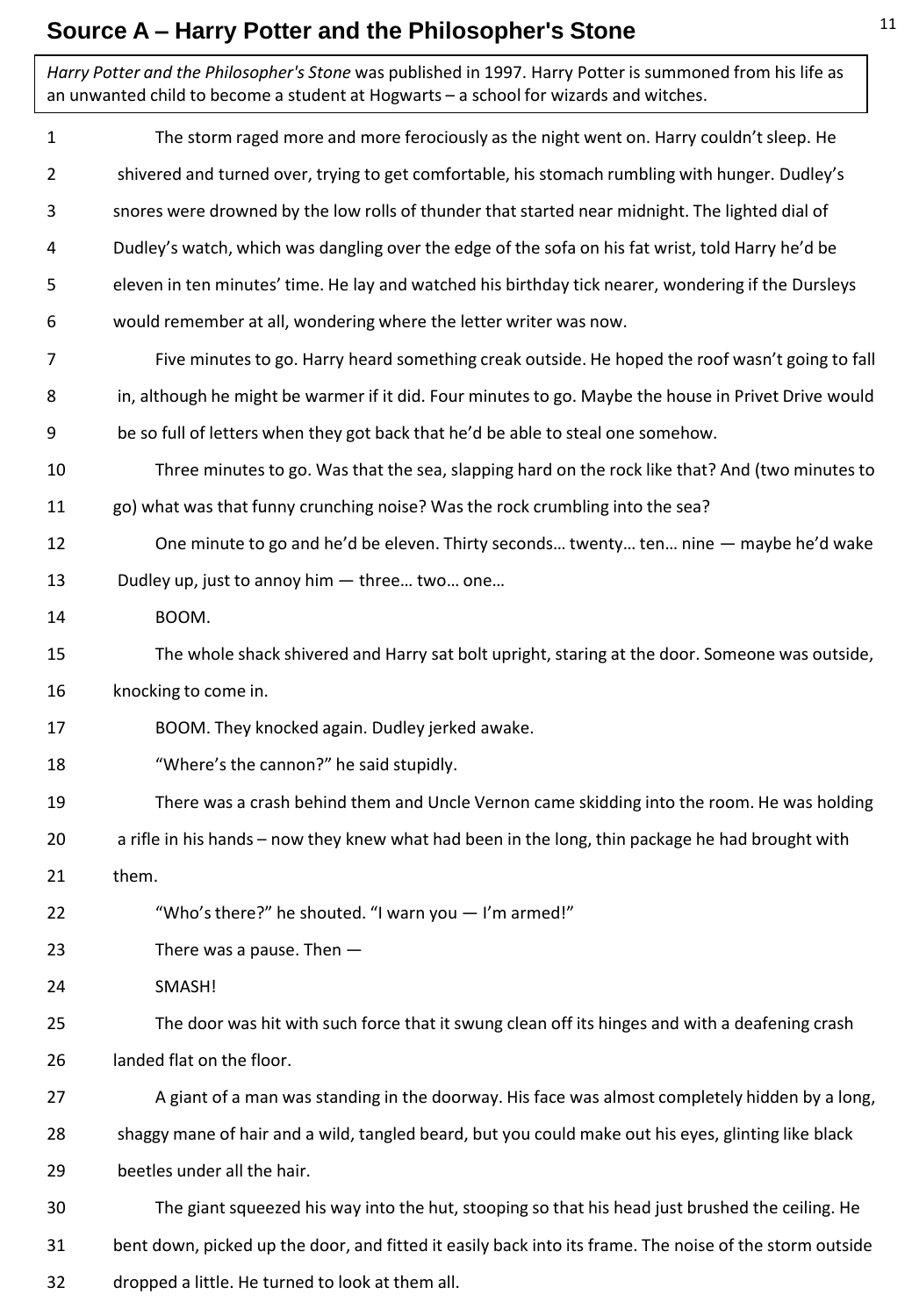#### **Paper 1 – Section A Style Questions – Harry Potter and the Philosopher's Stone** 12

| Q <sub>1</sub>                                                                              |  |  |  |
|---------------------------------------------------------------------------------------------|--|--|--|
| Read again the first part of the source, lines 1 to 6.                                      |  |  |  |
| List four things about Harry from this part of the source.                                  |  |  |  |
| [4 marks]                                                                                   |  |  |  |
| Q2                                                                                          |  |  |  |
| Look in detail at this extract, from lines 7 to 21 of the source:                           |  |  |  |
| How does the writer use language here to present the situation?                             |  |  |  |
| You could include the writer's choice of:                                                   |  |  |  |
| words and phrases<br>$\bullet$                                                              |  |  |  |
| language features and techniques<br>$\bullet$                                               |  |  |  |
| sentence forms.<br>٠                                                                        |  |  |  |
| [8 marks]                                                                                   |  |  |  |
| Q3                                                                                          |  |  |  |
| You now need to think about the whole of the source.                                        |  |  |  |
| This text is from the beginning of the story.                                               |  |  |  |
| How has the writer structured the text to interest you as a reader?                         |  |  |  |
| You could write about:                                                                      |  |  |  |
| what the writer focuses your attention on at the beginning of the source                    |  |  |  |
| how and why the writer changes this focus as the source develops<br>٠                       |  |  |  |
| any other structural features that interest you.                                            |  |  |  |
| [8 marks]                                                                                   |  |  |  |
| Q4                                                                                          |  |  |  |
| Focus this part of your answer on the second part of the source, from line 25 to the end.   |  |  |  |
| A reader said, 'This part of the story, when the giant arrives, creates fear and suspense.' |  |  |  |
| To what extent do you agree?                                                                |  |  |  |
| In your response, you could:                                                                |  |  |  |
| consider your own impressions of the giant                                                  |  |  |  |
| evaluate how the writer conveys the giant's arrival<br>٠                                    |  |  |  |
| support your response with references to the text.                                          |  |  |  |

**[20 marks]**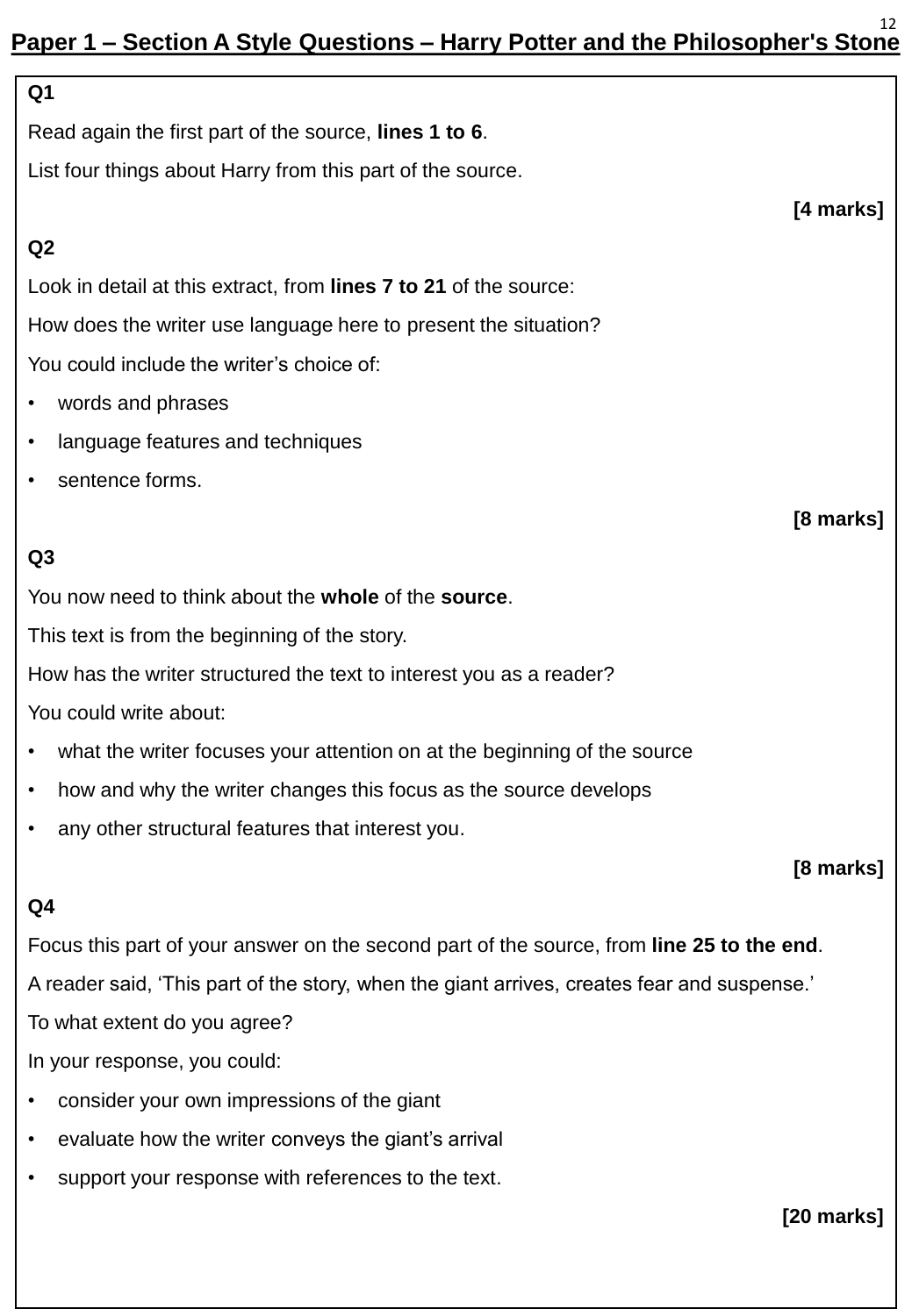#### **Source A – The Jungle Book**

*The Jungle Book* was published in 1894. It's an adventure story about a young boy (Mowgli) who becomes a member of the Seeonee Wolf Pack. A cruel tiger named Shere Khan plots against him and the pack leader.

1 2 3 4 5 6 7 In the Cold Lairs the Monkey-People were not thinking of Mowgli's friends at all. They had brought the boy to the Lost City, and were very much pleased with themselves for the time. Mowgli had never seen an Indian city before, and though this was almost a heap of ruins it seemed very wonderful and splendid. Some king had built it long ago on a little hill. You could still trace the stone causeways that led up to the ruined gates where the last splinters of wood hung to the worn, rusted hinges. Trees had grown into and out of the walls; the battlements were tumbled down and decayed, and wild creepers hung out of the windows of the towers on the walls in bushy hanging clumps.

8 9 10 11 12 13 14 15 16 17 18 19 20 21 22 23 24 25 26 27 A great roofless palace crowned the hill, and the marble of the courtyards and the fountains was split, and stained with red and green, and the very cobblestones in the courtyard where the king's elephants used to live had been thrust up and apart by grasses and young trees. From the palace you could see the rows and rows of roofless houses that made up the city looking like empty honeycombs filled with blackness; the shapeless block of stone that had been an idol in the square where four roads met; the pits and dimples at street corners where the public wells once stood, and the shattered domes of temples with wild figs sprouting on their sides. The monkeys called the place their city, and pretended to despise the Jungle-People because they lived in the forest. And yet they never knew what the buildings were made for nor how to use them. They would sit in circles on the hall of the king's council chamber, and scratch for fleas and pretend to be men; or they would run in and out of the roofless houses and collect pieces of plaster and old bricks in a corner, and forget where they had hidden them, and fight and cry in scuffling crowds, and then break off to play up and down the terraces of the king's garden, where they would shake the rose trees and the oranges in sport to see the fruit and flowers fall. They explored all the passages and dark tunnels in the palace and the hundreds of little dark rooms, but they never remembered what they had seen and what they had not; and so drifted about in ones and twos or crowds telling each other that they were doing as men did. They drank at the tanks and made the water all muddy, and then they fought over it, and then they would all rush together in mobs and shout: "There is no one in the jungle so wise and good and clever and strong and gentle as the Bandar-log. " Then all would begin again till they grew tired of the city and went back to the tree-tops, hoping the Jungle-People would notice them.

28 29 30 Mowgli, who had been trained under the Law of the Jungle, did not like or understand this kind of life. The monkeys dragged him into the Cold Lairs late in the afternoon...they joined hands and danced about and sang their foolish songs.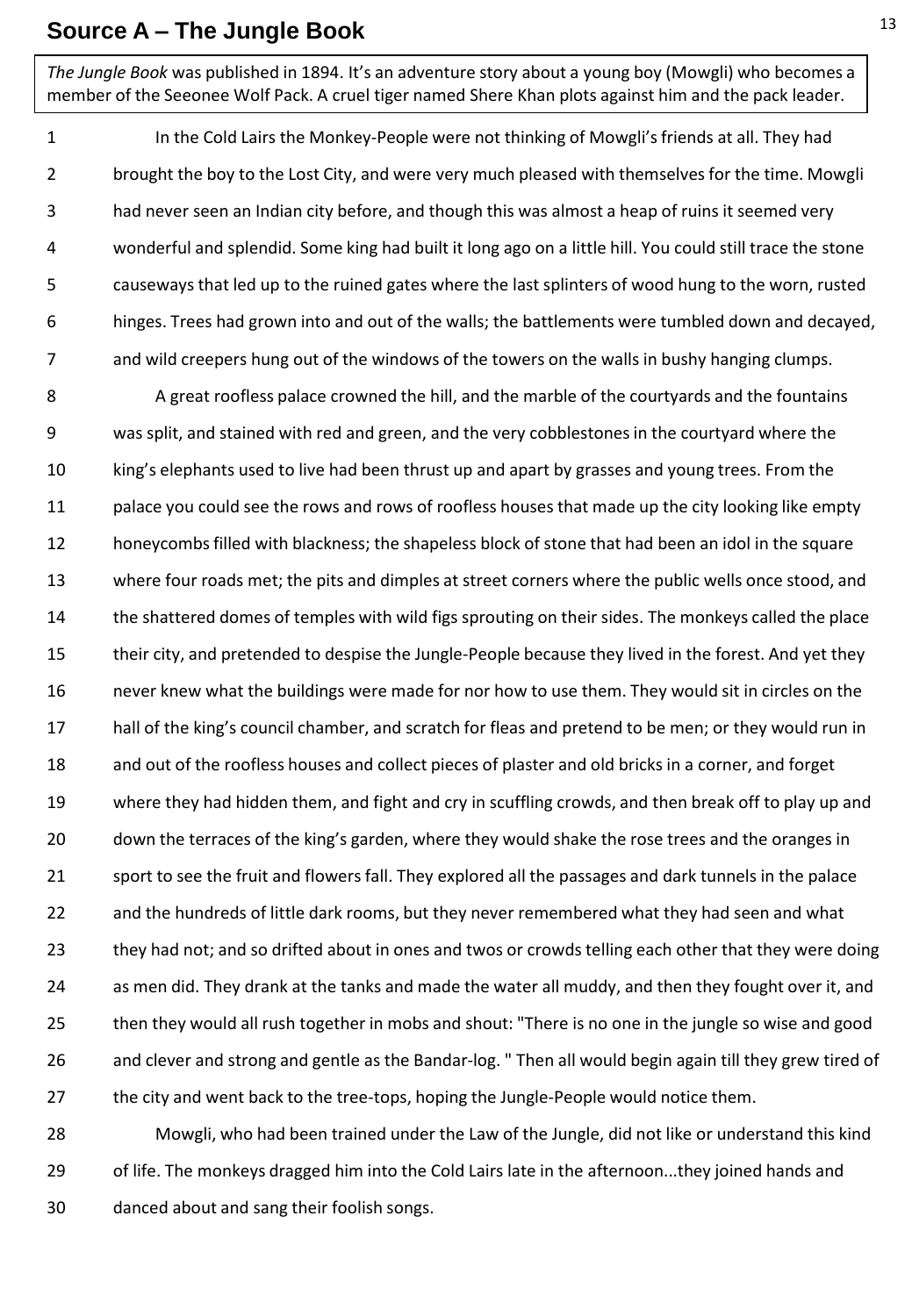## **Paper 1 – Section A Style Questions – The Jungle Book**

#### **Q1**

Read again the first part of the source, **lines 1 to 7**.

List four things about the Lost City from this part of the source.

#### **Q2**

Look in detail at this extract, from **lines 8 to 14** of the source:

How does the writer use language here to describe the palace and surrounding environment? You could include the writer's choice of:

- words and phrases
- language features and techniques
- sentence forms.

#### **Q3**

You now need to think about the **whole** of the **source**.

This text is from the beginning of the story.

How has the writer structured the text to interest you as a reader?

You could write about:

- what the writer focuses your attention on at the beginning of the source
- how and why the writer changes this focus as the source develops
- any other structural features that interest you.

#### **[8 marks]**

#### **Q4**

Focus this part of your answer on the second part of the source, from **line 14 to the end**.

A student said, 'This part of the story, when the monkey behaviour is being described,

shows they are careless and ignorant.'

To what extent do you agree?

In your response, you could:

- consider your own impressions of the monkeys
- evaluate how the writer has created these impressions
- support your response with references to the text.

**[20 marks]**

**[4 marks]**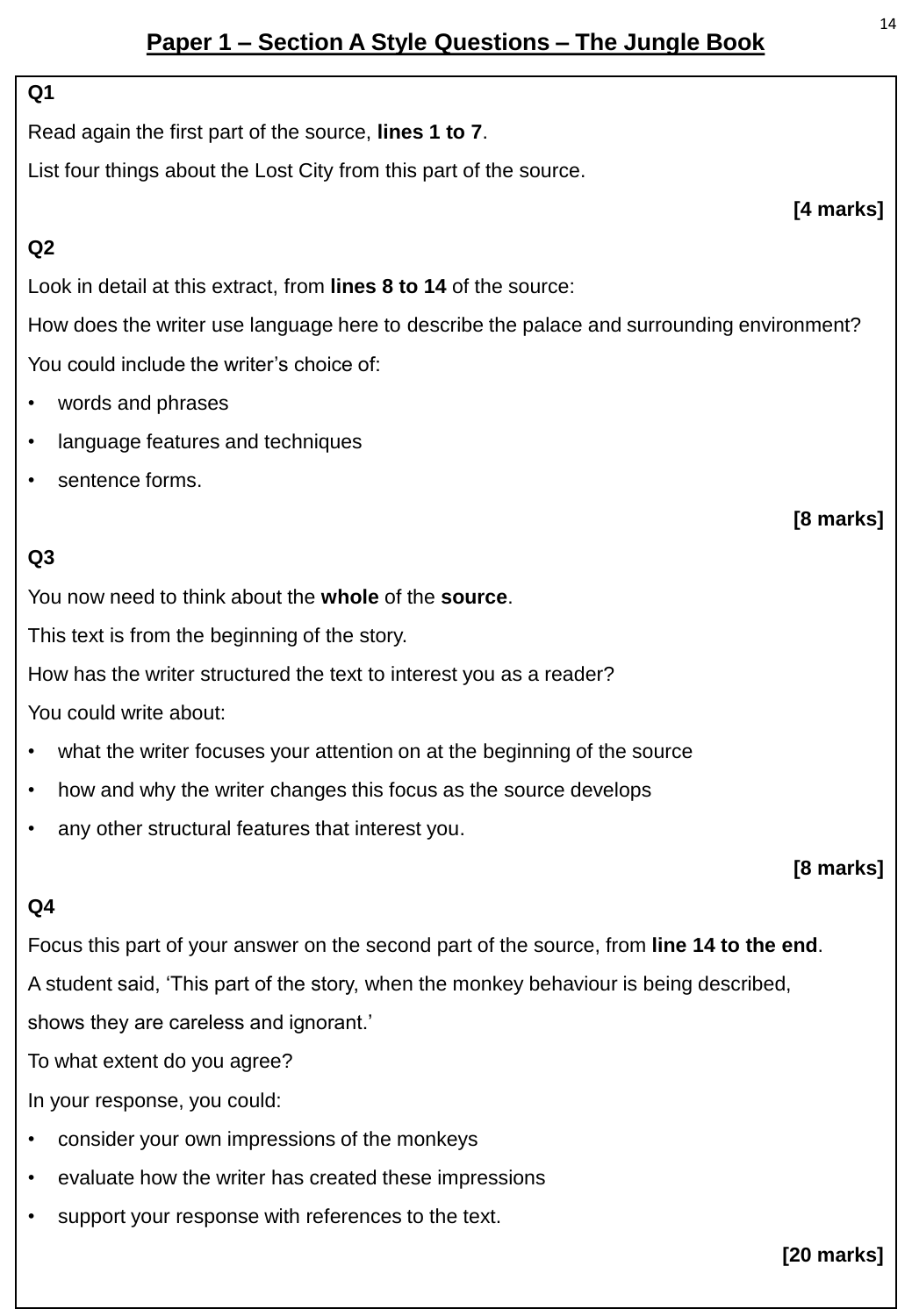### **Source A – Jurassic Park**

*Jurassic Park* was published in 1990. Science has managed to bring back dinosaurs - its creators construct a zoo called Jurassic Park. But an act of sabotage leaves the visitors at the mercy of the vicious creatures.

- 1 There was another jolting impact, and pieces of glass fell all around him. Tim felt rain. He looked
- 2 up and saw that the front windshield had broken out. There was just a jagged rim of glass and,
- 3 beyond, the big head of the dinosaur.
- 4 *Looking down at him.*

5 6 7 8 9 Tim felt a sudden chill and then the head rushed forward toward him, the jaws open. There was the squeal of metal against teeth, and he felt the hot stinking breath of the animal and a thick tongue stuck into the car through the windshield opening. The tongue slapped wetly around inside the car he felt the hot lather of dinosaur saliva—and the tyrannosaur roared—a deafening sound inside the car—

10 The head pulled away abruptly.

11 12 13 Tim scrambled up, avoiding the dent in the roof. There was still room to sit on the front seat by the passenger door. The tyrannosaur stood in the rain near the front fender. It seemed confused by what had happened to it. Blood dripped freely from its jaws.

- 14 15 16 The tyrannosaur looked at Tim, cocking its head to stare with one big eye. The head moved close to the car, sideways, and peered in. Blood spattered on the dented hood of the Land Cruiser, mixing with the rain.
- 17 It can't get to me, Tim thought. It's too big.

18 19 20 21 22 Then the head pulled away, and in the flare of lightning he saw the hind leg lift up. And the world tilted crazily as the Land Cruiser slammed over on its side, the windows splatting in the mud. He saw Lex fall helplessly against the side window, and he fell down beside her, banging his head. Tim felt dizzy. Then the tyrannosaur's jaws clamped onto the window frame, and the whole Land Cruiser was lifted up into the air, and shaken.

23 24 25 26 27 28 29 "Timmy!" Lex shrieked, so near to his ear that it hurt. She was suddenly awake, and he grabbed her as the tyrannosaur crashed the car down again. Tim felt a stabbing pain in his side, and his sister fell on top of him. The car went up again, tilting crazily. Lex shouted *"Timmy!"* and he saw the door give way beneath her, and she fell out of the car into the mud, but Tim couldn't answer, because in the next instant everything swung crazily—he saw the trunks of the palm trees sliding downward past him—moving sideways through the air—he glimpsed the ground very far below—the hot roar of the tyrannosaur—the blazing eye—the tops of the palm trees—

30 31 And then, with a metallic scraping shriek, the car fell from the tyrannosaur's jaws, a sickening fall, and Tim's stomach heaved in the moment before the world became totally black, and silent.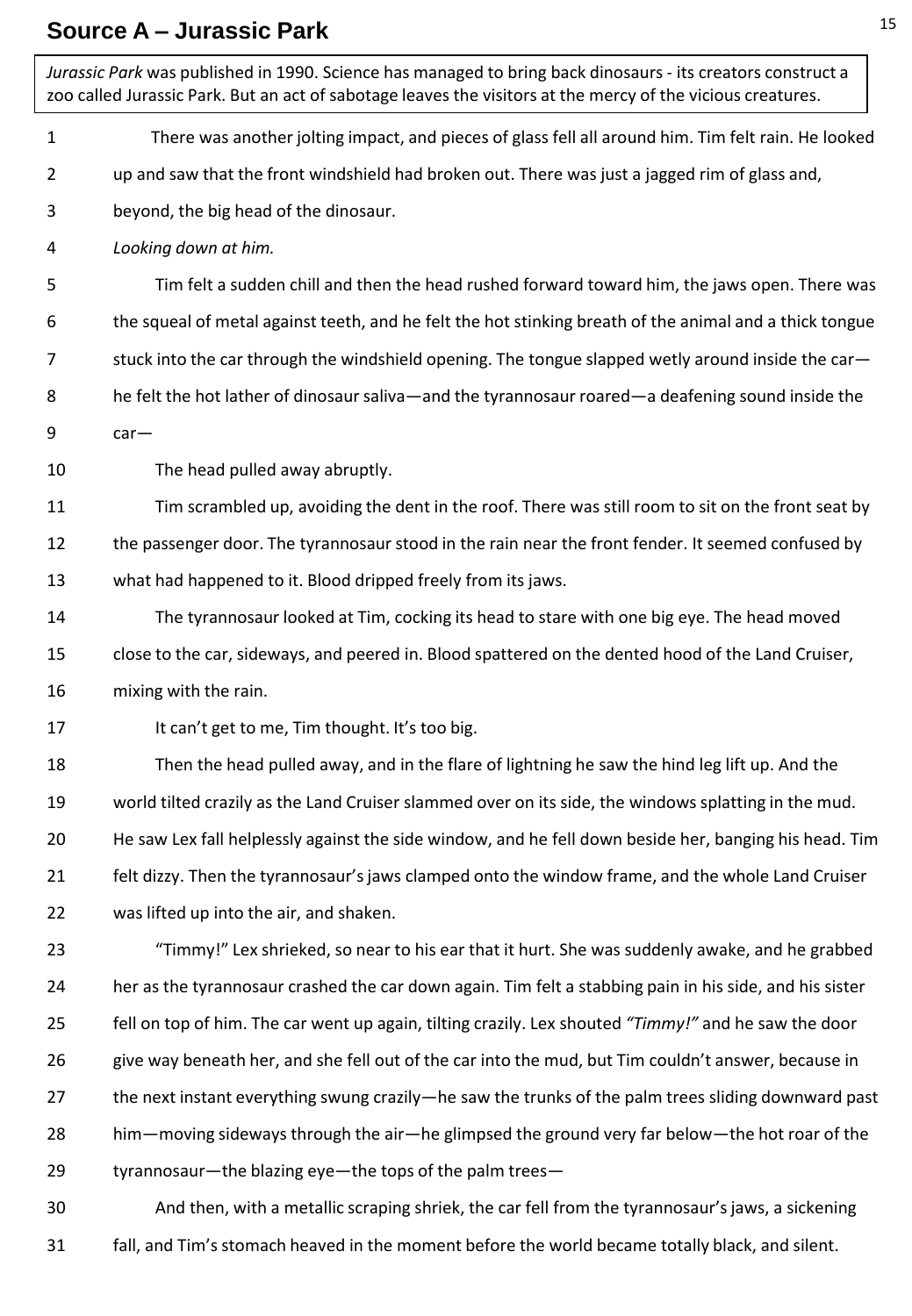## **Paper 1 – Section A Style Questions – Jurassic Park**

#### **Q1**

Read again the first part of the source, **lines 1 to 9**.

List four things about what the dinosaur does from this part of the source.

#### **Q2**

Look in detail at this extract, from **lines 10 to 17** of the source: How does the writer use language here to describe the situation?

You could include the writer's choice of:

- words and phrases
- language features and techniques
- sentence forms.

## **Q3**

You now need to think about the **whole** of the **source**.

This text is from the middle of the story.

How has the writer structured the text to interest you as a reader?

You could write about:

- what the writer focuses your attention on at the beginning of the source
- how and why the writer changes this focus as the source develops
- any other structural features that interest you.

#### **[8 marks]**

#### **Q4**

Focus this part of your answer on the second part of the source, from **line 18 to the end**. A reviewer said, 'This part of the story, when the tyrannosaur is attacking the Land Cruiser, creates a tense atmosphere and gives the impression that the children are not going to survive.' To what extent do you agree?

In your response, you could:

- consider your own impressions of the tyrannosaur
- evaluate how the writer creates a tense atmosphere
- support your response with references to the text.

**[20 marks]**

**[4 marks]**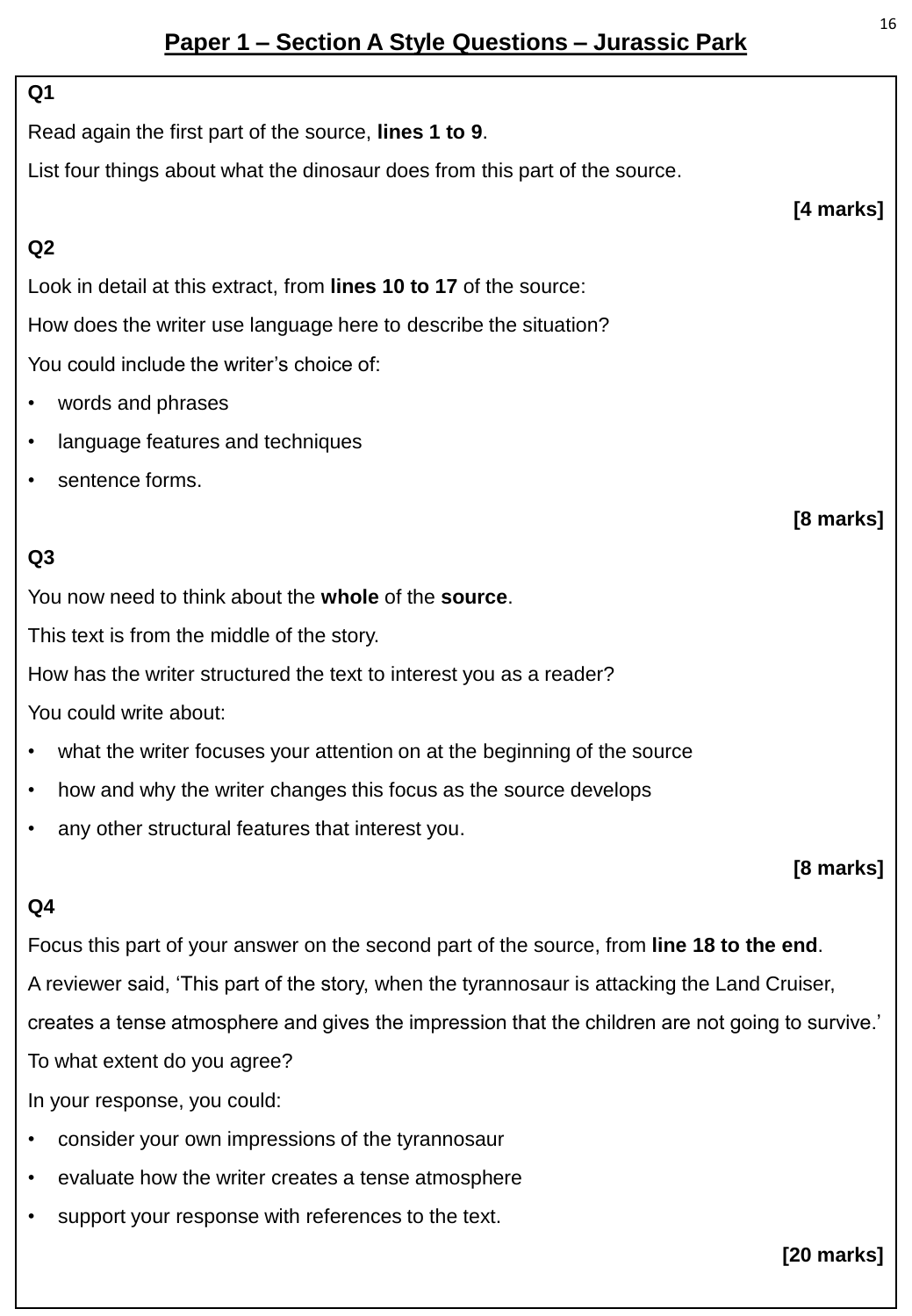#### **Source A – Of Mice and Men**

*Of Mice and Men* was published in 1937 and it is set during the Great Depression in California. It is a story about the economic hardship that migrant farm workers had to endure.

1 2 3 4 5 6 7 8 9 10 11 12 13 14 15 16 17 18 19 20 21 22 23 24 25 26 27 28 29 30 31 A tall man stood in the doorway. He held a crushed Stetson hat under his arm while he combed his long, black, damp hair straight back. Like the others he wore blue jeans and a short denim jacket. When he had finished combing his hair he moved into the room, and he moved with a majesty achieved only by royalty and master craftsmen. He was a jerkline skinner, the prince of the ranch, capable of driving ten, sixteen, even twenty mules with a single line to the leaders. He was capable of killing a fly on the wheeler's butt with a bull whip without touching the mule. There was a gravity in his manner and a quiet so profound that all talk stopped when he spoke. His authority was so great that his word was taken on any subject, be it politics or love. This was Slim, the jerkline skinner. His hatchet face was ageless. He might have been thirty-five or fifty. His ear heard more than was said to him, and his slow speech had overtones not of thought, but of understanding beyond thought. His hands, large and lean, were as delicate in their action as those of a temple dancer. He smoothed out his crushed hat, creased it in the middle and put it on. He looked kindly at the two in the bunk house. "It's brighter'n a bitch outside," he said gently. "Can't hardly see nothing in here. You the new guys?" "Just come," said George. "Gonna buck barley?" "That's what the boss says." Slim sat down on a box across the table from George. He studied the solitaire hand that was upside down to him. "Hope you get on my team," he said. His voice was very gentle. "I gotta pair of punks on my team that don't know a barley bag from a blue ball. You guys ever bucked any barley?" "Hell, yes," said George. "I ain't nothing to scream about, but that big bastard there can put up more grain alone than most pairs can." Lennie, who had been following the conversation back and forth with his eyes, smiled complacently at the compliment. Slim looked approvingly at George for having given the compliment. He leaned over the table and snapped the corner of a loose card. "You guys travel around together?" His tone was friendly. It invited confidence without demanding it. "Sure," said George. "We kinda look after each other." He indicated Lennie with his thumb. "He ain't bright. Hell of a good worker, though. Hell of a nice fella, but he ain't bright. I've knew him for a long time."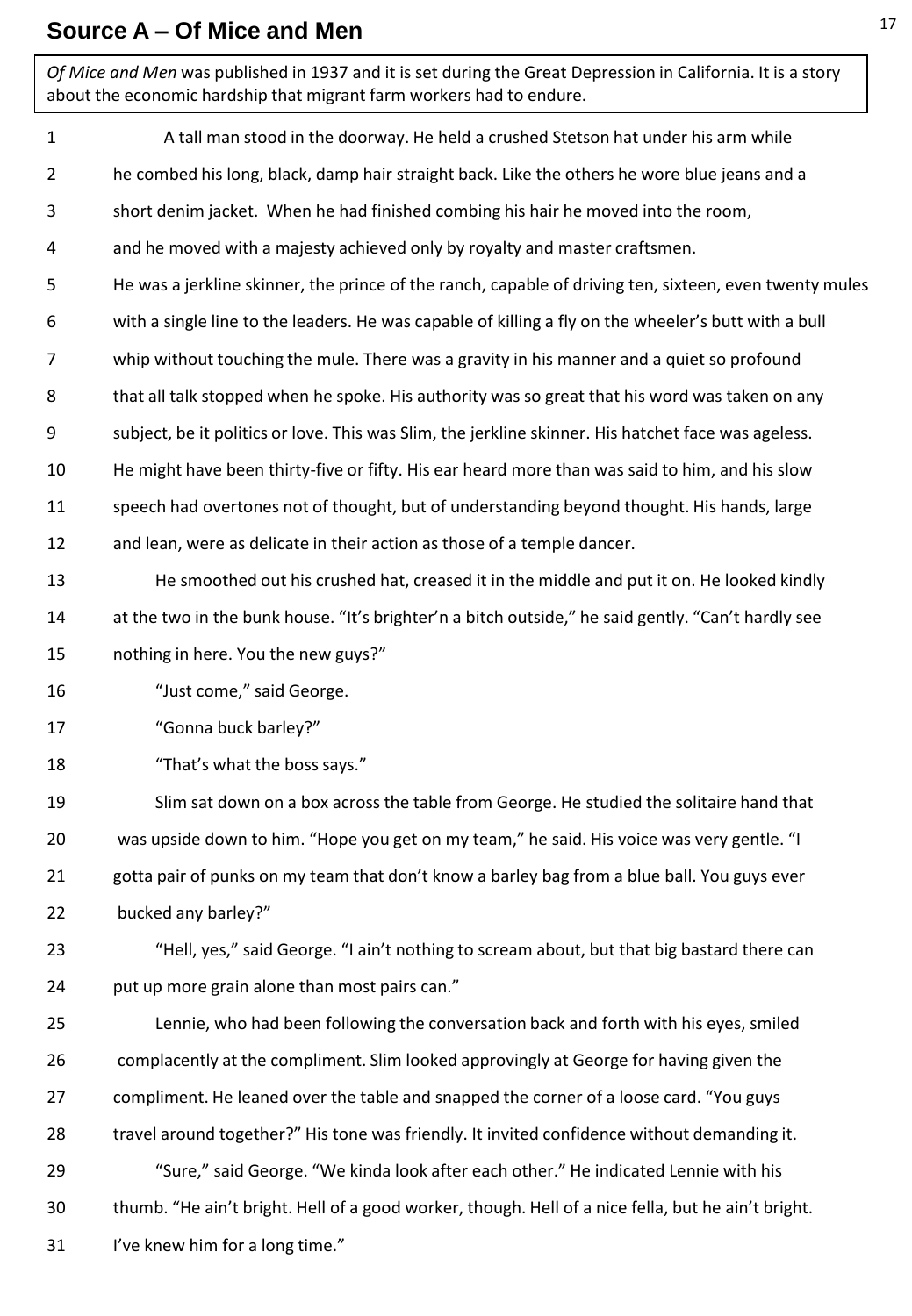## **Paper 1 – Section A Style Questions – Of Mice and Men**

# Q1 Read again the first part of the source, **lines 1 to 4**. List four things about Slim from this part of the source. [4 marks] Q2 Look in detail at this extract, from **lines 5 to 12** of the source: How does the writer use language here to convey what Slim is like? You could include the writer's choice of: • words and phrases language features and techniques sentence forms. [8 marks]  $O<sub>3</sub>$ You now need to think about the **whole** of the **source**. This text is from the beginning of the story. How has the writer structured the text to interest you as a reader? You could write about: what the writer focuses your attention on at the beginning of the source • how and why the writer changes this focus as the source develops any other structural features that interest you. [8 marks]  $Q<sub>4</sub>$ Focus this part of your answer on the second part of the source, from **line 19 to the end**.

A student said, 'This part of the story, where Slim is introduced for the first time, shows he is a natural leader and respectful to others.'

To what extent do you agree?

In your response, you could:

- consider your own impressions of Slim
- evaluate how the writer presents Slim and how he interacts with George
- support your response with references to the text.

[20 marks]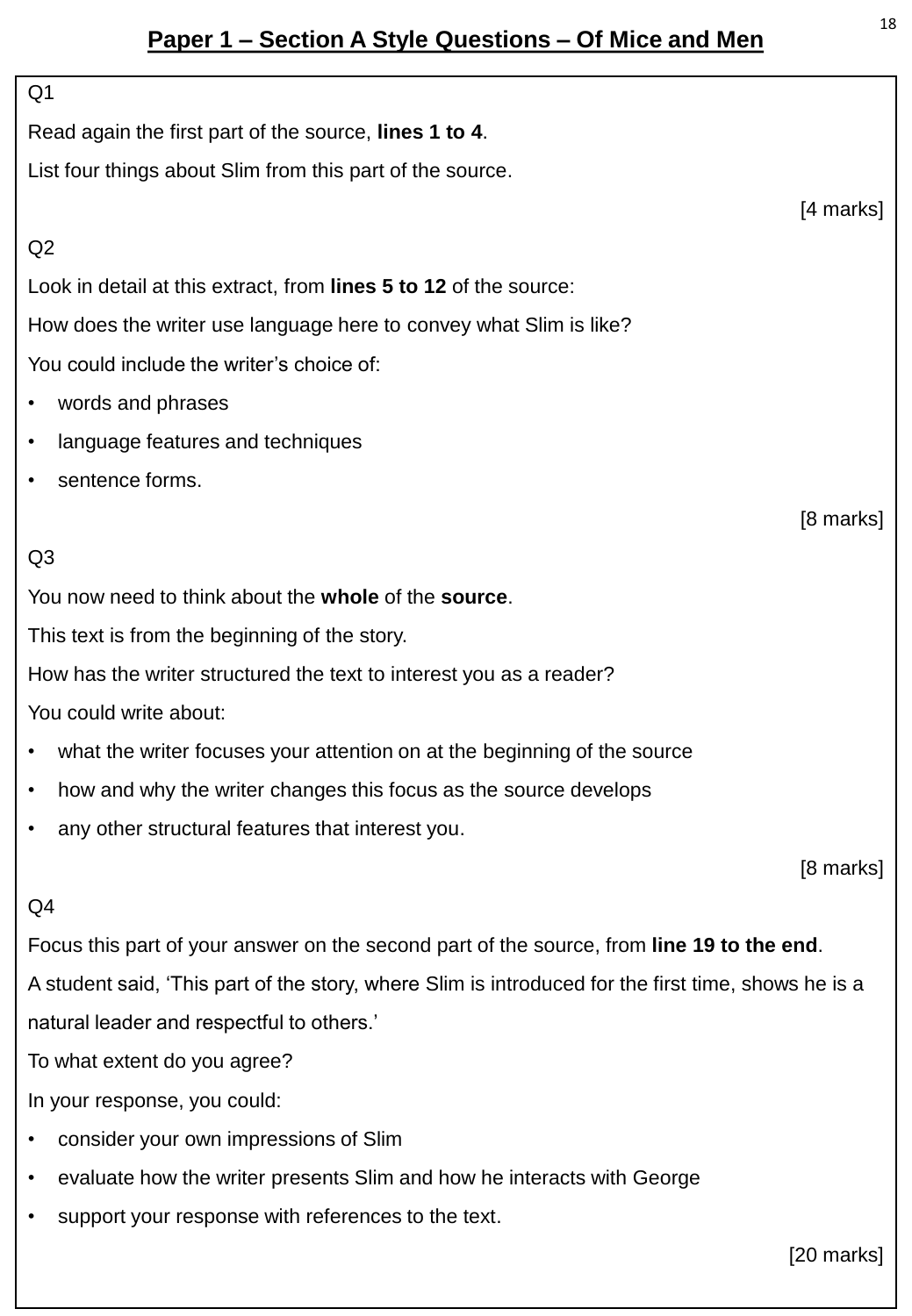#### **Source A – The Lion, the Witch and the Wardrobe**

*The Lion, the Witch and the Wardrobe* was published in 1950. Four siblings are evacuated during the war to live with a professor. Lucy finds a wardrobe which doubles as a magic portal to a land called Narnia.

1 2 3 4 5 6 "This must be a simply enormous wardrobe!" thought Lucy, going still further in and pushing the soft folds of the coats aside to make room for her. Then she noticed that there was something crunching under her feet. "I wonder is that more mothballs?" she thought, stooping down to feel it with her hand. But instead of feeling the hard, smooth wood of the floor of the wardrobe, she felt something soft and powdery and extremely cold. "This is very queer," she said, and went on a step or two further.

7 8 9 10 11 12 Next moment she found that what was rubbing against her face and hands was no longer soft fur but something hard and rough and even prickly. "Why, it is just like branches of trees!" exclaimed Lucy. And then she saw that there was a light ahead of her; not a few inches away where the back of the wardrobe ought to have been, but a long way off. Something cold and soft was falling on her. A moment later she found that she was standing in the middle of a wood at night-time with snow under her feet and snowflakes falling through the air.

13 14 15 16 17 18 19 20 21 22 Lucy felt a little frightened, but she felt very inquisitive and excited as well. She looked back over her shoulder and there, between the dark tree trunks; she could still see the open doorway of the wardrobe and even catch a glimpse of the empty room from which she had set out. (She had, of course, left the door open, for she knew that it is a very silly thing to shut oneself into a wardrobe.) It seemed to be still daylight there. "I can always get back if anything goes wrong," thought Lucy. She began to walk forward, crunch-crunch over the snow and through the wood towards the other light. In about ten minutes she reached it and found it was a lamp-post. As she stood looking at it, wondering why there was a lamp-post in the middle of a wood and wondering what to do next, she heard a pitter patter of feet coming towards her. And soon after that a very strange person stepped out from among the trees into the light of the lamp-post.

23 24 25 26 27 28 29 30 31 32 He was only a little taller than Lucy herself and he carried over his head an umbrella, white with snow. From the waist upwards he was like a man, but his legs were shaped like a goat's (the hair on them was glossy black) and instead of feet he had goat's hoofs. He also had a tail, but Lucy did not notice this at first because it was neatly caught up over the arm that held the umbrella so as to keep it from trailing in the snow. He had a red woollen muffler round his neck and his skin was rather reddish too. He had a strange, but pleasant little face, with a short pointed beard and curly hair, and out of the hair there stuck two horns, one on each side of his forehead. One of his hands, as I have said, held the umbrella: in the other arm he carried several brown-paper parcels. What with the parcels and the snow it looked just as if he had been doing his Christmas shopping. He was a Faun. And when he saw Lucy he gave such a start of surprise that he dropped all his parcels.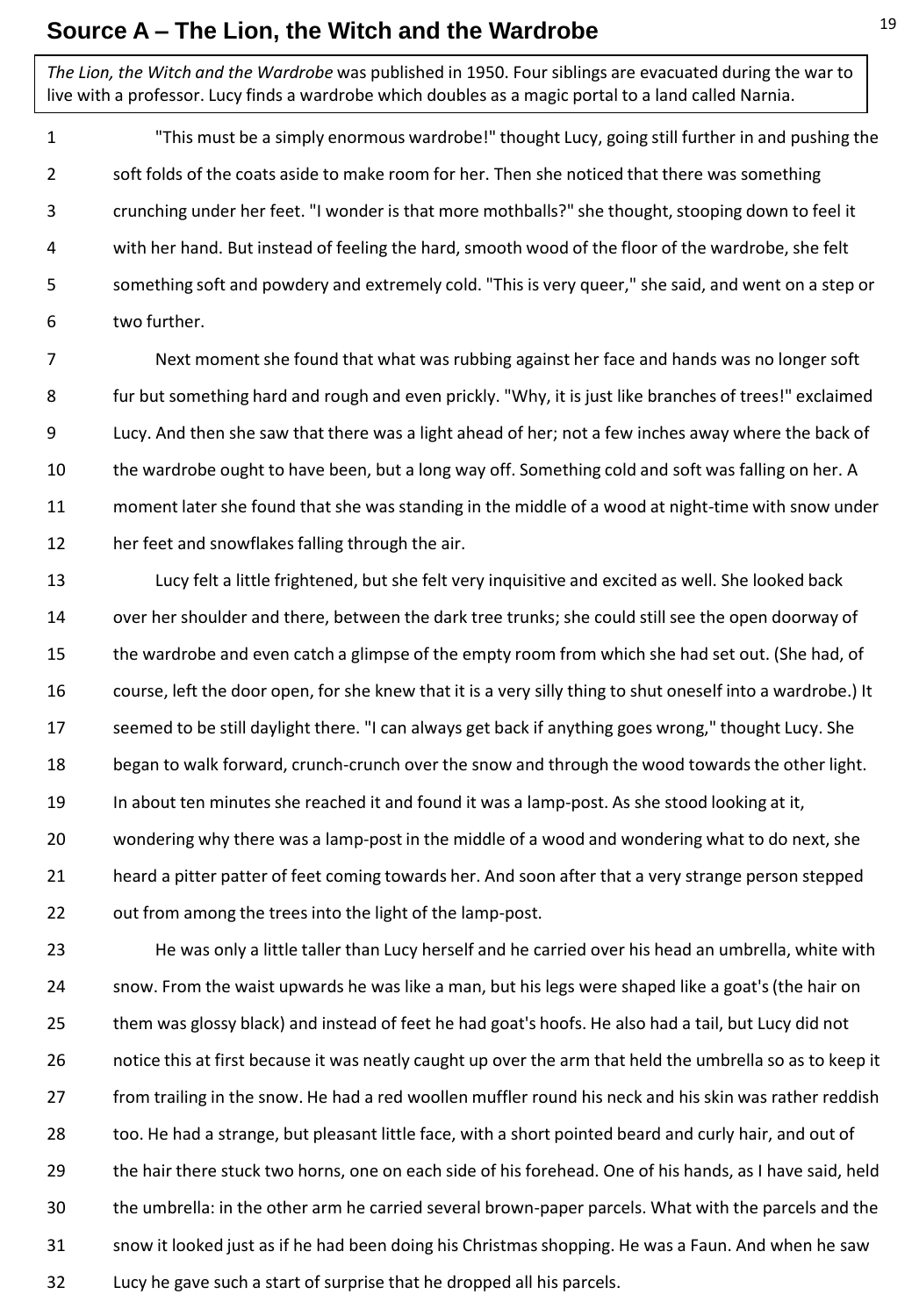#### **Paper 1 – Section A Style Questions – The Lion, the Witch and the Wardrobe** 20

# **Q1**  Read again the first part of the source, **lines 1 to 6**. List four things about the wardrobe from this part of the source. **[4 marks] Q2** Look in detail at this extract, from **lines 7 to 19** of the source: How does the writer use language here to describe the setting? You could include the writer's choice of:

- words and phrases
- language features and techniques
- sentence forms.

#### **Q3**

You now need to think about the **whole** of the **source**.

This text is from the beginning of the story.

How has the writer structured the text to interest you as a reader?

You could write about:

- what the writer focuses your attention on at the beginning of the source
- how and why the writer changes this focus as the source develops
- any other structural features that interest you.

#### **[8 marks]**

**[8 marks]**

#### **Q4**

Focus this part of your answer on the second part of the source, from **line 21 to the end**. A reader said, 'This part of the story, when Lucy sees the Faun, implies that she has entered

a magical world. The Faun doesn't appear to pose a threat.'

To what extent do you agree?

In your response, you could:

- consider your own impressions of the Faun
- evaluate how the writer shows he is not threatening
- support your response with references to the text.

**[20 marks]**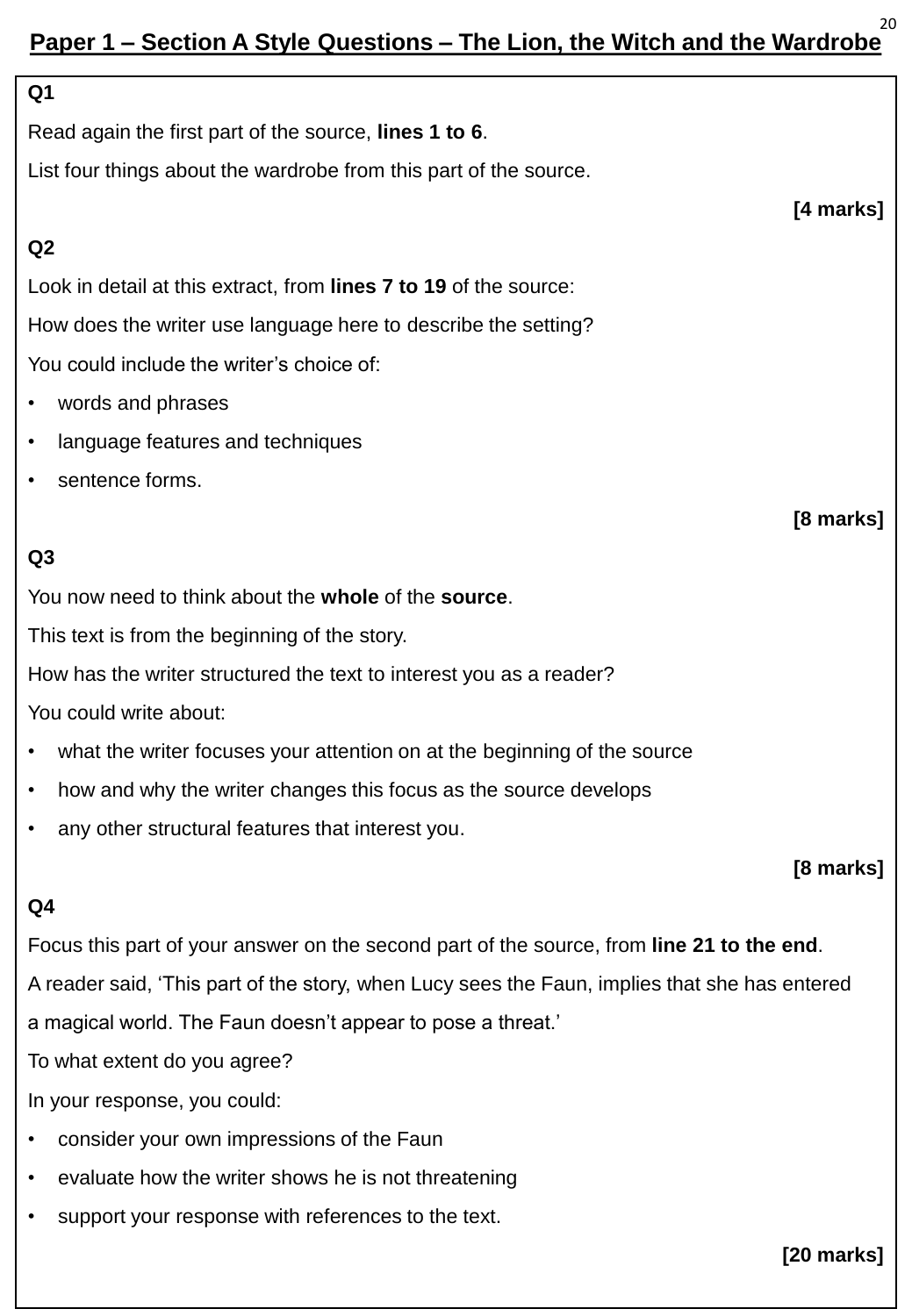## **Source A – Prince Caspian**

1 2 3 4 5 6 7 8 9 10 11 12 13 14 15 16 17 18 19 20 21 22 23 24 25 26 27 28 29 30 31 32 Prince Caspian lived in a great castle in the centre of Narnia with his uncle, Miraz, the King of Narnia, and his aunt, who had red hair and was called Queen Prunaprismia. His father and mother were dead and the person whom Caspian loved best was his nurse, and though (being a prince) he had wonderful toys which would do almost anything but talk, he liked best the last hour of the day when the toys had all been put back in their cupboards and Nurse would tell him stories. He did not care much for his uncle and aunt, but about twice a week his uncle would send for him and they would walk up and down together for half an hour on the terrace at the south side of the castle. One day, while they were doing this, the King said to him, "Well, boy, we must soon teach you to ride and use a sword. You know that your aunt and I have no children, so it looks as if you might have to be King when I'm gone. How shall you like that, eh?" "I don't know, Uncle," said Caspian. "Don't know, eh?" said Miraz. "Why, I should like to know what more anyone could wish for!" "All the same, I do wish," said Caspian. "What do you wish?" asked the King. "I wish - I wish - I wish I could have lived in the Old Days," said Caspian. (He was only a very little boy at the time.) Up till now King Miraz had been talking in the tiresome way that some grown-ups have, which makes it quite clear that they are not really interested in what you are saying, but now he suddenly gave Caspian a very sharp look. "Eh? What's that?" he said. "What old days do you mean?" "Oh, don't you know, Uncle?" said Caspian. "When everything was quite different. When all the animals could talk, and there were nice people who lived in the streams and the trees. Naiads and Dryads they were called. And there were Dwarfs. And there were lovely little Fauns in all the woods. They had feet like goats. And -" "That's all nonsense, for babies," said the King sternly. "Only fit for babies, do you hear? You're getting too old for that sort of stuff. At your age you ought to be thinking of battles and adventures, not fairy tales." "Oh, but there were battles and adventures in those days," said Caspian. "Wonderful adventures. Once there was a White Witch and she made herself Queen of the whole country. And she made it so that it was always winter. And then two boys and two girls came from somewhere and so they killed the Witch and they were made Kings and Queens of Narnia, and their names were Peter and Susan and Edmund and Lucy. And so they reigned for ever so long and everyone had a *Prince Caspian* was published in 1951. Prince Caspian is the sequel to *The Lion, the Witch and the Wardrobe*. The four children return to the magical land of Narnia, but it is set about 1300 years later.

33 lovely time, and it was all because of Aslan -"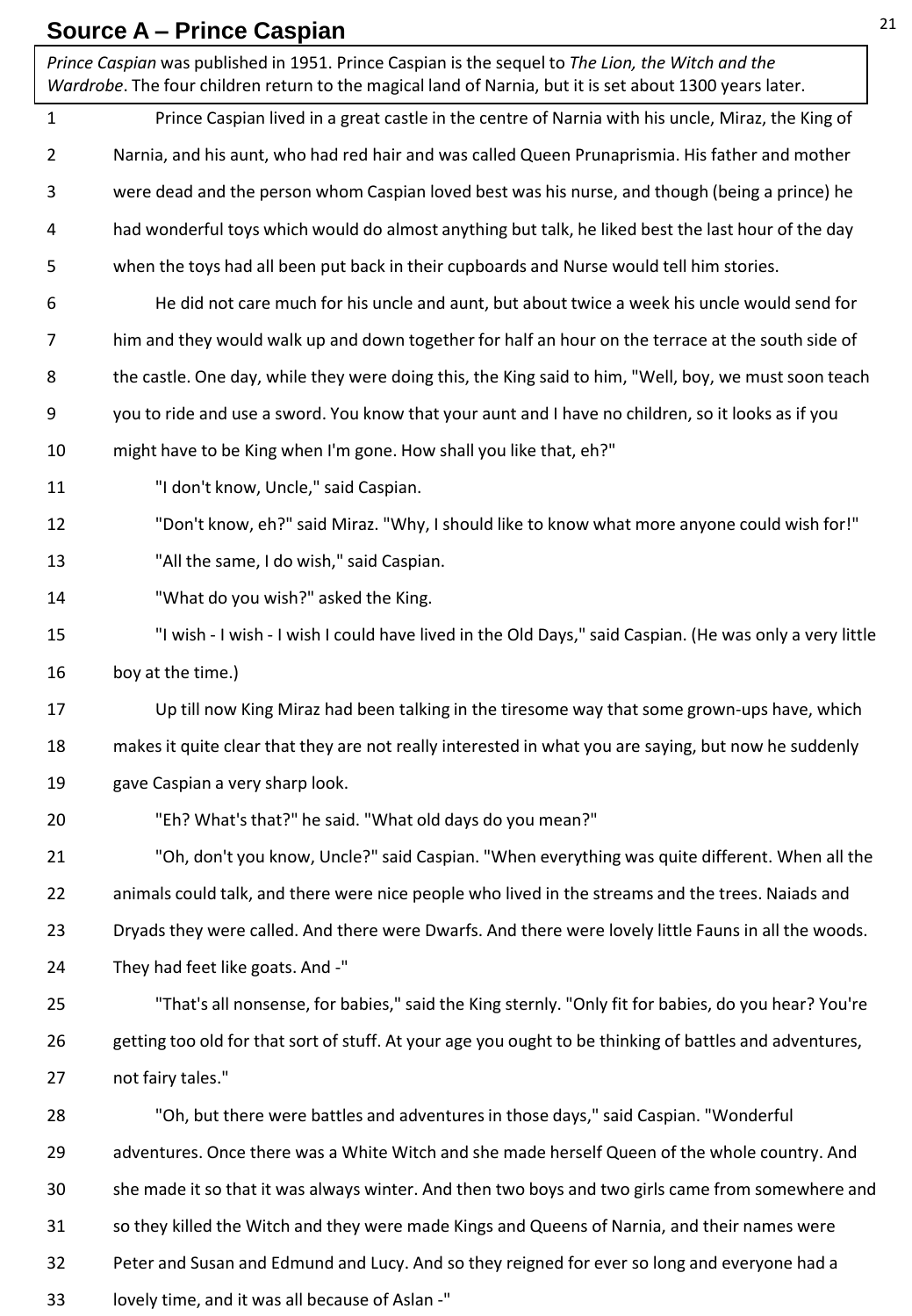## **Paper 1 – Section A Style Questions – Prince Caspian**

#### **Q1**

Read again the first part of the source, **lines 1 to 5**.

List four things about Prince Caspian from this part of the source.

### **Q2**

Look in detail at this extract, from **lines 6 to 16** of the source: How does the writer use language here to describe the situation? You could include the writer's choice of:

- words and phrases
- language features and techniques
- sentence forms.

## **Q3**

You now need to think about the **whole** of the **source**.

This text is from the beginning of the story.

How has the writer structured the text to interest you as a reader?

You could write about:

- what the writer focuses your attention on at the beginning of the source
- how and why the writer changes this focus as the source develops
- any other structural features that interest you.

#### **[8 marks]**

#### **Q4**

Focus this part of your answer on the second part of the source, from **line 17 to the end**.

A student said, 'This part of the story, when Prince Caspian expresses his desires, shows he differs quite a lot from his uncle.'

To what extent do you agree?

In your response, you could:

- consider your own impressions of Prince Caspian
- evaluate how the writer presents the uncle, King Miraz
- support your response with references to the text.

**[20 marks]**

**[4 marks]**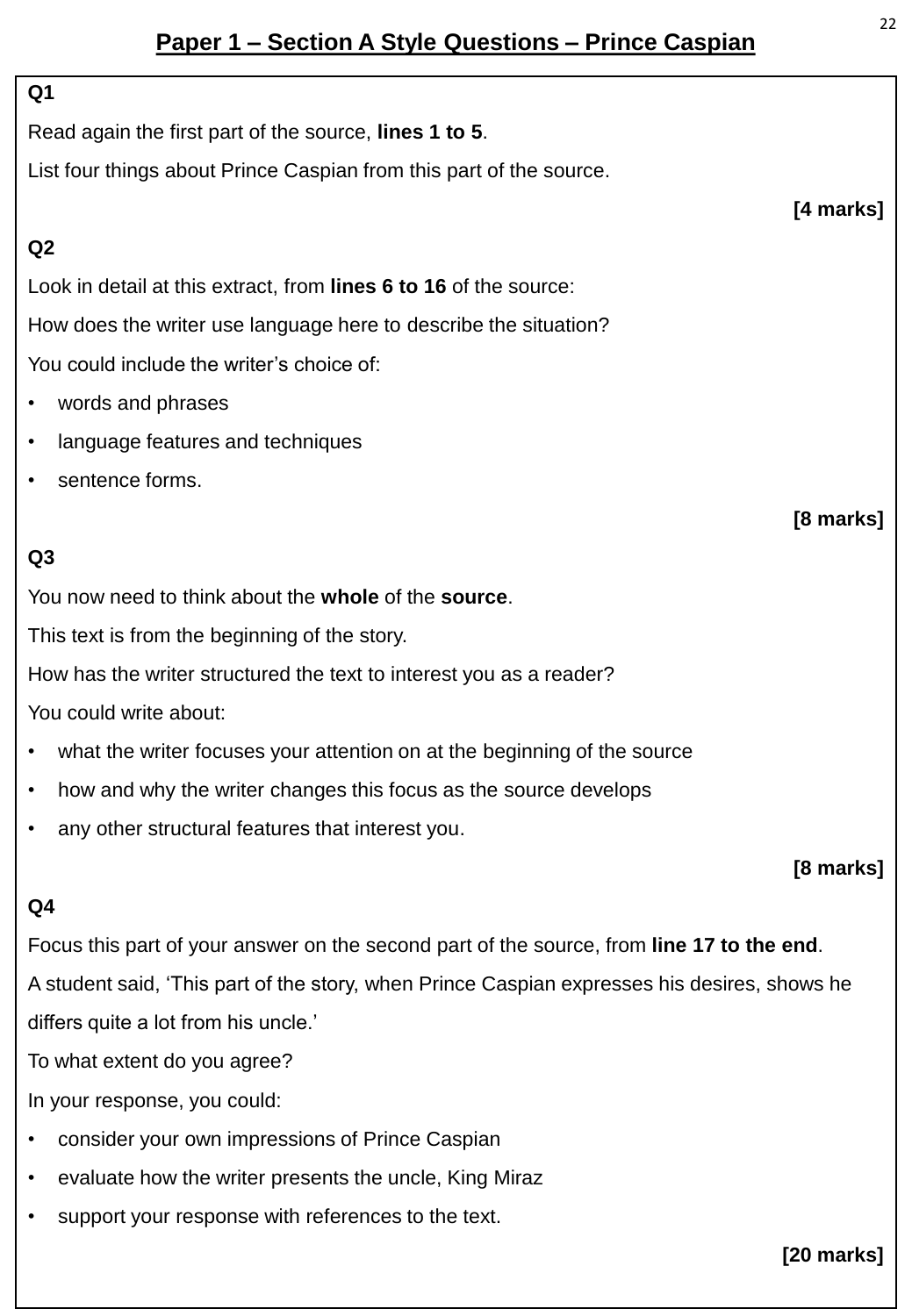#### **Source A – The Hunger Games**

*The Hunger Games* was published in 2008. The story follows 16-year-old Katniss Everdeen, a girl from District 12, who volunteers for the 74th Hunger Games in place of her younger sister Primrose Everdeen.

1 2 3 4 5 Our part of District 12, nicknamed the Seam, is usually crawling with coal miners heading out to the morning shift at this hour. Men and women with hunched shoulders, swollen knuckles, many who have long since stopped trying to scrub the coal dust out of their broken nails, the lines of their sunken faces. But today the black cinder streets are empty. Shutters on the squat gray houses are closed. The reaping isn't until two. May as well sleep in. If you can.

6 7 8 9 10 11 12 13 14 15 Our house is almost at the edge of the Seam. I only have to pass a few gates to reach the scruffy field called the Meadow. Separating the Meadow from the woods, in fact enclosing all of District 12, is a high chain-link fence topped with barbed-wire loops. In theory, it's supposed to be electrified twenty-four hours a day as a deterrent to the predators that live in the woods — packs of wild dogs, lone cougars, bears — that used to threaten our streets. But since we're lucky to get two or three hours of electricity in the evenings, it's usually safe to touch. Even so, I always take a moment to listen carefully for the hum that means the fence is live. Right now, it's silent as a stone. Concealed by a clump of bushes, I flatten out on my belly and slide under a two-foot stretch that's been loose for years. There are several other weak spots in the fence, but this one is so close to home I almost always enter the woods here.

16 17 18 19 20 21 As soon as I'm in the trees, I retrieve a bow and sheath of arrows from a hollow log. Electrified or not, the fence has been successful at keeping the flesh-eaters out of District 12. Inside the woods they roam freely, and there are added concerns like venomous snakes, rabid animals, and no real paths to follow. But there's also food if you know how to find it. My father knew and he taught me some before he was blown to bits in a mine explosion. There was nothing even to bury. I was eleven then. Five years later, I still wake up screaming for him to run.

22 23 24 25 26 27 28 29 Even though trespassing in the woods is illegal and poaching carries the severest of penalties, more people would risk it if they had weapons. But most are not bold enough to venture out with just a knife. My bow is a rarity, crafted by my father along with a few others that I keep well hidden in the woods, carefully wrapped in waterproof covers. My father could have made good money selling them, but if the officials found out he would have been publicly executed for inciting a rebellion. Most of the Peacekeepers turn a blind eye to the few of us who hunt because they're as hungry for fresh meat as anybody is. In fact, they're among our best customers. But the idea that someone might be arming the Seam would never have been allowed.

30 31 32 In the fall, a few brave souls sneak into the woods to harvest apples. But always in sight of the Meadow. Always close enough to run back to the safety of District 12 if trouble arises. "District Twelve. Where you can starve to death in safety," I mutter.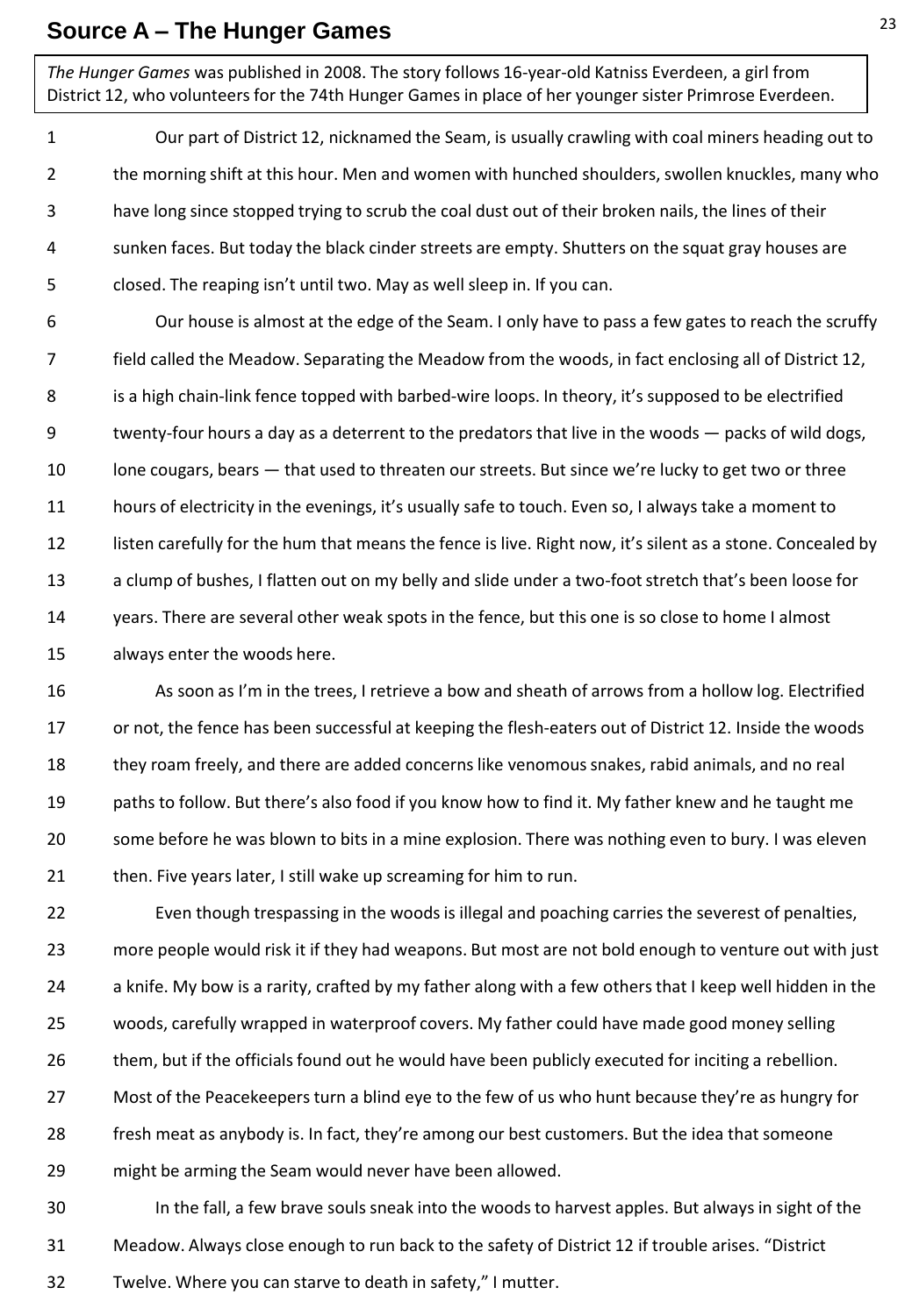## **Paper 1 – Section A Style Questions – The Hunger Games**

#### **Q1**

Read again the first part of the source, **lines 1 to 5**.

List four things about the Seam from this part of the source.

#### **Q2**

Look in detail at this extract, from **lines 6 to 15** of the source: How does the writer use language here to present the setting? You could include the writer's choice of:

- words and phrases
- language features and techniques
- sentence forms.

#### **Q3**

You now need to think about the **whole** of the **source**.

This text is from the beginning of the story.

How has the writer structured the text to interest you as a reader?

You could write about:

- what the writer focuses your attention on at the beginning of the source
- how and why the writer changes this focus as the source develops
- any other structural features that interest you.

#### **[8 marks]**

#### **Q4**

Focus this part of your answer on the second part of the source, from **line 22 to the end**.

A student said, 'This part of the story, where the character is trespassing, shows that District 12 is a dangerous and desperate place to live.'

To what extent do you agree?

In your response, you could:

- consider your own impressions of District 12
- evaluate how the writer conveys the main character
- support your response with references to the text.

**[20 marks]**

**[4 marks]**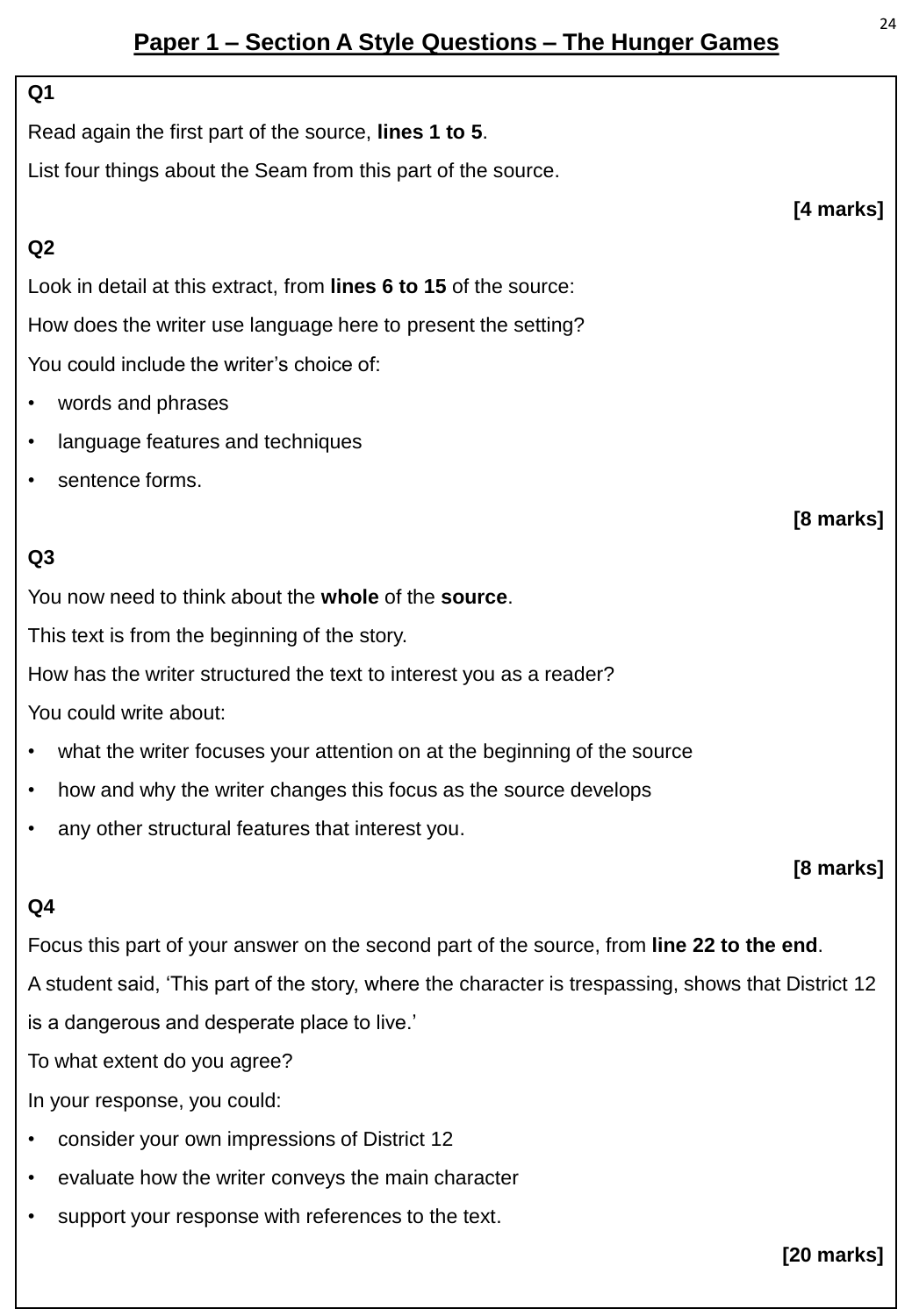#### **Source A – The Hobbit**

*The Hobbit* was published in 1937. It is a tale of high adventure, undertaken by a company of dwarves, in search of dragon-guarded gold. A reluctant partner in this quest is Bilbo Baggins.

1 2 3 4 5 6 7 8 9 10 11 12 13 14 15 16 17 18 19 20 21 22 23 24 25 26 27 28 29 30 31 32 Deep down here by the dark water lived old Gollum, a small slimy creature. I don't know where he came from, nor who or what he was. He was Gollum—as dark as darkness, except for two big round pale eyes in his thin face. He had a little boat, and he rowed about quite quietly on the lake; for lake it was, wide and deep and deadly cold. He paddled it with large feet dangling over the side, but never a ripple did he make. Not he. He was looking out of his pale lamp-like eyes for blind fish, which he grabbed with his long fingers as quick as thinking. He liked meat too. Goblin he thought good, when he could get it; but he took care they never found him out. He just throttled them from behind, if they ever came down alone anywhere near the edge of the water, while he was prowling about. They very seldom did, for they had a feeling that something unpleasant was lurking down there, down at the very roots of the mountain. They had come on the lake, when they were tunnelling down long ago, and they found they could go no further; so there their road ended in that direction, and there was no reason to go that way—unless the Great Goblin sent them. Sometimes he took a fancy for fish from the lake, and sometimes neither goblin nor fish came back. Actually Gollum lived on a slimy island of rock in the middle of the lake. He was watching Bilbo now from the distance with his pale eyes like telescopes. Bilbo could not see him, but he was wondering a lot about Bilbo, for he could see that he was no goblin at all. Gollum got into his boat and shot off from the island, while Bilbo was sitting on the brink altogether flummoxed and at the end of his way and his wits. Suddenly up came Gollum and whispered and hissed: "Bless us and splash us, my precioussss! I guess it's a choice feast; at least a tasty morsel it'd make us, gollum!" And when he said gollum he made a horrible swallowing noise in his throat. That is how he got his name, though he always called himself 'my precious'. The hobbit jumped nearly out of his skin when the hiss came in his ears, and he suddenly saw the pale eyes sticking out at him. "Who are you?" he said, thrusting his dagger in front of him. "What iss he, my preciouss?" whispered Gollum (who always spoke to himself through never having anyone else to speak to). This is what he had come to find out, for he was not really very hungry at the moment, only curious; otherwise he would have grabbed first and whispered afterwards. "I am Mr. Bilbo Baggins. I have lost the dwarves and I have lost the wizard, and I don't know where I am; and I don't want to know, if only I can get away." "What's he got in his handses?" said Gollum, looking at the sword, which he did not quite like.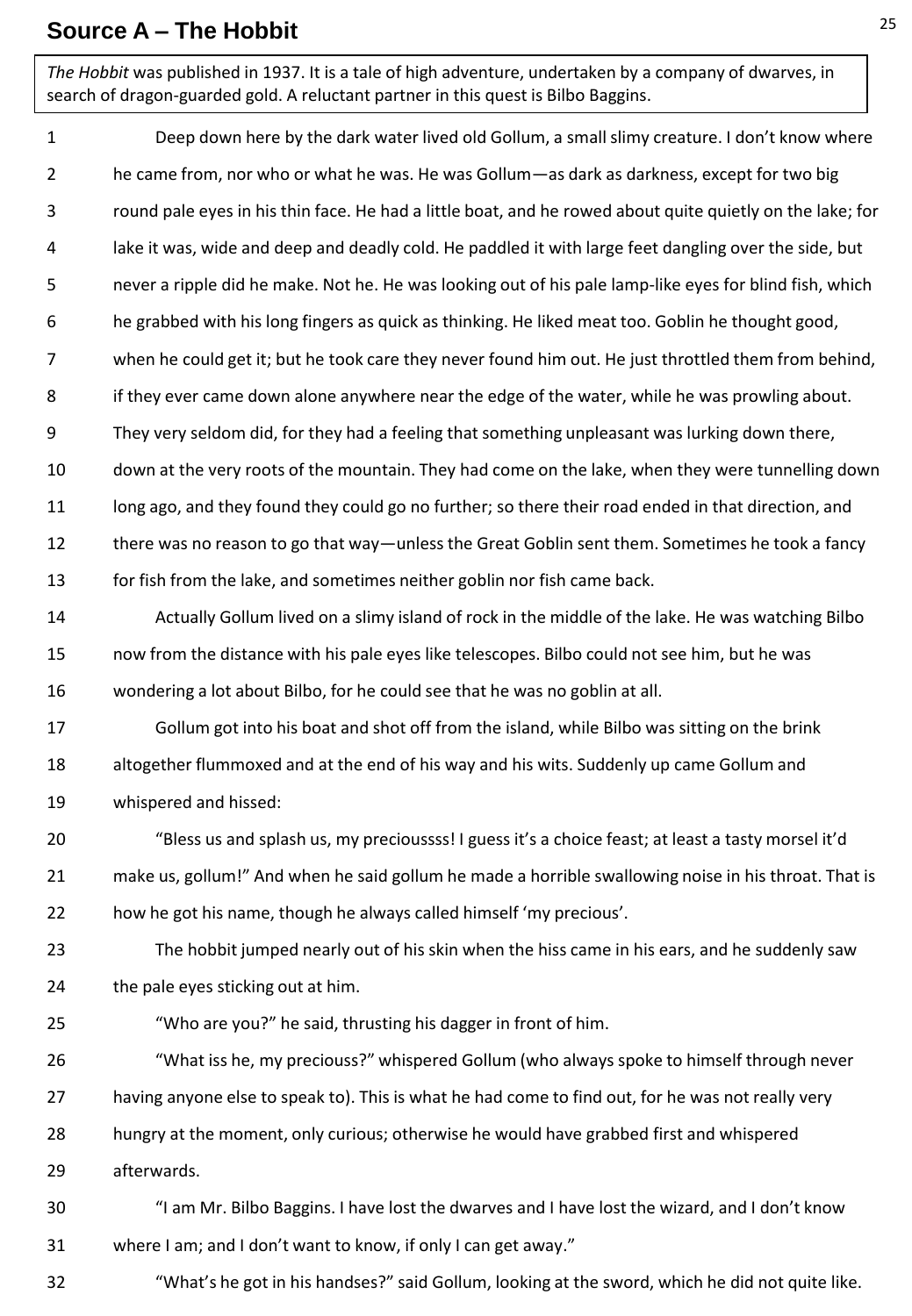## **Paper 1 – Section A Style Questions – The Hobbit**

#### **Q1**

Read again the first part of the source, **lines 1 to 4**.

List four things about Gollum from this part of the source.

#### **Q2**

Look in detail at this extract, from **lines 5 to 16** of the source:

How does the writer use language here to describe Gollum's actions and his environment? You could include the writer's choice of:

- words and phrases
- language features and techniques
- sentence forms.

### **Q3**

You now need to think about the **whole** of the **source**.

This text is from the middle of the story.

How has the writer structured the text to interest you as a reader?

You could write about:

- what the writer focuses your attention on at the beginning of the source
- how and why the writer changes this focus as the source develops
- any other structural features that interest you.

#### **[8 marks]**

#### **Q4**

Focus this part of your answer on the second part of the source, from **line 17 to the end**.

A reviewer said, 'This part of the story, when Bilbo meets Gollum, shows he is mysterious and potentially dangerous.'

To what extent do you agree?

In your response, you could:

- consider your own impressions of Gollum
- evaluate how the writer shows he is both mysterious and dangerous
- support your response with references to the text.

#### **[20 marks]**

**[4 marks]**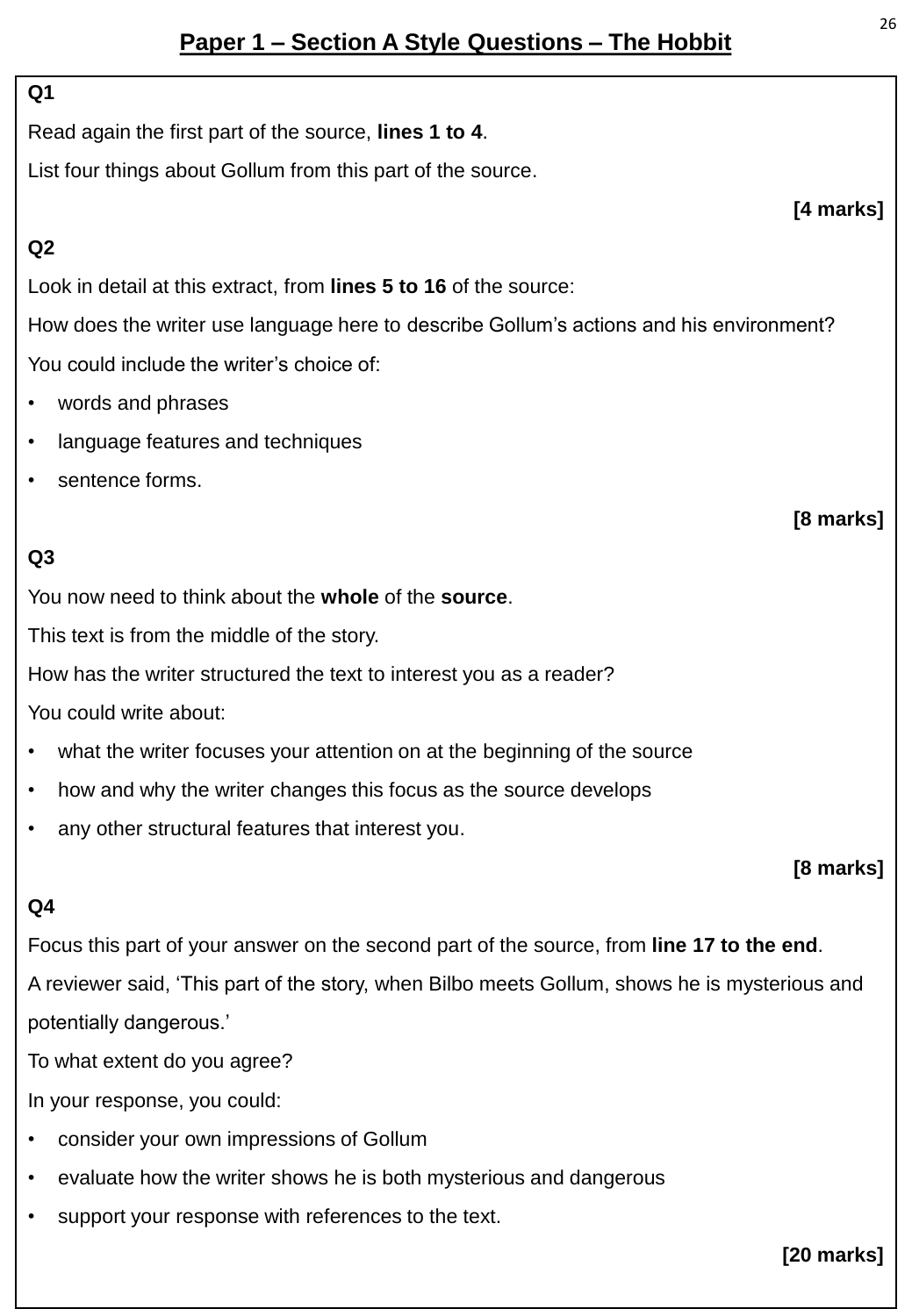## **Source A – The Fellowship of the Ring**

*The Fellowship of the Ring* was published in 1954. The future of civilisation rests in what happens to the One Ring. Fate has placed it in the keeping of a Hobbit called Frodo, but powerful forces seek to take it.

1 2 3 4 5 6 7 Suddenly Frodo noticed that a strange-looking weatherbeaten man, sitting in the shadows near the wall, was also listening intently to the hobbit-talk. He had a tall tankard in front of him, and was smoking a long-stemmed pipe curiously carved. His legs were stretched out before him, showing high boots of supple leather that fitted him well, but had seen much wear and were now caked with mud. A travel-stained cloak of heavy dark-green cloth was drawn close about him, and in spite of the heat of the room he wore a hood that overshadowed his face; but the gleam of his eyes could be seen as he watched the hobbits.

8 9 'Who is that?' Frodo asked, when he got a chance to whisper to Mr. Butterbur. 'I don't think you introduced him?'

10 11 12 13 14 15 16 17 18 'Him?' said the landlord in an answering whisper, cocking an eye without turning his head. 'I don't rightly know. He is one of the wandering folk – Rangers we call them. He seldom talks: not but what he can tell a rare tale when he has the mind. He disappears for a month, or a year, and then he pops up again. He was in and out pretty often last spring; but I haven't seen him about lately. What his right name is I've never heard: but he's known round here as Strider. Goes about at a great pace on his long shanks; though he don't tell nobody what cause he has to hurry. But there's no accounting for East and West, as we say in Bree, meaning the Rangers and the Shire-folk, begging your pardon. Funny you should ask about him.' But at that moment Mr. Butterbur was called away by a demand for more ale and his last remark remained unexplained.

19 20 21 22 Frodo found that Strider was now looking at him, as if he had heard or guessed all that had been said. Presently, with a wave of his hand and a nod, he invited Frodo to come over and sit by him. As Frodo drew near he threw back his hood, showing a shaggy head of dark hair flecked with grey, and in a pale stern face a pair of keen grey eyes.

23 24 'I am called Strider,' he said in a low voice. 'I am very pleased to meet you, Master – Underhill, if old Butterbur got your name right.'

- 25 26 27 28 29 30 'He did,' said Frodo stiffly. He felt far from comfortable under the stare of those keen eyes. 'Well, Master Underhill,' said Strider, 'if I were you, I should stop your young friends from talking too much. Drink, fire, and chance-meeting are pleasant enough, but, well – this isn't the Shire. There are queer folk about. Though I say it as shouldn't, you may think,' he added with a wry smile, seeing Frodo's glance. 'And there have been even stranger travellers through Bree lately,' he went on, watching Frodo's face.
	- Frodo returned his gaze but said nothing; and Strider made no further sign.

31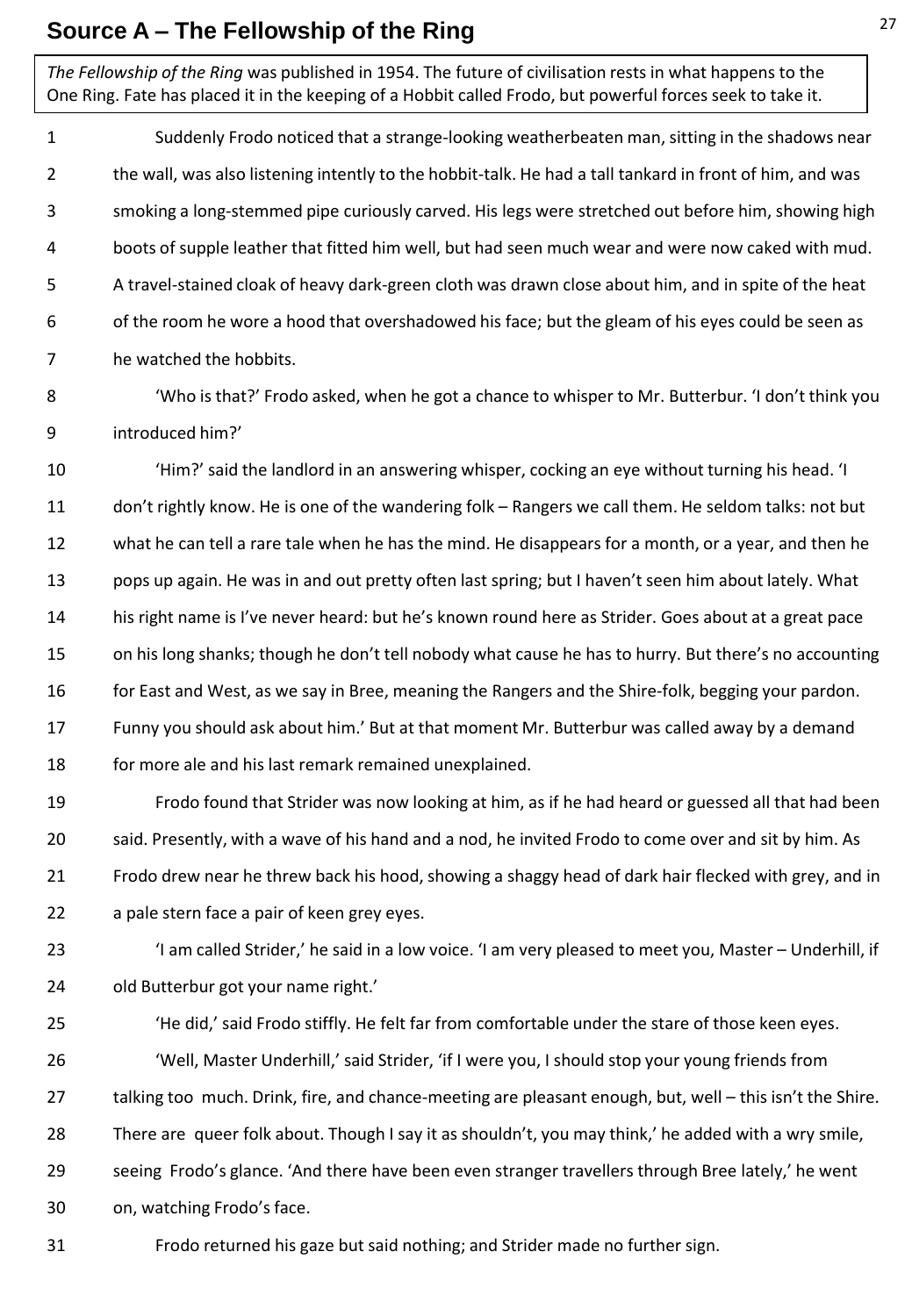## **Paper 1 – Section A Style Questions – The Fellowship of the Ring**

#### **Q1**

Read again the first part of the source, **lines 1 to 5**.

List four things about the man from this part of the source.

#### **Q2**

Look in detail at this extract, from **lines 5 to 18** of the source: How does the writer use language here to present Strider? You could include the writer's choice of:

- words and phrases
- language features and techniques
- sentence forms.

#### **Q3**

You now need to think about the **whole** of the **source**.

This text is from the middle of the story.

How has the writer structured the text to interest you as a reader?

You could write about:

- what the writer focuses your attention on at the beginning of the source
- how and why the writer changes this focus as the source develops
- any other structural features that interest you.

#### **[8 marks]**

#### **Q4**

Focus this part of your answer on the second part of the source, from **line 19 to the end**. A reader said, 'This part of the story, when Frodo interacts with Strider, shows that he is intimidating, yet pleasant.'

To what extent do you agree?

In your response, you could:

- consider your own impressions of Strider
- evaluate how the writer shows Strider is both intimidating and pleasant
- support your response with references to the text.

#### **[20 marks]**

**[4 marks]**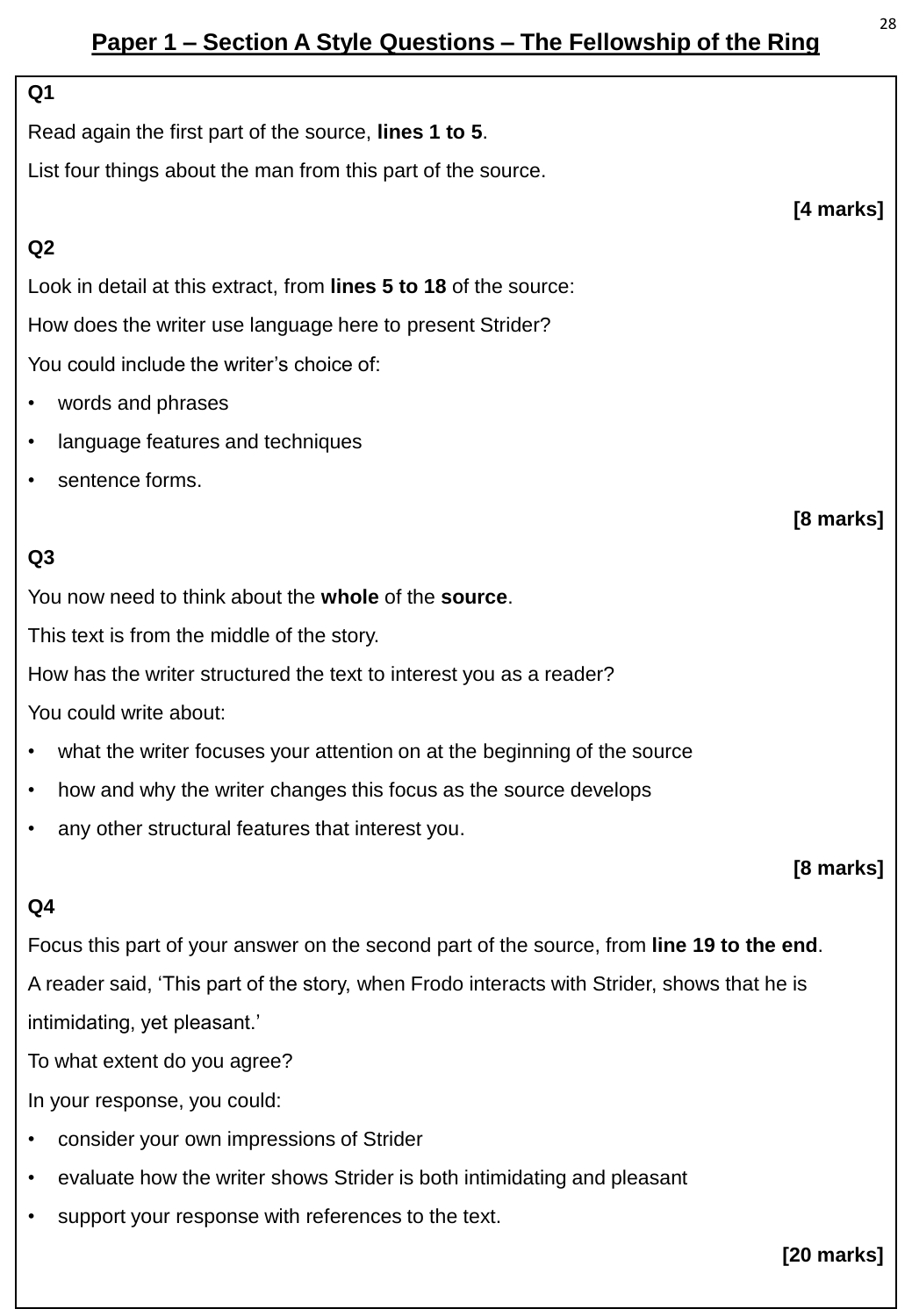## **Source A – Lord of the Flies**

| Lord of the Flies was published in 1954. The book focuses on a group of British boys stranded on an<br>uninhabited island and their disastrous attempt to govern themselves. |                                                                                                         |
|------------------------------------------------------------------------------------------------------------------------------------------------------------------------------|---------------------------------------------------------------------------------------------------------|
| $\mathbf{1}$                                                                                                                                                                 | The boy with fair hair lowered himself down the last few feet of rock and began to pick his way         |
| $\overline{2}$                                                                                                                                                               | towards the lagoon. Though he had taken off his school sweater and trailed it now from one hand, his    |
| 3                                                                                                                                                                            | grey shirt stuck to him and his hair was plastered to his forehead. All round him the long scar         |
| 4                                                                                                                                                                            | smashed into the jungle was a bath of heat. He was clambering heavily among the creepers and            |
| 5                                                                                                                                                                            | broken trunks when a bird, a vision of red and yellow, flashed upwards with a witch-like cry; and this  |
| 6                                                                                                                                                                            | cry was echoed by another.                                                                              |
| 7                                                                                                                                                                            | 'Hi!' it said, 'wait a minute!'                                                                         |
| 8                                                                                                                                                                            | The undergrowth at the side of the scar was shaken and a multitude of raindrops fell pattering.         |
| 9                                                                                                                                                                            | 'Wait a minute,' the voice said, 'I got caught up.'                                                     |
| 10                                                                                                                                                                           | The fair boy stopped and jerked his stockings with an automatic gesture that made the jungle            |
| 11                                                                                                                                                                           | seem for a moment like the Home Counties.                                                               |
| 12                                                                                                                                                                           | The voice spoke again.                                                                                  |
| 13                                                                                                                                                                           | 'I can't hardly move with all these creeper things.'                                                    |
| 14                                                                                                                                                                           | The owner of the voice came backing out of the under-growth so that twigs scratched on a                |
| 15                                                                                                                                                                           | greasy wind-breaker. The naked crooks of his knees were plump, caught and scratched by thorns. He       |
| 16                                                                                                                                                                           | bent down, removed the thorns carefully, and turned round. He was shorter than the fair boy and         |
| 17                                                                                                                                                                           | very fat. He came forward, searching out safe lodgements for his feet, and then looked up through       |
| 18                                                                                                                                                                           | thick spectacles.                                                                                       |
| 19                                                                                                                                                                           | 'Where's the man with the megaphone?'                                                                   |
| 20                                                                                                                                                                           | The fair boy shook his head.                                                                            |
| 21                                                                                                                                                                           | 'This is an island. At least I think it's an island. That's a reef out in the sea. Perhaps there aren't |
| 22                                                                                                                                                                           | any grown-ups anywhere.' The fat boy looked startled.                                                   |
| 23                                                                                                                                                                           | 'There was that pilot. But he wasn't in the passenger tube, he was up in the cabin in front.'           |
| 24                                                                                                                                                                           | The fair boy was peering at the reef through screwed-up eyes. 'All them other kids,' the fat boy        |
| 25                                                                                                                                                                           | went on. 'Some of them must have got out. They must have, mustn't they?'                                |
| 26                                                                                                                                                                           | The fair boy began to pick his way as casually as possible towards the water. He tried to be            |
| 27                                                                                                                                                                           | offhand and not too obviously uninterested, but the fat boy hurried after him. 'Aren't there any        |
| 28                                                                                                                                                                           | grown-ups at all?'                                                                                      |
| 29                                                                                                                                                                           | 'I don't think so.'                                                                                     |
| 30                                                                                                                                                                           | The fair boy said this solemnly; but then the delight of a realized ambition overcame him. In the       |
| 31                                                                                                                                                                           | middle of the scar he stood on his head and grinned at the reversed fat boy.                            |
| 32                                                                                                                                                                           | 'No grown-ups!'                                                                                         |

٦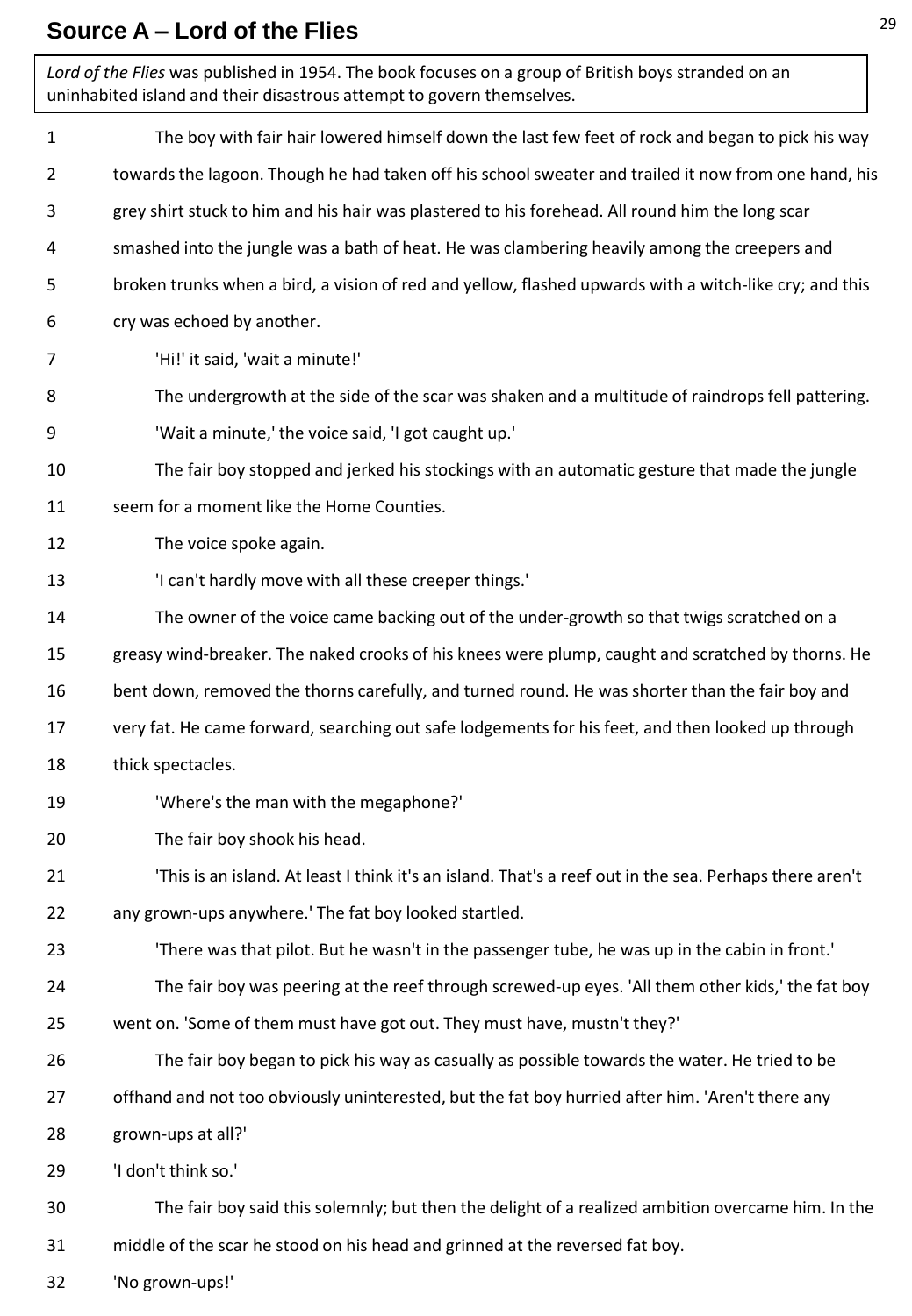## **Paper 1 – Section A Style Questions – Lord of the Flies**

# Q1 Read again the first part of the source, **lines 1 to 6**. List four things about the boy from this part of the source. [4 marks] Q2 Look in detail at this extract, from **lines 7 to 18** of the source: How does the writer use language here to present the 'fat' boy? You could include the writer's choice of: • words and phrases language features and techniques sentence forms. [8 marks]  $O<sub>3</sub>$ You now need to think about the **whole** of the **source**. This text is from the beginning of the story. How has the writer structured the text to interest you as a reader? You could write about: what the writer focuses your attention on at the beginning of the source • how and why the writer changes this focus as the source develops • any other structural features that interest you. [8 marks]  $Q<sub>4</sub>$ Focus this part of your answer on the second part of the source, from **line 19 to the end**. A reviewer said, 'This part of the story, where two characters are introduced, shows that they are very different.' To what extent do you agree? In your response, you could:

- consider your own impressions of the two characters
- evaluate how the writer conveys the two characters
- support your response with references to the text.

[20 marks]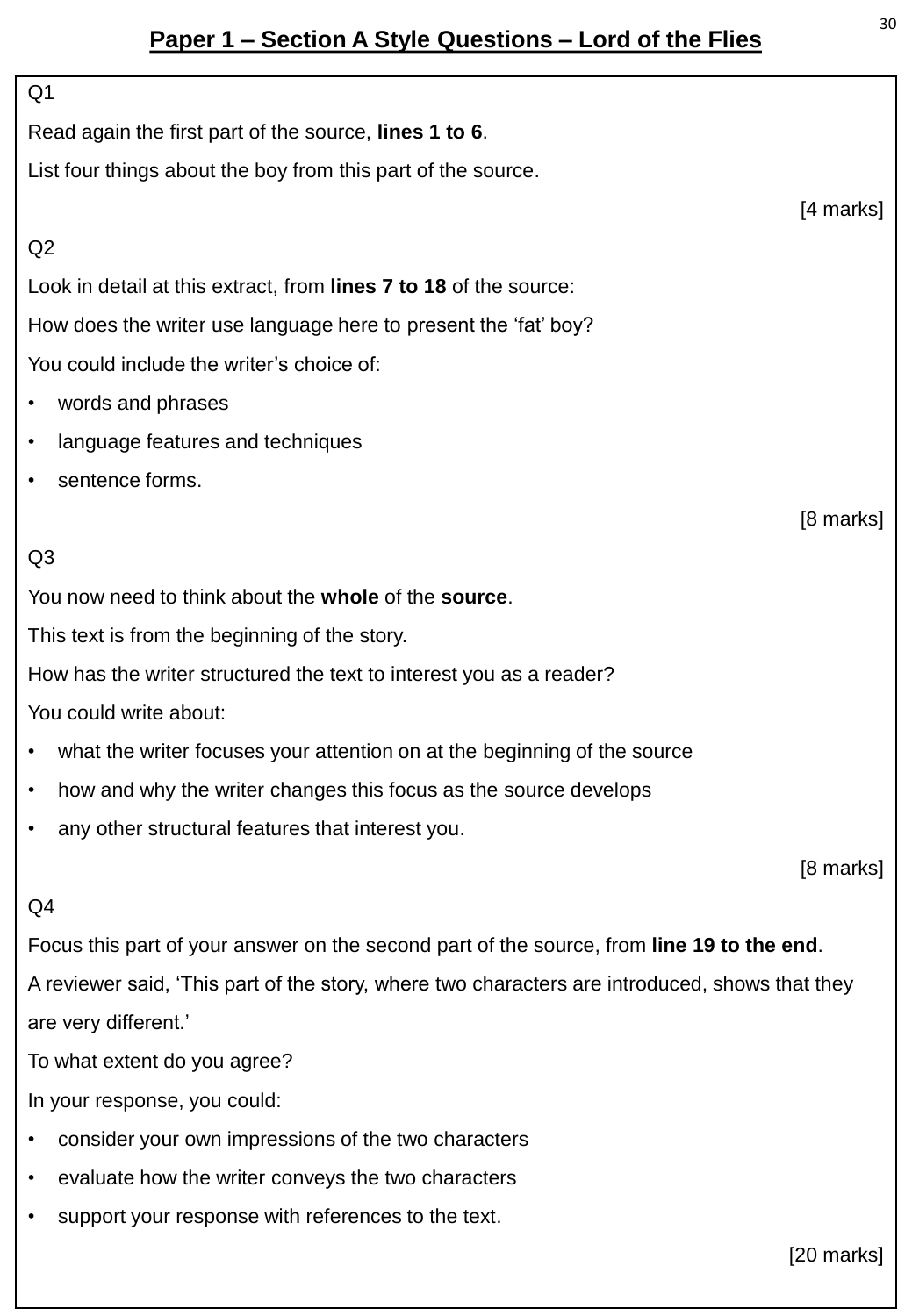#### **Source A – Me Before You**

*Me Before You* was published in 2012. Louisa (26) works to help her family make ends meet. She becomes a caregiver for Will Traynor (35), a wealthy young banker left paralysed from an accident two years earlier.

1 2 3 4 5 6 7 8 9 I snapped my mobile phone shut, and blew out my cheeks. I went through the laundry basket in the bathroom, managing to raise a paltry quarter load of washing, and spent some minutes checking the instructions to the machine. I didn't want to mis-programme it or do anything which might prompt Will or Mrs Traynor to look at me like I was stupid again. I started the washing machine and stood there, trying to work out what else I could legitimately do. I pulled the vacuum cleaner from the hall cupboard and ran it up and down the corridor and into the two bedrooms, thinking all the while that if my parents could see me they would have insisted on taking a commemorative photograph. The spare bedroom was almost empty, like a hotel room. I suspected Nathan did not stay over often. I thought I probably couldn't blame him.

10 11 12 I hesitated outside Will Traynor's bedroom, then reasoned that it needed vacuuming just like anywhere else. There was a built-in shelf unit along one side, upon which sat around twenty framed photographs.

13 14 15 16 17 18 19 20 21 22 23 24 25 26 As I vacuumed around the bed, I allowed myself a quick peek at them. There was a man bungee jumping from a cliff, his arms outstretched like a statue of Christ. There was a man who might have been Will in what looked like jungle, and him again in the midst of a group of drunken friends. The men wore bow ties and dinner jackets and had their arms around each other's shoulders. There he was on a ski slope, beside a girl with dark glasses and long blonde hair. I stooped, to get a better view of him in his ski goggles. He was clean-shaven in the photograph, and even in the bright light his face had that expensive sheen to it that moneyed people get through going on holiday three times a year. He had broad, muscular shoulders visible even through his ski jacket. I put the photograph carefully back on the table and continued to vacuum around the back of the bed. Finally, I turned the vacuum cleaner off, and began to wind the cord up. As I reached down to unplug it, I caught a movement in the corner of my eye and jumped, letting out a small shriek. Will Traynor was in the doorway, watching me. 'Courchevel. Two and a half years ago.' I blushed. 'I'm sorry. I was just –'

27 28 'You were just looking at my photographs. Wondering how awful it must be to live like that and then turn into a cripple.'

29 'No.' I blushed even more furiously.

30 31 'The rest of my photographs are in the bottom drawer if you find yourself overcome with curiosity again,' he said.

32 And then with a low hum the wheelchair turned to the right, and he disappeared.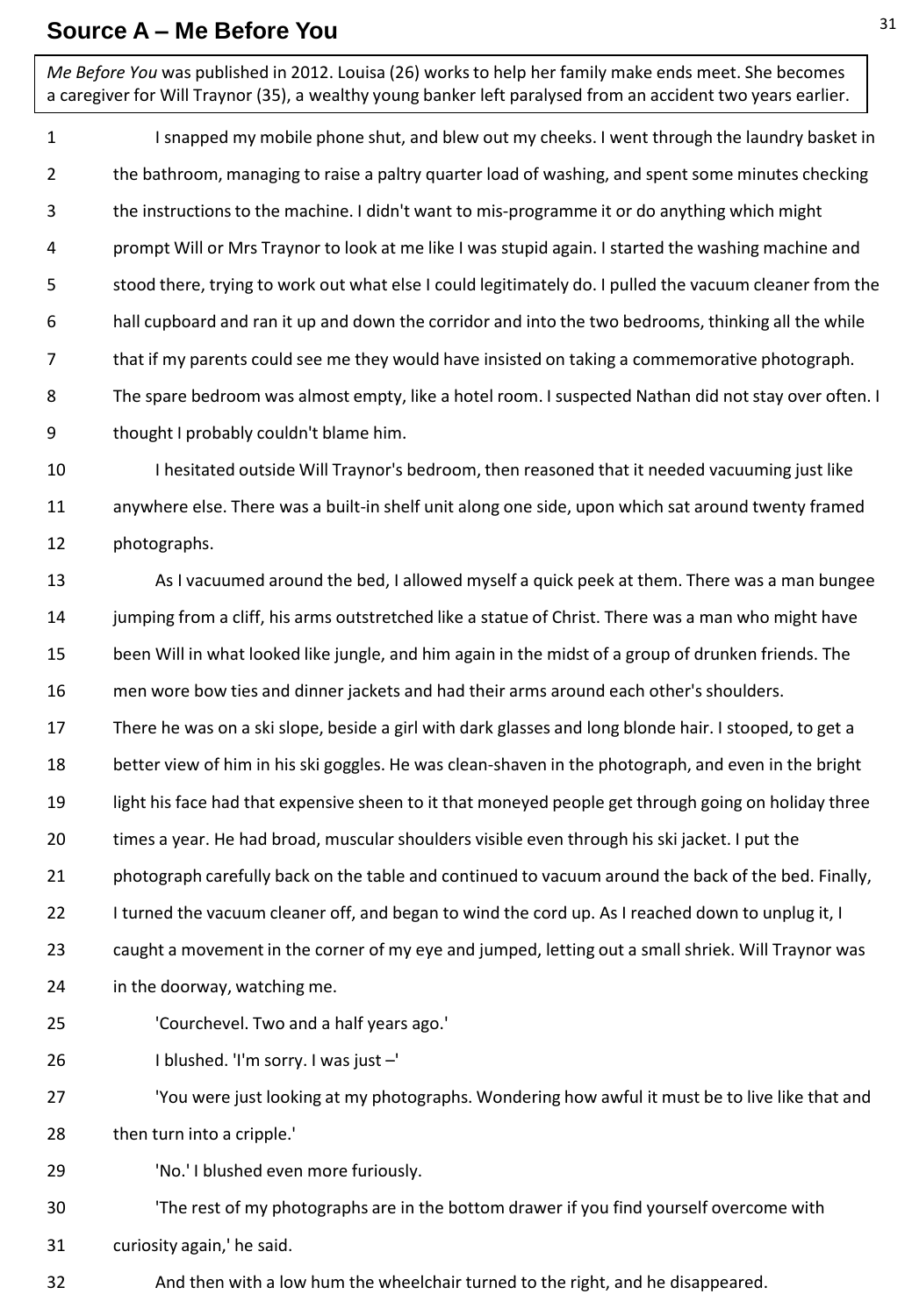## **Paper 1 – Section A Style Questions – Me Before You**

#### **Q1**

**Q2**

Read again the first part of the source, **lines 1 to 4**.

List four things about what Louisa does from this part of the source.

### **[4 marks]**

**[8 marks]**

Look in detail at this extract, from **lines 10 to 22** of the source:

How does the writer use language here to describe Will Traynor in the photographs? You could include the writer's choice of:

- words and phrases
- language features and techniques
- sentence forms.

### **Q3**

You now need to think about the **whole** of the **source**.

This text is from the beginning of the story.

How has the writer structured the text to interest you as a reader?

You could write about:

- what the writer focuses your attention on at the beginning of the source
- how and why the writer changes this focus as the source develops
- any other structural features that interest you.

**[8 marks]**

#### **Q4**

Focus this part of your answer on the second part of the source, from **line 22 to the end**. A reviewer said, 'This part of the story, when Will speaks to Louisa about the photographs, is particularly tense.'

To what extent do you agree?

In your response, you could:

- consider your own impressions of Will and Louisa
- evaluate how the writer makes the passage tense
- support your response with references to the text.

**[20 marks]**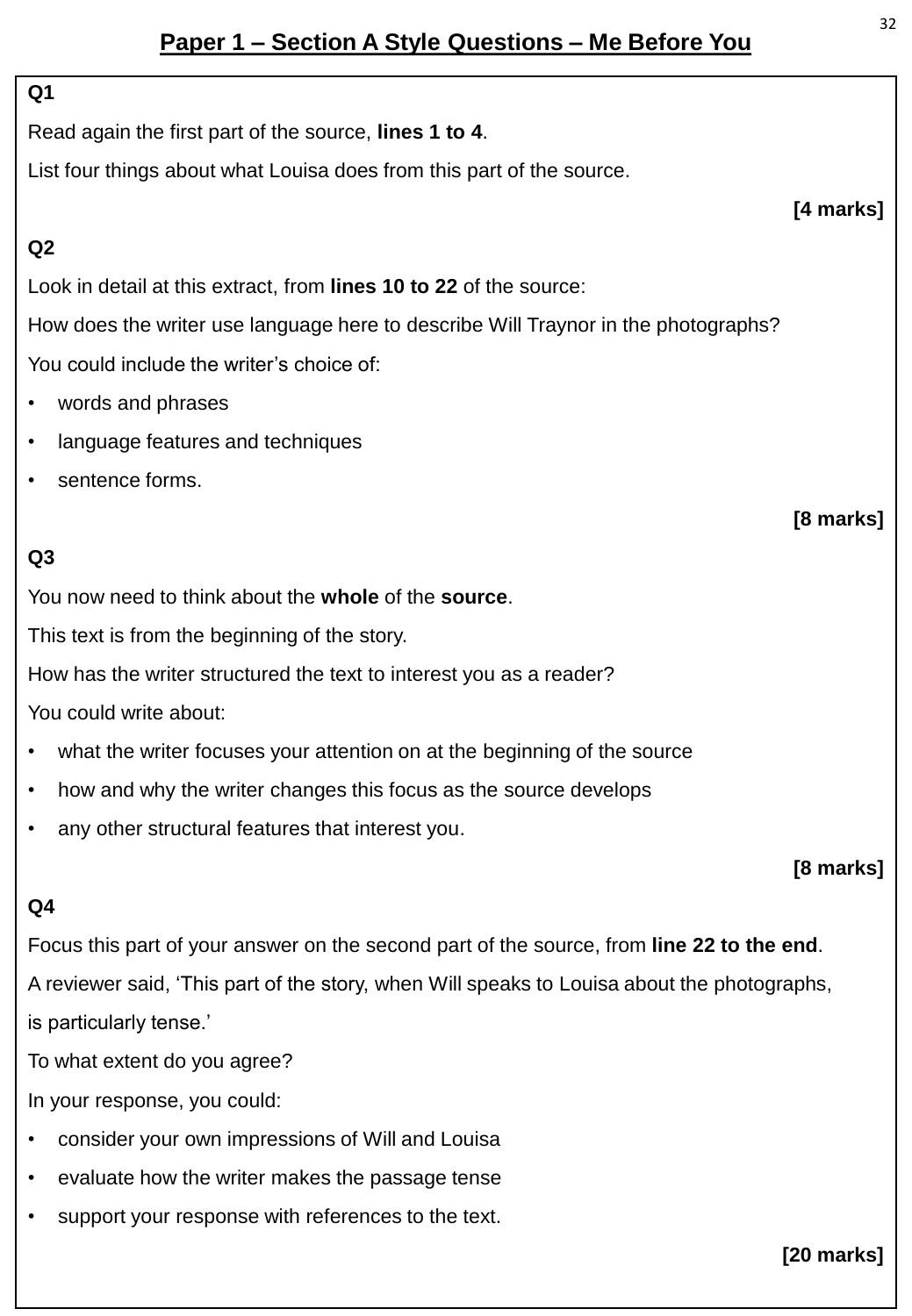## **Source A – The Railway Children**

*The Railway Children* was published in 1906. It about a family who move from London to a house near the railway in Yorkshire, after the imprisonment of the father, falsely accused of spying.

1 2 3 4 5 6 7 8 9 10 11 12 13 14 15 16 17 18 19 20 21 22 23 24 25 26 27 28 Mother was nearly always out. Meals were dull and dirty. The between-maid was sent away, and Aunt Emma came on a visit. Aunt Emma was much older than Mother. She was going abroad to be a governess. She was very busy getting her clothes ready, and they were very ugly, dingy clothes, and she had them always littering about, and the sewing-machine seemed to whir—on and on all day and most of the night. Aunt Emma believed in keeping children in their proper places. And they more than returned the compliment. Their idea of Aunt Emma's proper place was anywhere where they were not. So they saw very little of her. They preferred the company of the servants, who were more amusing. Cook, if in a good temper, could sing comic songs, and the housemaid, if she happened not to be offended with you, could imitate a hen that has laid an egg, a bottle of champagne being opened, and could mew like two cats fighting. The servants never told the children what the bad news was that the gentlemen had brought to Father. But they kept hinting that they could tell a great deal if they chose—and this was not comfortable. One day when Peter had made a booby trap over the bath-room door, and it had acted beautifully as Ruth passed through, that red-haired parlour-maid caught him and boxed his ears. "You'll come to a bad end," she said furiously, "you nasty little limb, you! If you don't mend your ways, you'll go where your precious Father's gone, so I tell you straight!" Roberta repeated this to her Mother, and next day Ruth was sent away. Then came the time when Mother came home and went to bed and stayed there two days and the Doctor came, and the children crept wretchedly about the house and wondered if the world was coming to an end. Mother came down one morning to breakfast, very pale and with lines on her face that used not to be there. And she smiled, as well as she could, and said:— "Now, my pets, everything is settled. We're going to leave this house, and go and live in the country. Such a ducky dear little white house. I know you'll love it." A whirling week of packing followed—not just packing clothes, like when you go to the seaside, but packing chairs and tables, covering their tops with sacking and their legs with straw. All sorts of things were packed that you don't pack when you go to the seaside. Crockery, blankets, candlesticks, carpets, bedsteads, saucepans, and even fenders and fire-irons.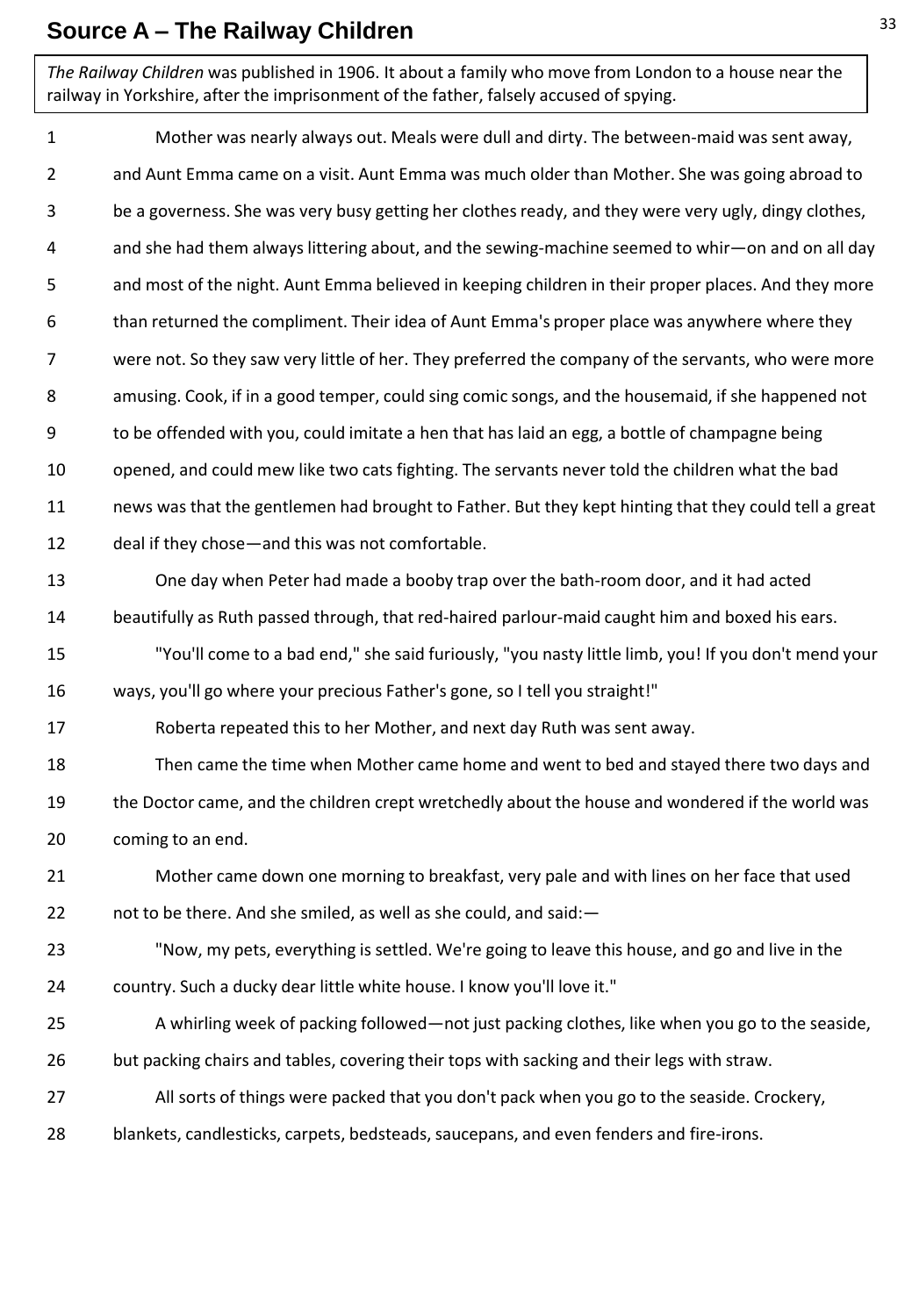## **Paper 1 – Section A Style Questions – The Railway Children**

#### **Q1**

Read again the first part of the source, **lines 1 to 7**.

List four things about Aunt Emma from this part of the source.

#### **Q2**

Look in detail at this extract, from **lines 8 to 17** of the source: How does the writer use language here to present the servants? You could include the writer's choice of:

- words and phrases
- language features and techniques
- sentence forms.

#### **Q3**

You now need to think about the **whole** of the **source**.

This text is from the beginning of the story.

How has the writer structured the text to interest you as a reader?

You could write about:

- what the writer focuses your attention on at the beginning of the source
- how and why the writer changes this focus as the source develops
- any other structural features that interest you.

#### **Q4**

Focus this part of your answer on the second part of the source, from **line 18 to the end**. A student said, 'This part of the story, when Mother is being portrayed, shows that she has been affected in many ways by the absence of Father.'

To what extent do you agree?

In your response, you could:

- consider your own impressions of Mother
- evaluate how the writer conveys these impressions
- support your response with references to the text.

**[20 marks]**

#### **[4 marks]**

**[8 marks]**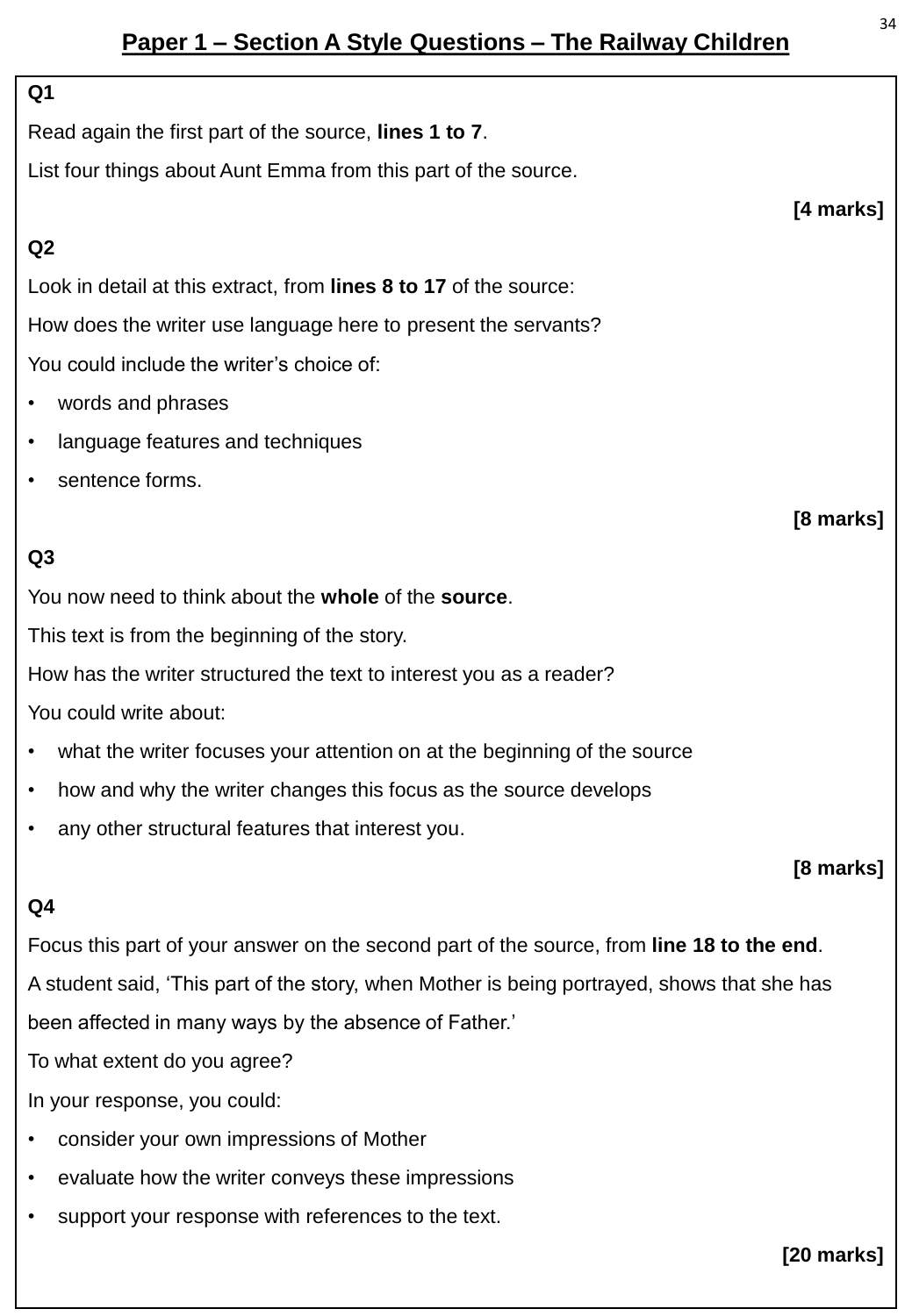## **Source A – Watership Down**

| Watership Down was published in 1972. The story, which is set in the South of England, is about a group of<br>rabbits seeking a new place to live after escaping the destruction of their warren. |                                                                                                          |
|---------------------------------------------------------------------------------------------------------------------------------------------------------------------------------------------------|----------------------------------------------------------------------------------------------------------|
| $\mathbf{1}$                                                                                                                                                                                      | The two rabbits went up to the board at a hopping run and crouched in a patch of nettles on the          |
| $\overline{2}$                                                                                                                                                                                    | far side, wrinkling their noses at the smell of a dead cigarette end somewhere in the grass. Suddenly    |
| 3                                                                                                                                                                                                 | Fiver shivered and cowered down.                                                                         |
| 4                                                                                                                                                                                                 | "Oh, Hazel! This is where it comes from! I know now - something very bad! Some terrible thing -          |
| 5                                                                                                                                                                                                 | coming closer and closer."                                                                               |
| 6                                                                                                                                                                                                 | He began to whimper with fear.                                                                           |
| 7                                                                                                                                                                                                 | "What sort of thing -- what do you mean? I thought you said there was no danger?"                        |
| 8                                                                                                                                                                                                 | "I don't know what it is," answered Fiver wretchedly. "There isn't any danger here, at this              |
| 9                                                                                                                                                                                                 | moment. But it's coming -- it's coming. Oh, Hazel, look! The field! It's covered with blood!"            |
| 10                                                                                                                                                                                                | "Don't be silly, it's only the light of the sunset. Fiver, come on, don't talk like this, you're         |
| 11                                                                                                                                                                                                | frightening me!"                                                                                         |
| 12                                                                                                                                                                                                | Fiver sat trembling and crying among the nettles as Hazel tried to reassure him and to find out          |
| 13                                                                                                                                                                                                | what it could be that had suddenly driven him beside himself. If he was terrified, why did he not run    |
| 14                                                                                                                                                                                                | for safety, as any sensible rabbit would? But Fiver could not explain and only grew more and more        |
| 15                                                                                                                                                                                                | distressed. At last Hazel said,                                                                          |
| 16                                                                                                                                                                                                | "Fiver, you can't sit crying here. Anyway, it's getting dark. We'd better go back to the burrow."        |
| 17                                                                                                                                                                                                | "Back to the burrow?" whimpered Fiver. "It'll come there -- don't think it won't! I tell you, the        |
| 18                                                                                                                                                                                                | field's full of blood--"                                                                                 |
| 19                                                                                                                                                                                                | "Now stop it," said Hazel firmly. "Just let me look after you for a bit. Whatever the trouble is, it's   |
| 20                                                                                                                                                                                                | time we got back."                                                                                       |
| 21                                                                                                                                                                                                | He ran down the field and over the brook to the cattle wade. Here there was a delay, for Fiver -         |
| 22                                                                                                                                                                                                | surrounded on all sides by the quiet summer evening - became helpless and almost paralyzed with          |
| 23                                                                                                                                                                                                | fear. When at last Hazel had got him back to the ditch, he refused at first to go underground and        |
| 24                                                                                                                                                                                                | Hazel had almost to push him down the hole.                                                              |
| 25                                                                                                                                                                                                | The sun set behind the opposite slope. The wind turned colder, with a scatter of rain, and in less       |
| 26                                                                                                                                                                                                | than an hour it was dark. All colour had faded from the sky, and although the big board by the gate      |
| 27                                                                                                                                                                                                | creaked slightly in the night wind (as though to insist that it had not disappeared in the darkness, but |
| 28                                                                                                                                                                                                | was still firmly where it had been put), there was no passer-by to read the sharp, hard letters that cut |
| 29                                                                                                                                                                                                | straight as black knives across its white surface. They said:                                            |
| 30                                                                                                                                                                                                | THIS IDEALLY SITUATED ESTATE, COMPRISING SIX ACRES OF EXCELLENT BUILDING LAND, IS TO                     |
| 31                                                                                                                                                                                                | BE DEVELOPED WITH HIGH CLASS MODERN RESIDENCES BY SUTCH AND MARTIN, LIMITED, OF                          |
| 32                                                                                                                                                                                                | NEWBURY, BERKS.                                                                                          |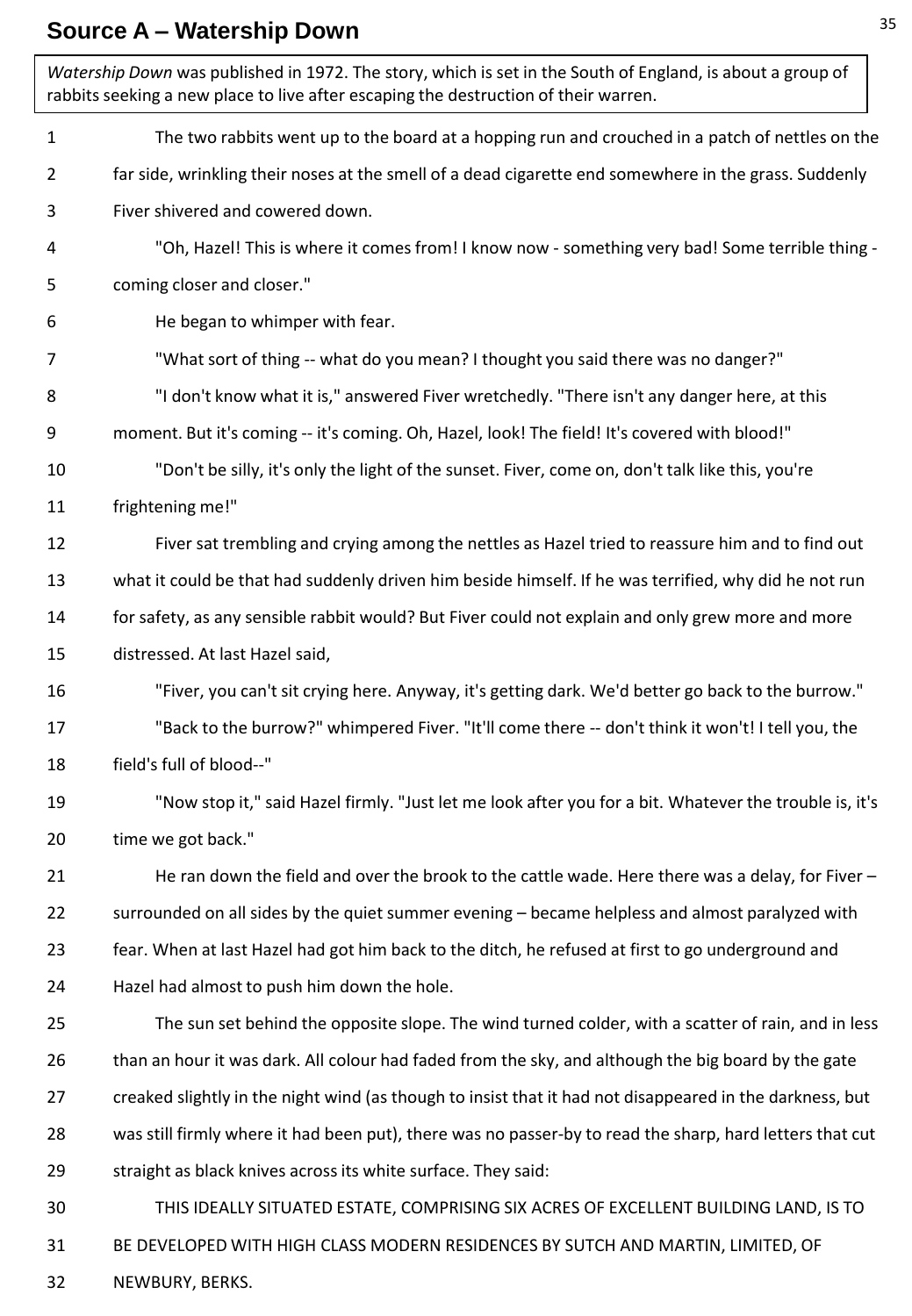## **Paper 1 – Section A Style Questions – Watership Down**

#### **Q1**

Read again the first part of the source, **lines 1 to 3**.

List four things about the rabbits from this part of the source.

#### **Q2**

Look in detail at this extract, from **lines 4 to 16** of the source: How does the writer use language here to present Fiver's fear? You could include the writer's choice of:

- words and phrases
- language features and techniques
- sentence forms.

### **Q3**

You now need to think about the **whole** of the **source**.

This text is from the beginning of the story.

How has the writer structured the text to interest you as a reader?

You could write about:

- what the writer focuses your attention on at the beginning of the source
- how and why the writer changes this focus as the source develops
- any other structural features that interest you.

#### **[8 marks]**

#### **Q4**

Focus this part of your answer on the second part of the source, from **line 17 to the end**. A reviewer said, 'This part of the story, when Fiver presents his vision, creates a sense of foreboding (a feeling that something bad will happen).'

To what extent do you agree?

In your response, you could:

- consider your own impressions of Fiver's vision and his reaction to it
- evaluate how the writer creates these impressions and whether they are justified
- support your response with references to the text.

**[20 marks]**

**[4 marks]**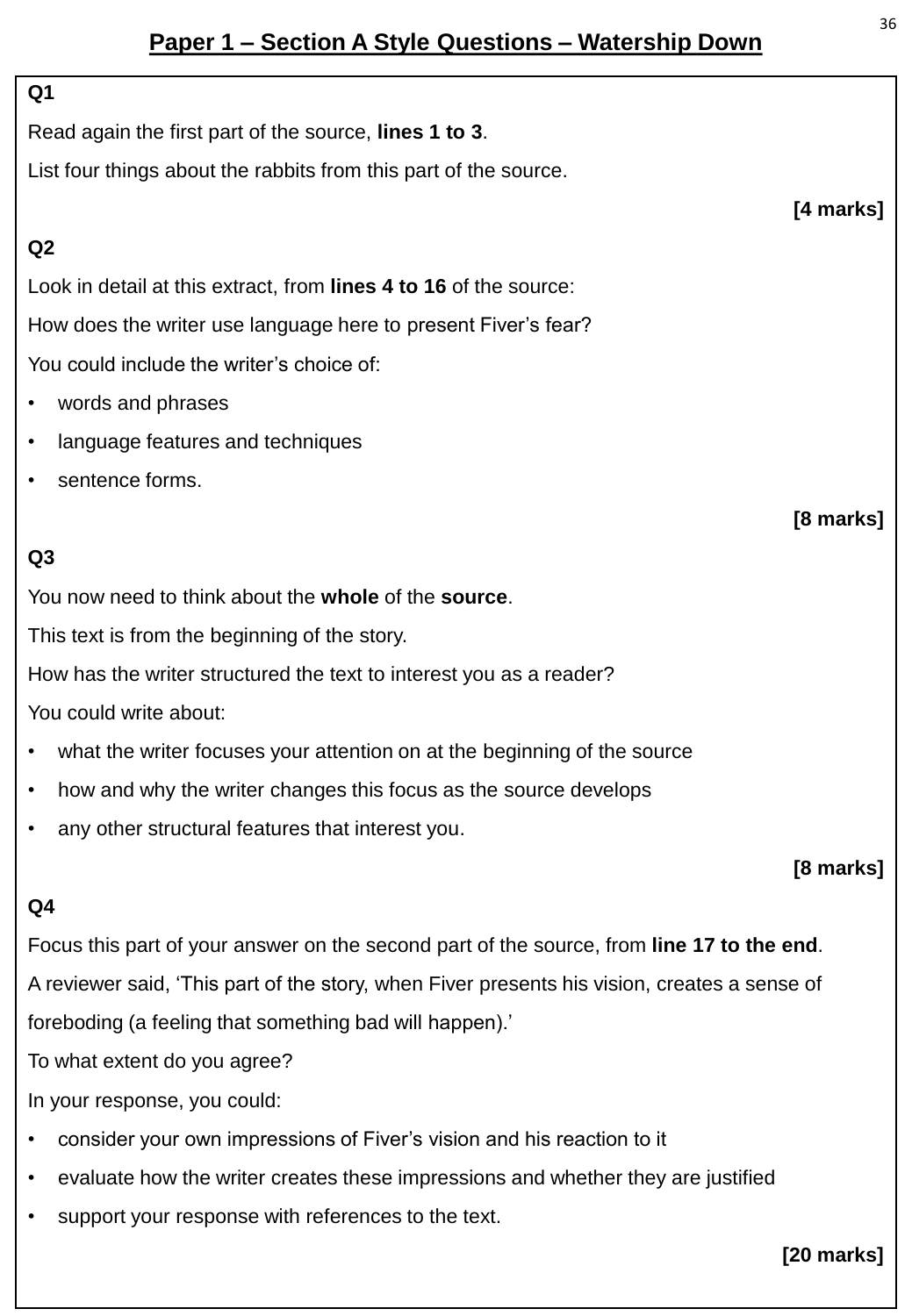#### **Source A – The Secret Garden**

*The Secret Garden* was published in 1911. Mary is an unwanted, sickly, unloved, spoiled and selfish child. Her parents die from cholera and she is forced to live with a wealthy uncle in his isolated house (Yorkshire).

1 2 3 4 5 6 7 8 9 10 11 12 13 14 15 16 17 18 When Mary Lennox was sent to Misselthwaite Manor to live with her uncle everybody said she was the most disagreeable-looking child ever seen. It was true, too. She had a little thin face and a little thin body, thin light hair and a sour expression. Her hair was yellow, and her face was yellow because she had been born in India and had always been ill in one way or another. Her father had held a position under the English Government and had always been busy and ill himself, and her mother had been a great beauty who cared only to go to parties and amuse herself with gay people. She had not wanted a little girl at all, and when Mary was born she handed her over to the care of an Ayah, who was made to understand that if she wished to please the Mem Sahib she must keep the child out of sight as much as possible. So when she was a sickly, fretful, ugly little baby she was kept out of the way, and when she became a sickly, fretful, toddling thing she was kept out of the way also. She never remembered seeing familiarly anything but the dark faces of her Ayah and the other native servants, and as they always obeyed her and gave her her own way in everything, because the Mem Sahib would be angry if she was disturbed by her crying, by the time she was six years old she was as tyrannical and selfish a little pig as ever lived. The young English governess who came to teach her to read and write disliked her so much that she gave up her place in three months, and when other governesses came to try to fill it they always went away in a shorter time than the first one. So if Mary had not chosen to really want to know how to read books she would never have learned her letters at all.

19 20 21 One frightfully hot morning, when she was about nine years old, she awakened feeling very cross, and she became crosser still when she saw that the servant who stood by her bedside was not her Ayah.

22 "Why did you come?" she said to the strange woman.

23 "I will not let you stay. Send my Ayah to me."

24 25 26 The woman looked frightened, but she only stammered that the Ayah could not come and when Mary threw herself into a passion and beat and kicked her, she looked only more frightened and repeated that it was not possible for the Ayah to come to Missie Sahib.

27 28 29 30 31 There was something mysterious in the air that morning. Nothing was done in its regular order and several of the native servants seemed missing, while those whom Mary saw slunk or hurried about with ashy and scared faces. But no one would tell her anything and her Ayah did not come. She was actually left alone as the morning went on, and at last she wandered out into the garden and began to play by herself under a tree near the veranda.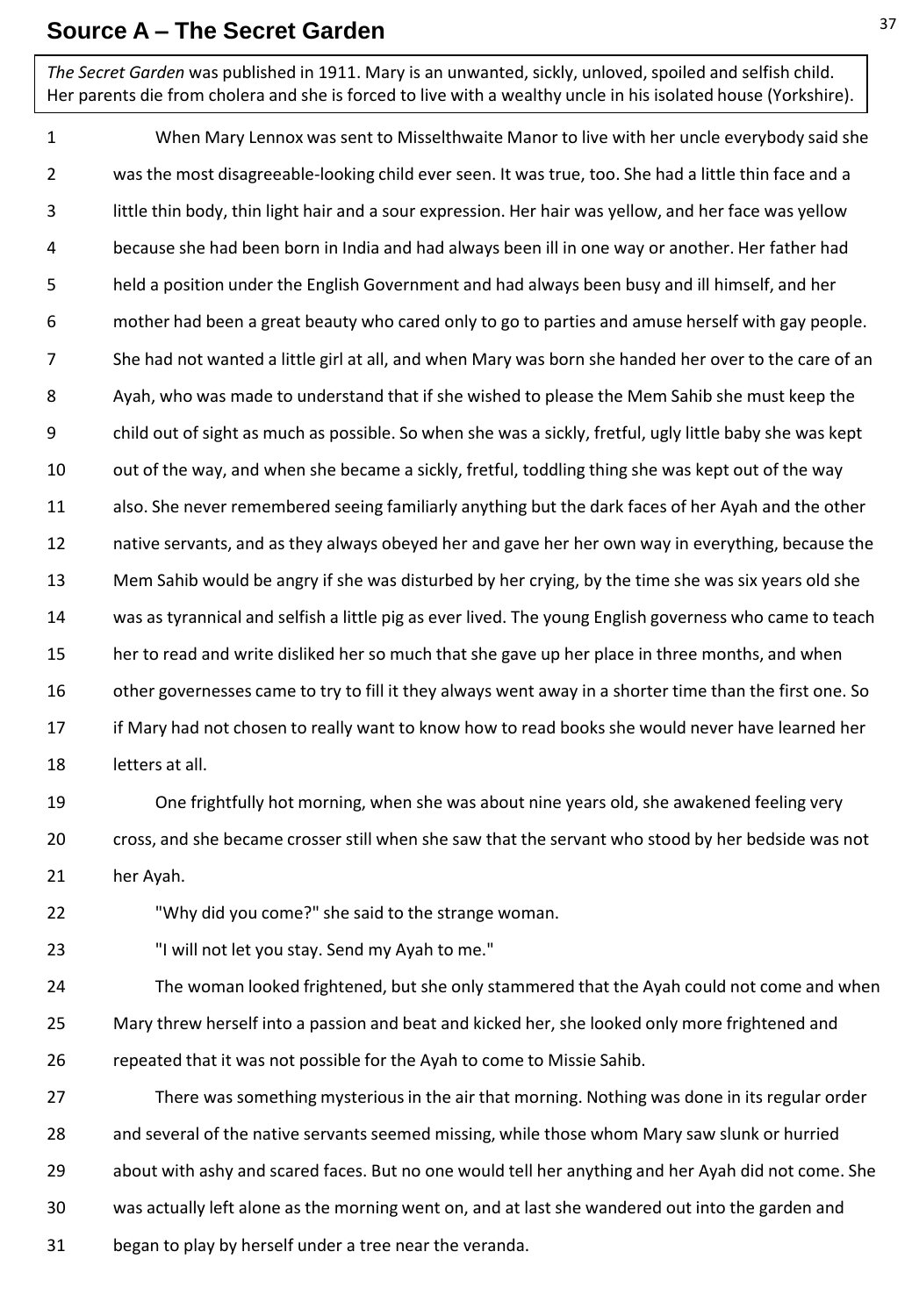## **Paper 1 – Section A Style Questions – The Secret Garden**

#### **Q1**

Read again the first part of the source, **lines 1 to 4**.

List four things about Mary Lennox from this part of the source.

#### **Q2**

Look in detail at this extract, from **lines 4 to 18** of the source:

How does the writer use language here to describe Mary's upbringing?

You could include the writer's choice of:

- words and phrases
- language features and techniques
- sentence forms.

### **Q3**

You now need to think about the **whole** of the **source**.

This text is from the beginning of the story.

How has the writer structured the text to interest you as a reader?

You could write about:

- what the writer focuses your attention on at the beginning of the source
- how and why the writer changes this focus as the source develops
- any other structural features that interest you.

#### **[8 marks]**

#### **Q4**

Focus this part of your answer on the second part of the source, from **line 19 to the end**. A reader said, 'This part of the story, when Mary demands to see her Ayah, suggests that she lacks independence and that something bad could have happened.'

To what extent do you agree?

In your response, you could:

- consider your own impressions of Mary
- evaluate how the writer implies something negative has happened
- support your response with references to the text.

#### **[20 marks]**

**[4 marks]**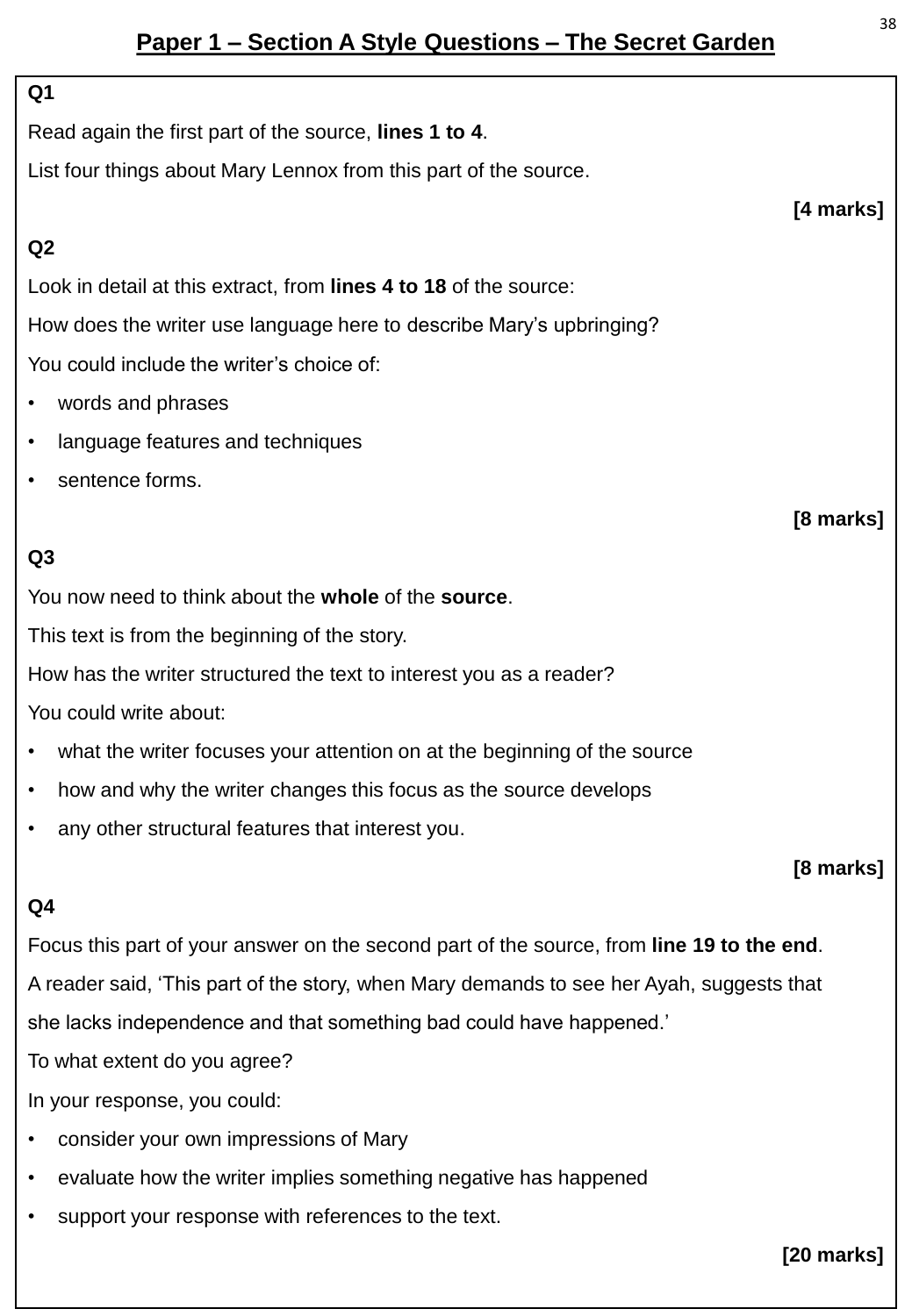#### **Source A – Treasure Island**

*Treasure Island* was published in 1883. It is set in the days of sailing ships and pirates and tells of the adventures of Jim Hawkins and his search for the buried treasure of an evil pirate, Captain Flint.

1 2 3 4 5 6 7 8 9 10 11 12 13 14 15 16 17 18 19 20 21 22 23 24 25 26 27 28 29 30 31 32 33 It was one January morning, very early - a pinching, frosty morning - the cove all grey with hoar-frost, the ripple lapping softly on the stones, the sun still low and only touching the hilltops and shining far to seaward. The captain had risen earlier than usual and set out down the beach, his cutlass swinging under the broad skirts of the old blue coat, his brass telescope under his arm, his hat tilted back upon his head. I remember his breath hanging like smoke in his wake as he strode off, and the last sound I heard of him as he turned the big rock was a loud snort of indignation, as though his mind was still running upon Dr. Livesey. Well, mother was upstairs with father and I was laying the breakfast-table against the captain's return when the parlour door opened and a man stepped in on whom I had never set my eyes before. He was a pale, tallowy creature, wanting two fingers of the left hand, and though he wore a cutlass, he did not look much like a fighter. I had always my eye open for seafaring men, with one leg or two, and I remember this one puzzled me. He was not sailorly, and yet he had a smack of the sea about him too. I asked him what was for his service, and he said he would take rum; but as I was going out of the room to fetch it, he sat down upon a table and motioned me to draw near. I paused where I was, with my napkin in my hand. 'Come here, sonny,' says he. 'Come nearer here.' I took a step nearer. 'Is this here table for my mate Bill?' he asked with a kind of leer. I told him I did not know his mate Bill, and this was for a person who stayed in our house whom we called the captain. 'Well,' said he, 'my mate Bill would be called the captain, as like as not. He has a cut on one cheek and a mighty pleasant way with him, particularly in drink, has my mate Bill. We'll put it, for argument like, that your captain has a cut on one cheek—and we'll put it, if you like, that that cheek's the right one. Ah, well! I told you. Now, is my mate Bill in this here house?' I told him he was out walking. 'Which way, sonny? Which way is he gone?' And when I had pointed out the rock and told him how the captain was likely to return, and how soon, and answered a few other questions, 'Ah,' said he, 'this'll be as good as drink to my mate Bill.' The expression of his face as he said these words was not at all pleasant, and I had my own reasons for thinking that the stranger was mistaken, even supposing he meant what he said. But it was no affair of mine, I thought; and besides, it was difficult to know what to do. The stranger kept hanging about just inside the inn door, peering round the corner like a cat waiting for a mouse.